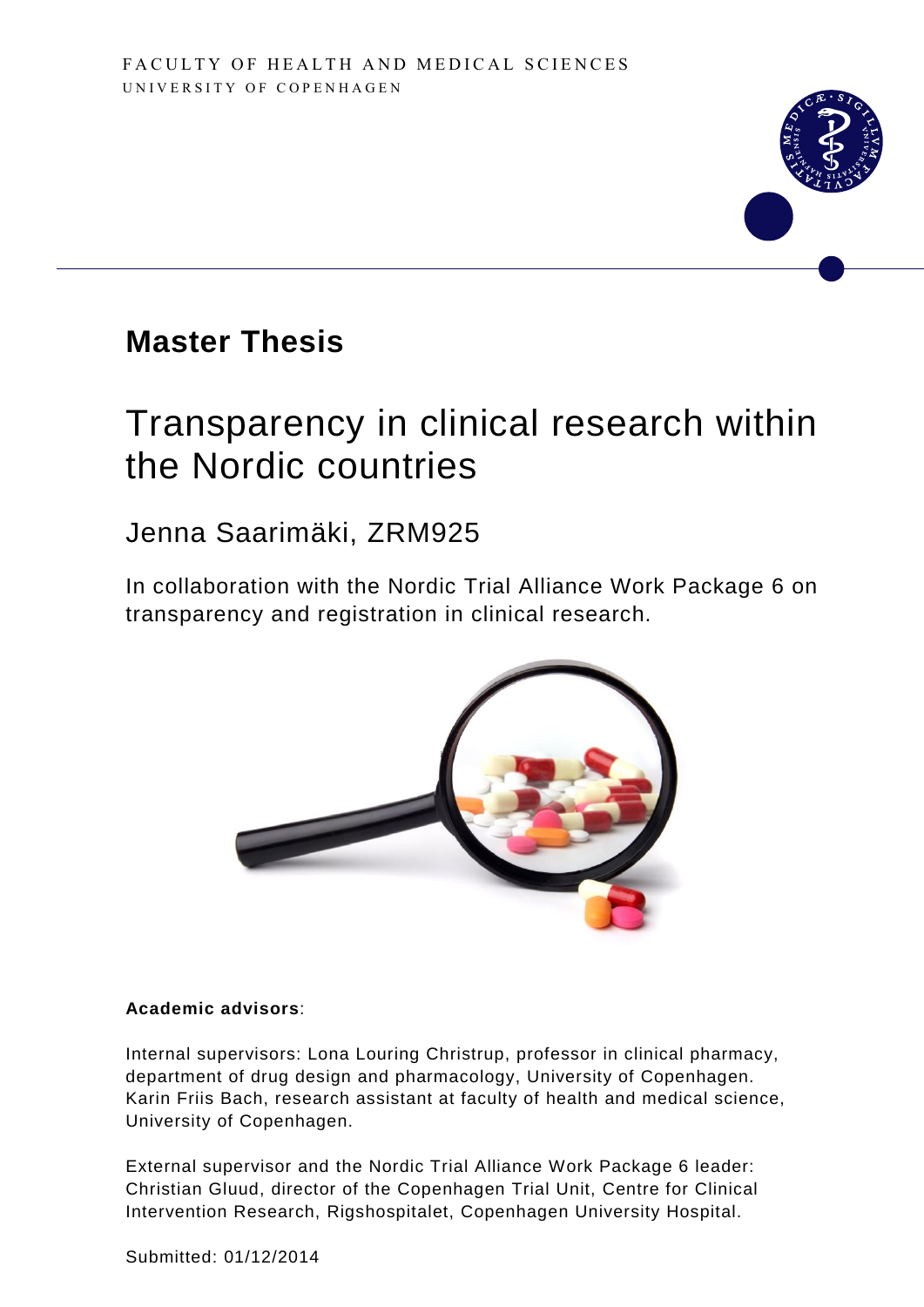# **Foreword**

The Nordic Trial Alliance Work Package 6 is working towards raising the awareness of the hampered trial registration, reporting and towards finding possibilities to minimise double registration and reporting within the Nordic countries. "*Report on transparency and registration in clinical research in the Nordic countries"* is funded by NordForsk and is a joint work conducted with highly valued clinical researchers from all the Nordic countries. The involved members have long track records regarding clinical research and management of research units. They have all been deeply involved in national and international collaborative clinical research projects and have a high standing in their national clinical infrastructures and have been chosen to present their own countries in the work package. The report describes the current practices in clinical registration and transparency in the Nordic countries and suggests ways to improve trial registration, publication of trial results, and full study reports, and to develop Nordic best practice for public upload of depersonalised individual participant data. The main goal is to lay the foundation for Nordic registration and reporting of clinical research to the highest international standard.

During the time period from March 2014 to December 2014 I have contributed to the Work Package 6 as an active member, a co-author and worked every day with the report and my thesis at the Copenhagen Trial Unit, Centre for Clinical Intervention Research, Rigshospitalet, Copenhagen University Hospital. This master thesis builds on the work done within the Work Package 6 and the report but will be handed in a couple of months before the Work Package 6 report will be submitted to the Nordic Trial Alliance.

I would like to thank Mika Scheinin for suggesting me to get involved in the Work Package 6, the Copenhagen Trial Unit, the Working Group leader and external supervisor Christian Gluud, and all the members of the Work Package 6 for involving me in the project of "*Report on transparency and registration in clinical research in the Nordic countries*". Furthermore, I would like to thank Christian Gluud and Maria Skoog for guidance with in the field of transparency as well as with my following master thesis based on the Work Package 6 report. Also many thank to my internal supervisors Karin Friis Bach and Lona Louring Christrup for insightfully supervising my thesis.

> Jenna Saarimäki, Copenhagen, Denmark, November 2014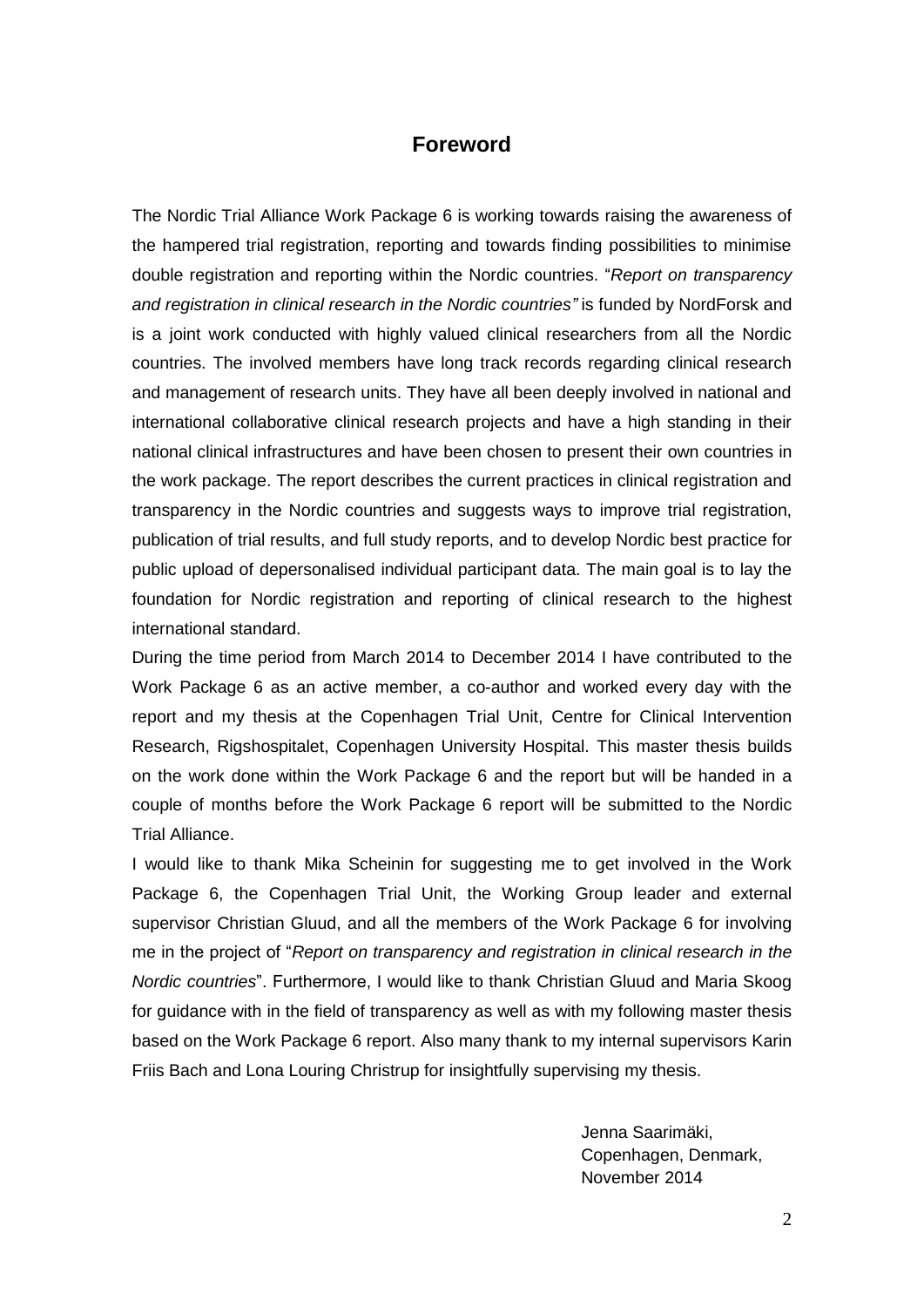# **Table of Contents**

| 3.1. The report on transparency and registration in clinical research in the Nordic |  |
|-------------------------------------------------------------------------------------|--|
|                                                                                     |  |
|                                                                                     |  |
|                                                                                     |  |
|                                                                                     |  |
| 5.2. The four aspects of transparency and how they are practiced at the Nordic      |  |
|                                                                                     |  |
|                                                                                     |  |
|                                                                                     |  |
|                                                                                     |  |
|                                                                                     |  |
|                                                                                     |  |
|                                                                                     |  |
|                                                                                     |  |
|                                                                                     |  |
|                                                                                     |  |
| 7.1. The four aspects of transparency according the WP6 Group  24                   |  |
| 7.2. International initiatives, policies and regulations impacting transparency  25 |  |
| 7.2.1. Trial registration and publication of trial results and full CSRs  25        |  |
|                                                                                     |  |
|                                                                                     |  |
|                                                                                     |  |
|                                                                                     |  |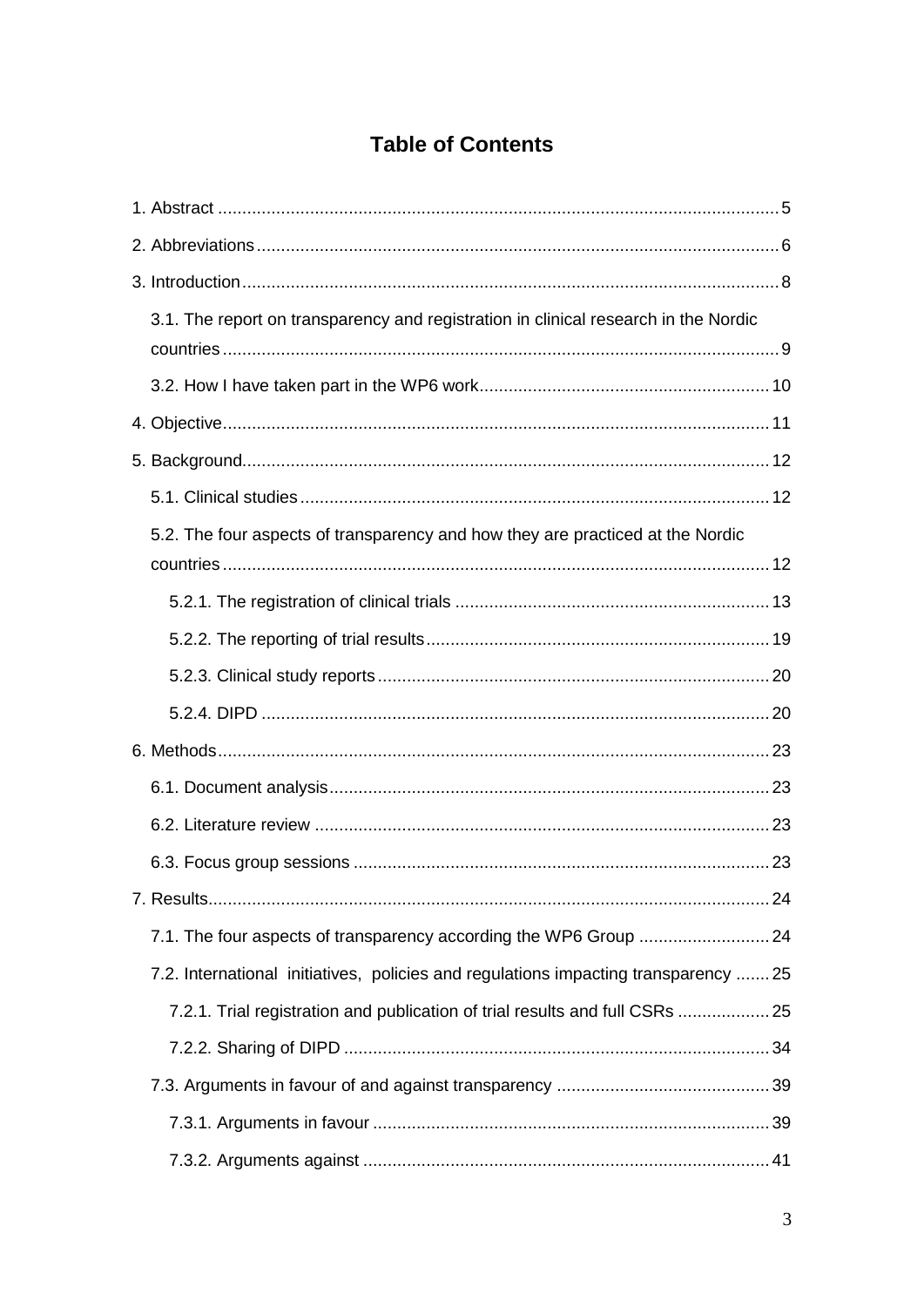| 7.4.1. Clinical trial registration for medicinal product, device, and all other types of |
|------------------------------------------------------------------------------------------|
|                                                                                          |
| 7.4.3. Improving protocols by adding items to WHO 20 items list 45                       |
| 7.4.4. Using ZENODO as the repository for full study protocols, full CSRs, and           |
|                                                                                          |
|                                                                                          |
|                                                                                          |
|                                                                                          |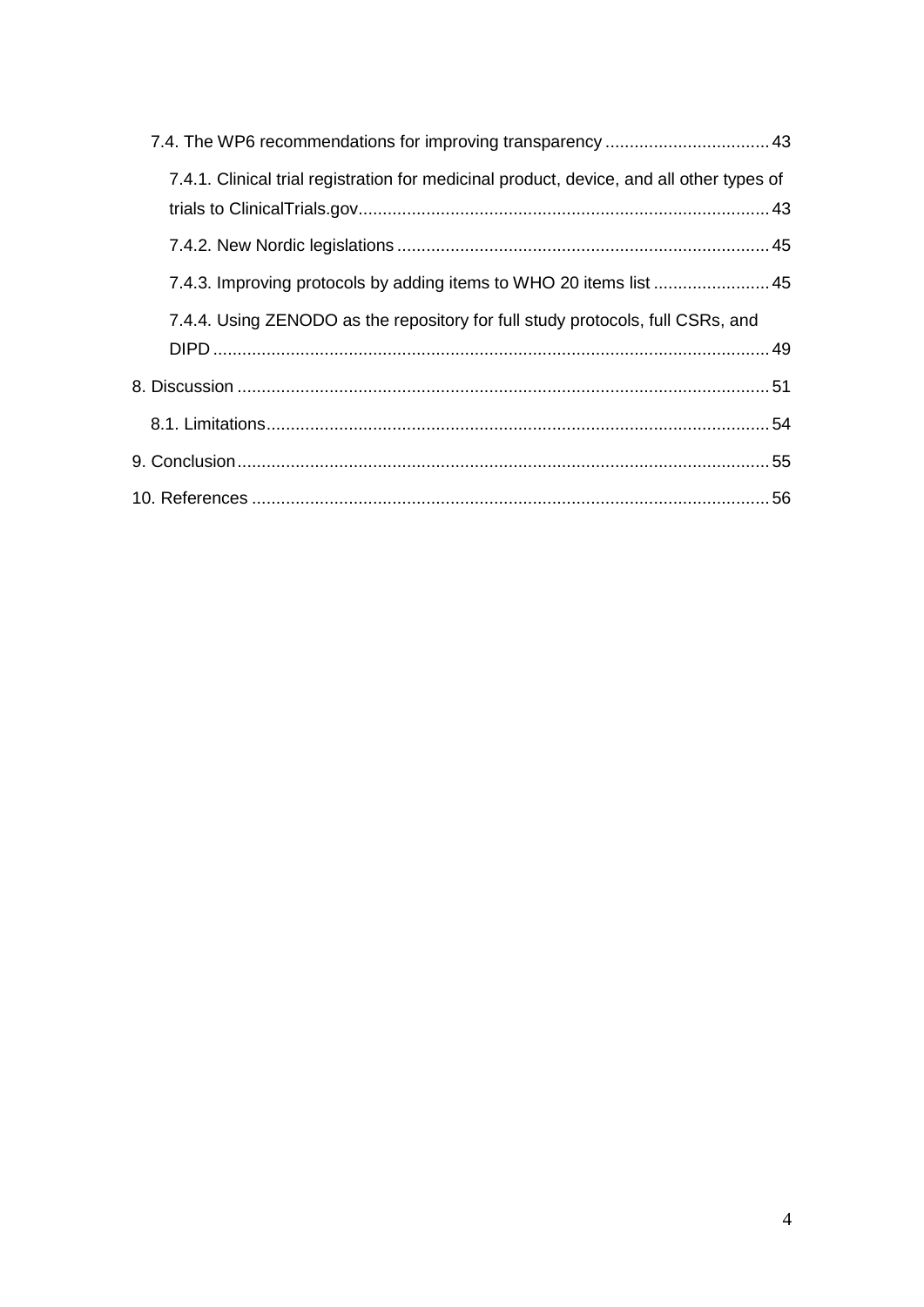# <span id="page-4-0"></span>**1. Abstract**

**Introduction:** Multiple analyses confirm that the achieved transparency level is not sufficient. The Nordic Trial Alliance Work Package 6 (WP6) is a group of clinical researchers working towards setting transparency on a correct level within the Nordic countries by conducting a joint report on transparency.

**Objective:** To analyse the current situation of trial transparency in the Nordic countries and also the initiatives, policies, and legislations that have impact on transparency. Moreover, to collect the arguments in favour of, and against transparency based on the WP6 experiences and present and discuss the recommendations conducted by WP6 of how to improve transparency within the Nordic countries.

**Background:** Transparency in clinical research is divided into 4 different aspects by WP6 and the AllTrials campaign: registration of clinical trials before enrolling the first participant, publishing results of clinical trials, publishing the full study report, and sharing of depersonalised individual participant data.

**Methods:** The following study is a descriptive analysis based on the report of the WP6. The methods used are: documental analysis, literature review, and focus group sessions.

**Results:** The incentives in place requesting transparency are not fully followed in the Nordic countries. Based on the WP6 experiences, the arguments in favour of transparency are heavier than the ones against. The WP6 set different recommendations for how to improve transparency within the Nordic countries.

**Discussion:** Transparency in clinical research is a topic provoking conversations and opinions. Achieving greater transparency is a joint work and every stakeholder should be taken into account when trying to improve the current situation.

**Conclusion:** Existing initiatives and efforts for greater transparency are not enough as these recommendations are not completely followed. The arguments in favour of and against transparency from the WP6 build a good foundation for conversations between different stakeholders and the recommendations set by the WP6 will improve transparency in the Nordic countries if fully followed.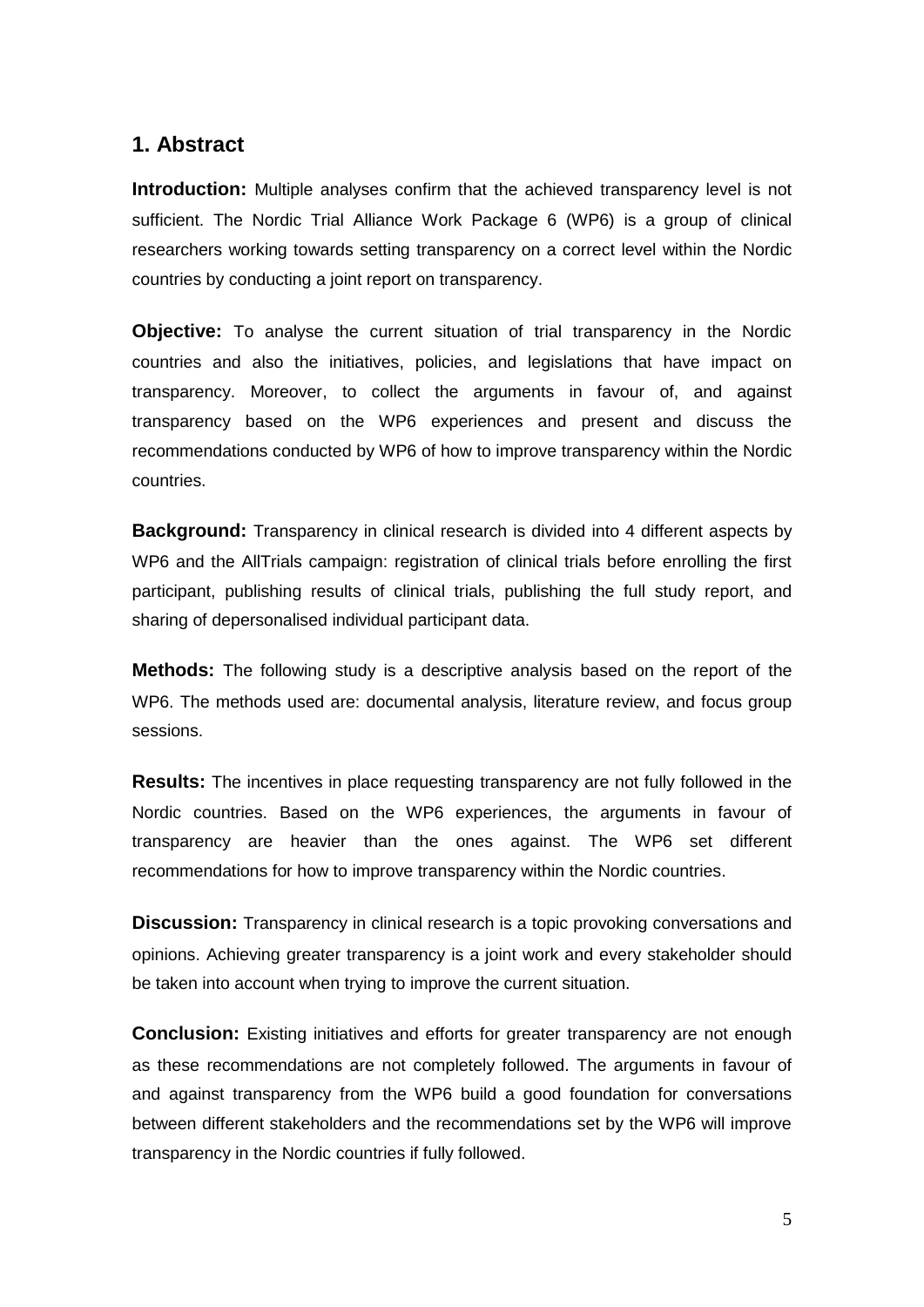# <span id="page-5-0"></span>**2. Abbreviations**

| <b>ANZCTR</b>      | Australian New Zealand Clinical Trials Registry.             |
|--------------------|--------------------------------------------------------------|
| <b>BMJ</b>         | <b>British Medical Journal.</b>                              |
| CCO                | Creative Commons zero license.                               |
| <b>CERN</b>        | Conseil Européen pour la Recherche Nucléaire (European       |
|                    | council for nuclear research).                               |
| <b>ChiCTR</b>      | <b>Chinese Clinical Trial Registry.</b>                      |
| <b>CRIS</b>        | Clinical Research Information Service, Republic of Korea     |
| ClinicalTrials.gov | A registry and results database of publicly and privately    |
|                    | supported clinical studies of human participants conducted   |
|                    | around the world.                                            |
| <b>CONSORT</b>     | <b>Consolidated Standards of Reporting Trials.</b>           |
| <b>CRIStin</b>     | Current Research Information System in Norway.               |
| <b>CRO</b>         | Clinical Research Organisation.                              |
| <b>CSR</b>         | <b>Clinical Study Report.</b>                                |
| <b>CTRI</b>        | Clinical Trials Registry - India.                            |
| Data               | The data recorded for each participant.                      |
| Depersonalised     | The data recorded for each participant in a depersonalised   |
| data               | form                                                         |
| <b>DOI</b>         | Digital Objective Identification number.                     |
| <b>DIPD</b>        | Depersonalised Individual Participant Data.                  |
| <b>DMP</b>         |                                                              |
| <b>DRKS</b>        | Data Management Plan.                                        |
|                    | German Clinical Trials Register.                             |
| <b>EC</b>          | European Commission.                                         |
| <b>ECRIN</b>       | European Clinical Research Infrastructure Network.           |
| EU                 | European Union.                                              |
| <b>EUDAMED</b>     | European Databank on Medical Devices.                        |
| <b>EU-CTR</b>      | <b>EU Clinical Trial Register.</b>                           |
| EudraCT            | European Union drug Regulating Authorities Clinical Trials.  |
| <b>FDA</b>         | Food and Drug administration.                                |
| <b>FDAAA 2007</b>  | The US Food and Drug Amendment Act.                          |
| <b>FDAMA</b>       | The Food and Drug Administration Modernization Act.          |
| <b>GB</b>          | Gigabyte.                                                    |
| <b>ICH-GCP</b>     | International Community on Harmonisation of Good             |
|                    | <b>Clinical Practice</b>                                     |
| <b>ICMJE</b>       | International Committee of Medical Journal Editors.          |
| <b>IPD</b>         | Individual Participant Data                                  |
| <b>WHO ICTRP</b>   | World Health Organisation International Clinical Trial       |
|                    | Registry Platform.                                           |
| <b>IOM</b>         | Institute of Medicine.                                       |
| <b>IMPACT</b>      | <b>IMProving Access to Clinical Trial data by the Ottawa</b> |
|                    | Group.                                                       |
| <b>IRCT</b>        | Iranian Registry of Clinical Trials.                         |
| <b>ISRCTN</b>      | The International Standard Randomised Controlled Trial       |
|                    | Number Register.                                             |
| <b>JPRN</b>        | Japan Primary Registries Network.                            |
| Metadata           | Data about data.                                             |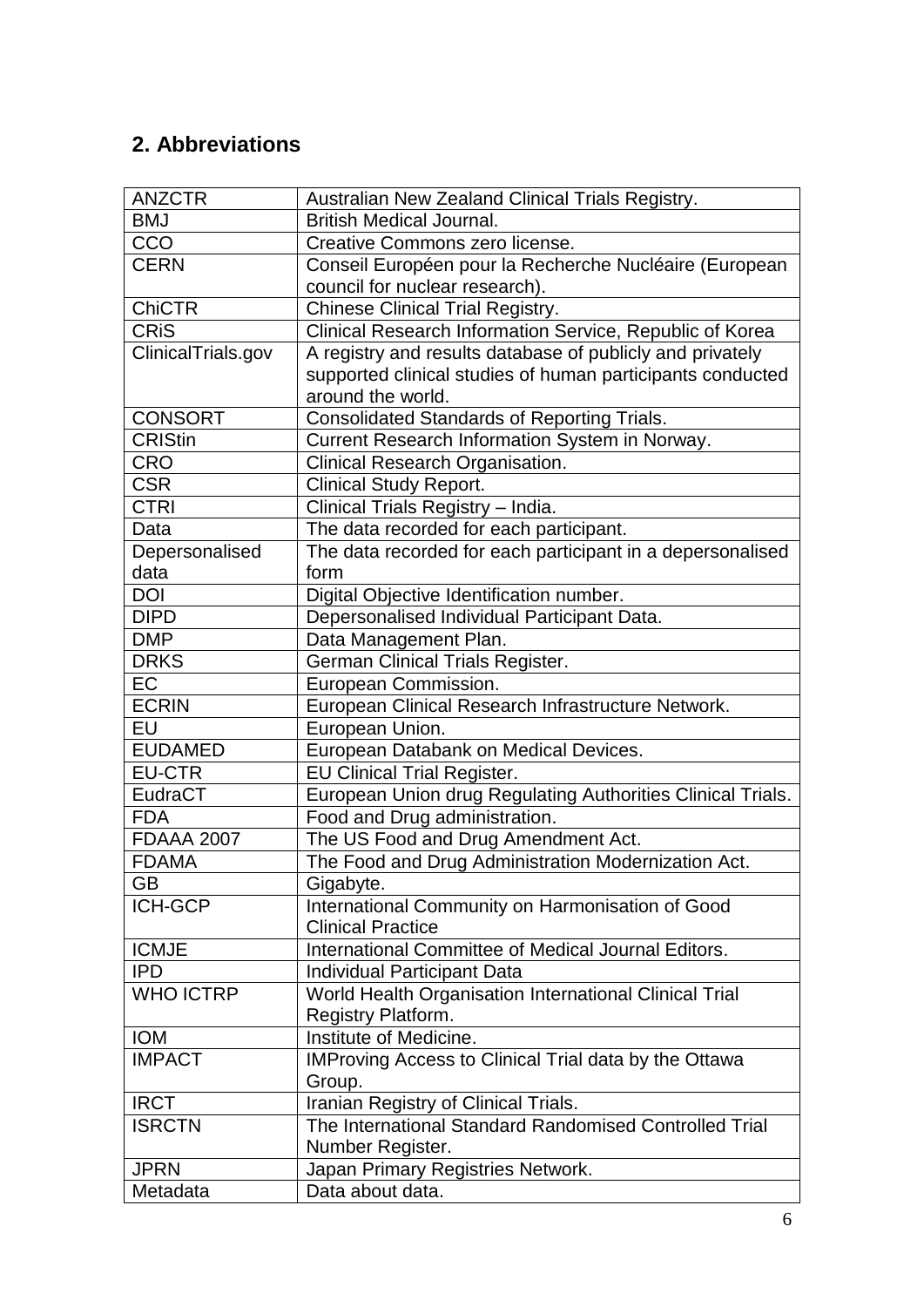| <b>MRC</b>        | The UK Medical Research Council.                               |  |  |
|-------------------|----------------------------------------------------------------|--|--|
| <b>NordForsk</b>  | NordForsk is an organisation under the Nordic Council of       |  |  |
|                   | Ministers that provides funding for Nordic research            |  |  |
|                   | cooperation as well as advice and input on Nordic              |  |  |
|                   | research policy.                                               |  |  |
| <b>NTA</b>        | Nordic Trial Alliance.                                         |  |  |
| <b>NTR</b>        | The Netherlands National Trial Register.                       |  |  |
| Pharmacovigilance | The science and activities relating to the detection,          |  |  |
|                   | assessment, understanding and prevention of adverse            |  |  |
|                   | effects or any other drug-related problem.                     |  |  |
| Personal data     | Data which relate to a living individual who can be            |  |  |
|                   | identified from those data.                                    |  |  |
| <b>PLoS</b>       | Public Library of Science.                                     |  |  |
| Protocol          | Protocol defines the objective(s), design, methodology,        |  |  |
|                   | statistical considerations and the organisation of a Clinical  |  |  |
|                   | Trial.                                                         |  |  |
| <b>PRS</b>        | Protocol Registration System.                                  |  |  |
| ReBec             | <b>Brasilian Clinical Trial Registry.</b>                      |  |  |
| <b>REC</b>        | Research Ethic Committee.                                      |  |  |
| Registration      | Registration of a trial prior enrolling participants to a      |  |  |
|                   | publicly accessible clinical trial register.                   |  |  |
| Registry          | A clinical trials registry is the entity that houses the trial |  |  |
|                   | information, and is responsible for ensuring the               |  |  |
|                   | completeness and accuracy of the information it contains,      |  |  |
|                   | and that the registered information is used to inform health   |  |  |
|                   | care decision making.                                          |  |  |
| Report            | The Nordic trial Alliance Work Package 6 report on             |  |  |
|                   | transparency and registration in clinical research in the      |  |  |
|                   | Nordic countries.                                              |  |  |
| Reporting         | A scientific process addressing efficacy and safety and        |  |  |
|                   | giving details about design, methods and results of a          |  |  |
|                   | clinical trial.                                                |  |  |
| <b>PACTR</b>      | Pan African Clinical trial Registry.                           |  |  |
| <b>RPCEC</b>      | Cuban Public Registry of Clinical Trials.                      |  |  |
| <b>SLCTR</b>      | Sri Lanka Clinical trials Registry.                            |  |  |
| <b>SPIRIT</b>     | The Standard Protocol Items: Recommendations for               |  |  |
|                   | Interventional Trials.                                         |  |  |
| <b>TCTR</b>       | Thai Clinical Trials Registry.                                 |  |  |
| Transparency      | A process with openness and communication so it is easy        |  |  |
|                   | for others to understand and see what has been done as         |  |  |
|                   | well as what was intended to do.                               |  |  |
| Trial             | A research study that involves human subjects and              |  |  |
|                   | designed to assess the effects, beneficial and harmful, of     |  |  |
|                   | healthcare interventions.                                      |  |  |
| <b>WHO</b>        | World Health Organisation.                                     |  |  |
| <b>WMA</b>        | <b>World Medical Association.</b>                              |  |  |
| WP <sub>6</sub>   | Work Package 6.                                                |  |  |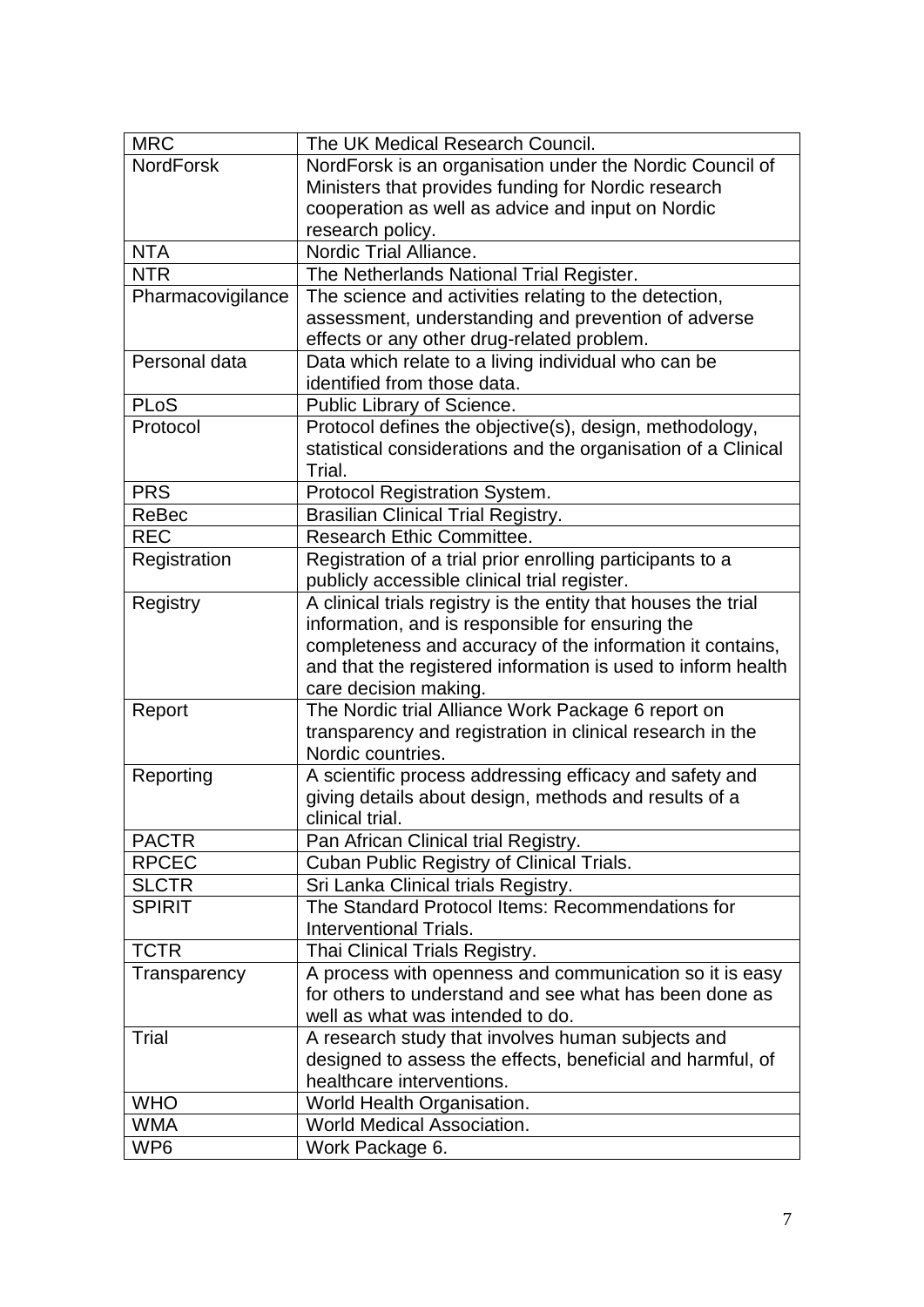# <span id="page-7-0"></span>**3. Introduction**

The Nordic Trial Alliance (NTA) is a 3-year pilot program (from 2013 to 2015) working towards making it easier to conduct clinical trials in the Nordic countries. Over the past decade the number of trials has decreased significantly in the Nordic area and according NTA, increased cooperation in clinical research would lead to a rise in the number of joint clinical trials and boost the attractiveness of the Nordic countries as partners in clinical research. Numerous trials are carried out jointly as research studies benefit from the similar healthcare systems and research cultures within Denmark, Finland, Norway, Iceland, and Sweden.<sup>1</sup>

In order to keep the well established and developed clinical research on the right track, transparency should be set at the correct level. Transparency is a process and a term which relates to openness and communication. Transparency makes it possible for others to see and understand what has been done and what was intended to be done in clinical research. Multiple analysis and surveys confirms that the current transparency level is not sufficient. Numerous clinical trials remain unregistered and unreported or researchers have not made all of their results available and this selective reporting of trial results lead to biased trial results.<sup>2;3</sup> Consequently, decisions about healthcare may be based on incomplete, wrong, or biased information. The WP6 has reviewed these issues and states that the defected trial registration and reporting is not acceptable. Therefore, the WP6 conducted the "*Report on transparency and registration in clinical research in the Nordic countries*" with the aim of showing good example, and restoring the ethical conditions in clinical research within the Nordic countries. In the report, the WP6 highlights the international initiatives, policies, and regulations concerning transparency which should be followed, reviews the main arguments in favour of and against transparency and develops recommendations which would enhance transparency in the Nordic countries regarding clinical research. These aspects have been taken into account in this master thesis.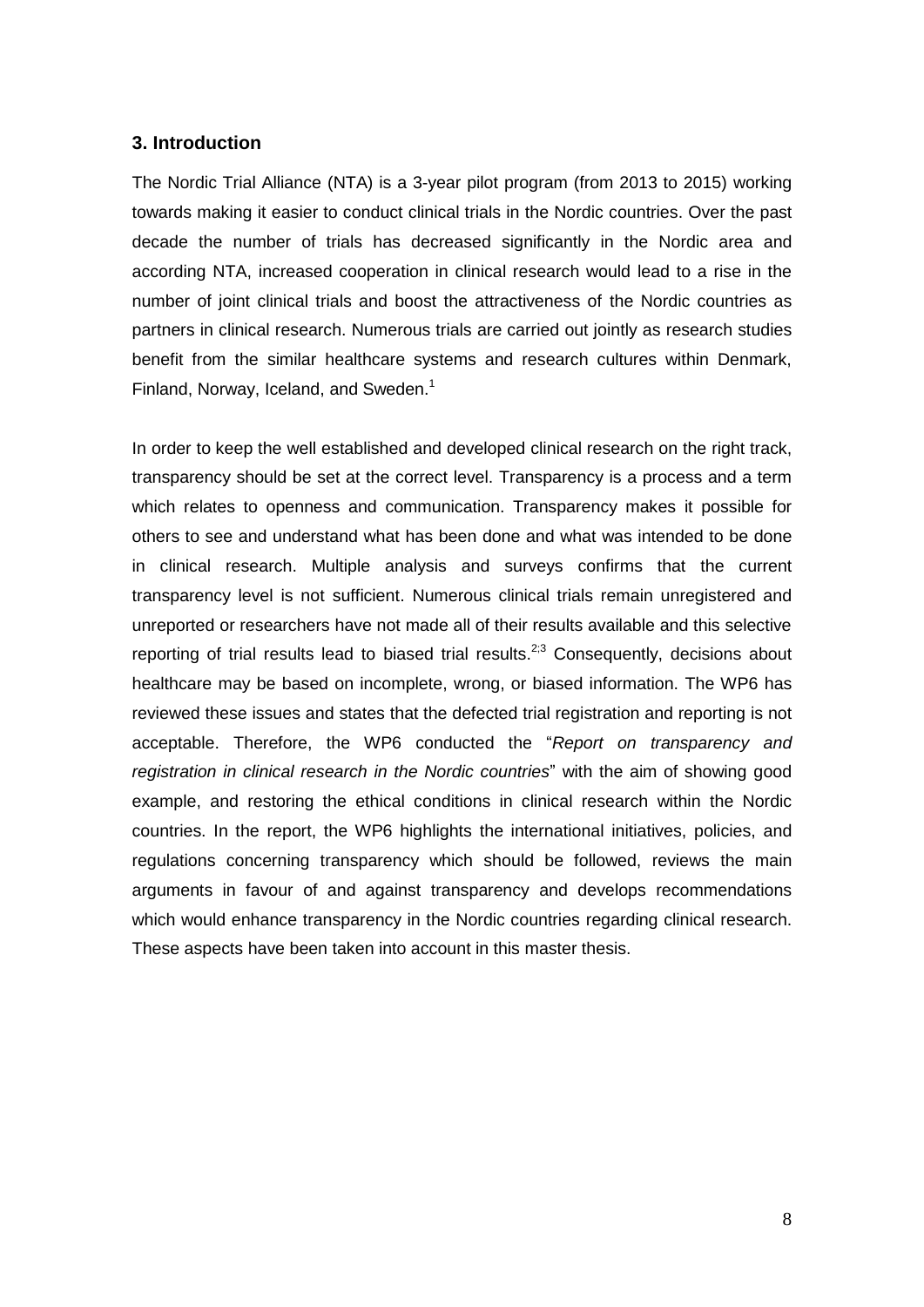# <span id="page-8-0"></span>**3.1. The report on transparency and registration in clinical research in the Nordic countries**

The report has been carried out as a joint work with members from all the Nordic countries. Denmark has been working as the project leader and making sure the work has been on track and the deadlines have been met. Members from Denmark have been the main authors and collectors for the information. The work has been implemented with four well planned Nordic meetings, several telephone conferences, and individual work inputs. The final meeting will be held in January 2015 when the report will be finalised and handed in to NTA in March 2015.

The report was constructed by the WP6 members as two parts of the work. The first part was aimed at compiling information regarding requirements and/or obstacles from the research community, funding bodies, ethics committees, competent authorities, data inspection agencies, institutions, etc. concerning trial registration, and reporting of results, and sharing of depersonalised individual participant data (DIPD). National information for those current procedures and norms for transparency and registration from the Nordic research community was collected using focus points and questioners sent to all members of the WP6. Furthermore, additional information was collected by the WP6 members from websites and written communications with researchers and key persons from above institutions. The collected information was discussed internally and the main barriers to lack of reporting and other transparency issues were identified. The second part of the work was aimed at developing an agreement for common Nordic best practices and Nordic possibilities for meeting a greater transparency level.

The objective of the report is to investigate current demands and practices and develop Nordic best practices for public, prospective registration and reporting of clinical trials of all interventions. Furthermore, to investigate current demands and practices and develop Nordic best practices for public upload of DIPD after reporting of the trial. Hence, the WP6 developed recommendations for how to improve transparency in the Nordic countries.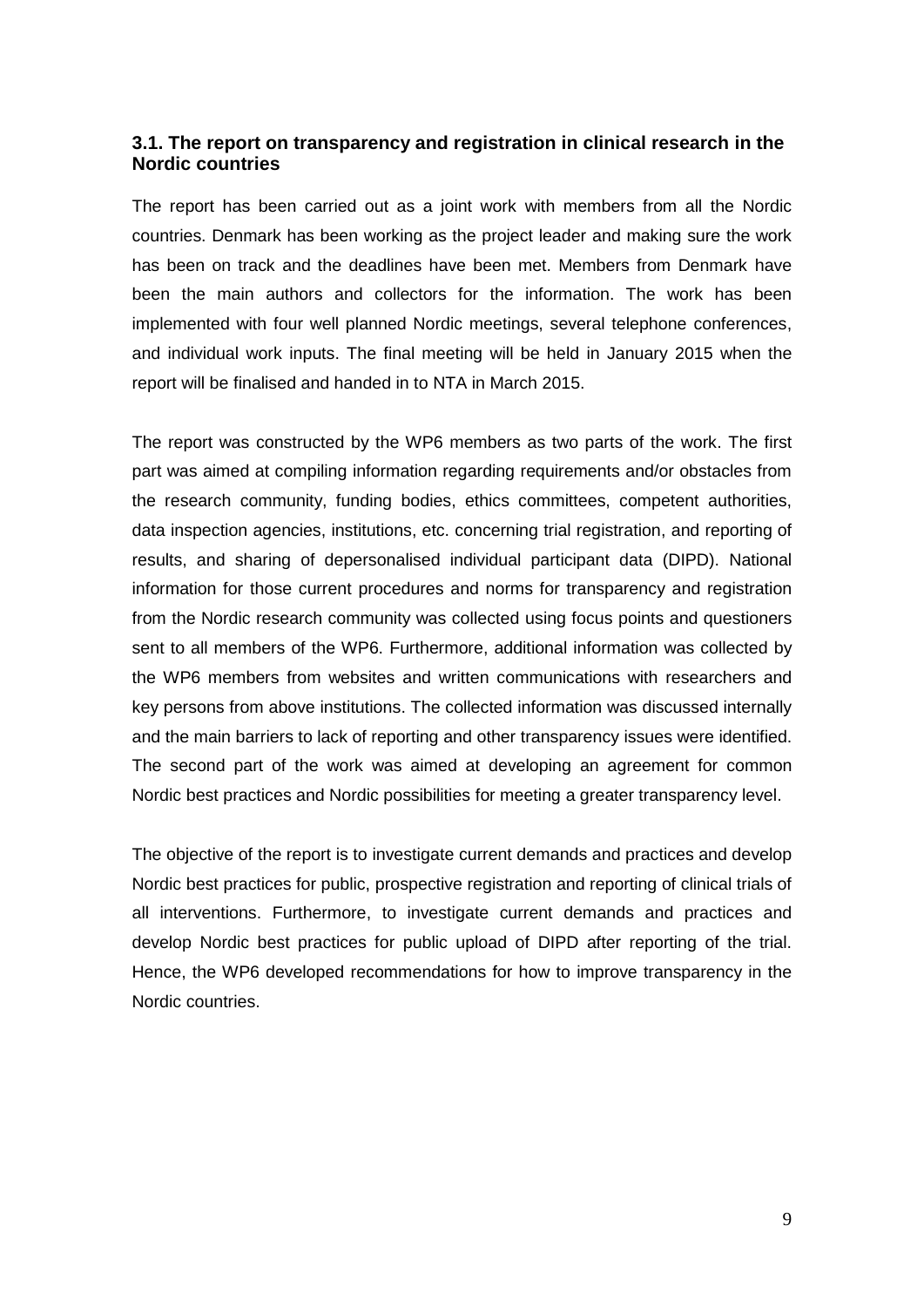# <span id="page-9-0"></span>**3.2. How I have taken part in the WP6 work**

I started my work as an active member of the WP6 in March 2014. The first WP6 meeting in Stockholm was already held and questioners to collect national information on transparency were already created and sent out to the WP6 members from all the Nordic countries. Later on, I assisted by collecting the answers together and got them worded into the report with the other WP6 member Maria Skoog.

Further, I studied the important legislations impacting transparency based on the documents from the Food and Drug Administration (FDA) and the European Commission (EC) and wrote sections about their legislations on transparency to the report. At the second WP6 meeting in Bergen, I gave a presentation about these legislations to the other members of the WP6. As the work with the report went along, I searched information about the important initiatives affecting transparency, e.g., from the Institute of Medicine (IOM), the European Medicines Agency (EMA), the World Health Organisation (WHO), the AllTrials campaign, etc. I also paid close attention to discussions based on planned legislations and policies. Furthermore, in collaboration with the Danish group, I collected arguments against and in favour of transparency and these arguments were discussed and revised at the WP6 third meeting in Copenhagen. During the meeting I also gave a presentation about the three online repositories: Dryad, Figshare, and ZENODO and how they could serve as repositories for DIPD. I continued my work with the repositories by collecting information from their websites, sent few questions to them in order to get more proving information, and with Christian Gluud we also obtained information from the ZENODO launcher Lars Holm Nielsen.

<span id="page-9-1"></span>Overall, I have been part of the Danish author group as a co-author and drafted parts to the report which have been further processed by the other members of the group. The report will be finalised by March 2015.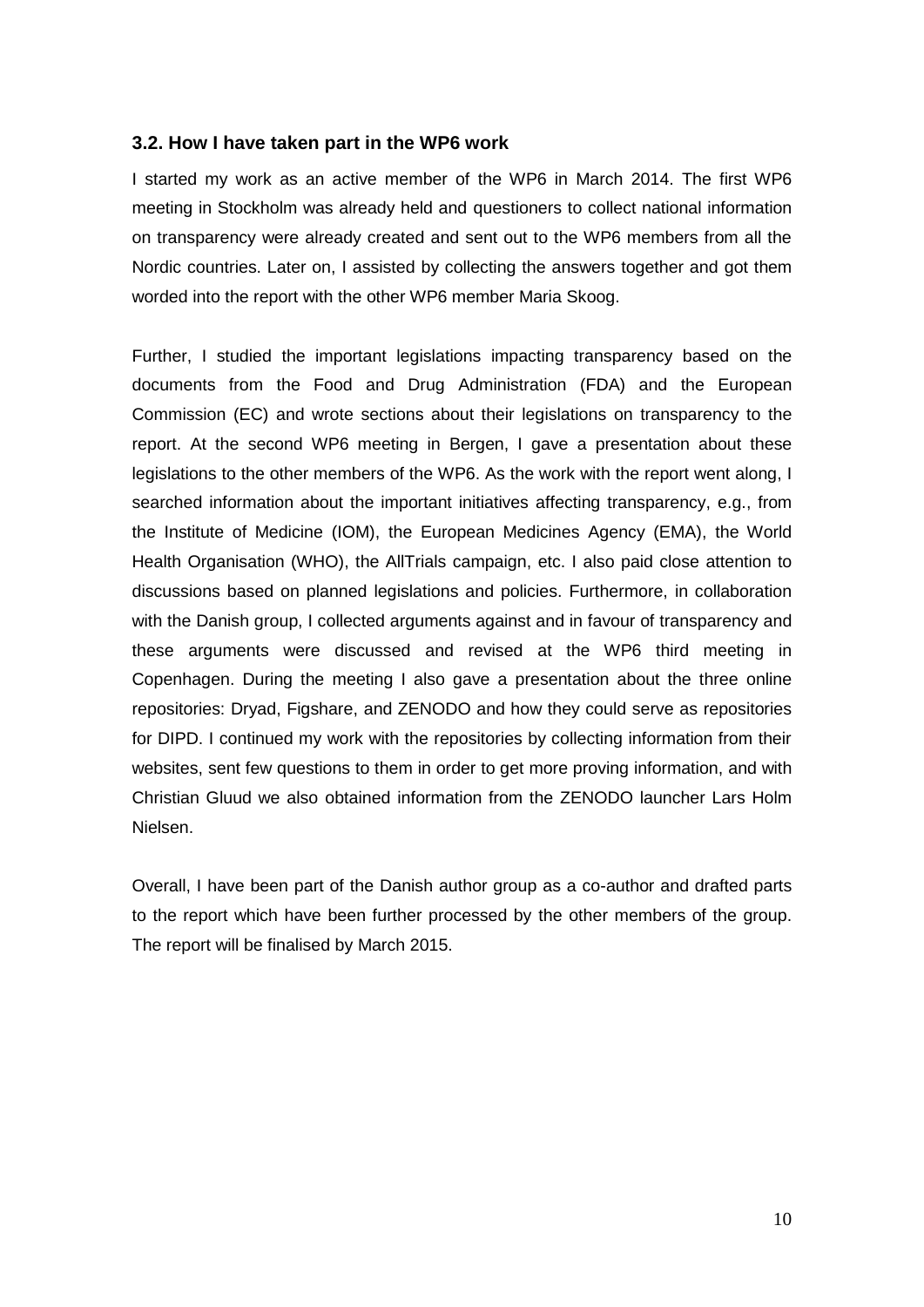# **4. Objective**

To analyse the current situation of trial transparency in the Nordic countries and also the initiatives, policies, and legislations that have impact on transparency. Moreover, to collect the arguments in favour of and against transparency based on the WP6 experiences and present and discuss the recommendations conducted by the WP6 of how to improve transparency within the Nordic countries.

# **Research questions:**

- 1. Are the initiatives, policies, and regulations that should be followed sufficient to secure transparency in the Nordic countries?
- 2. What are the main arguments in favor of and against transparency according to the WP6?
- 3. What are the main recommendations from the WP6 to improve transparency within the Nordic countries?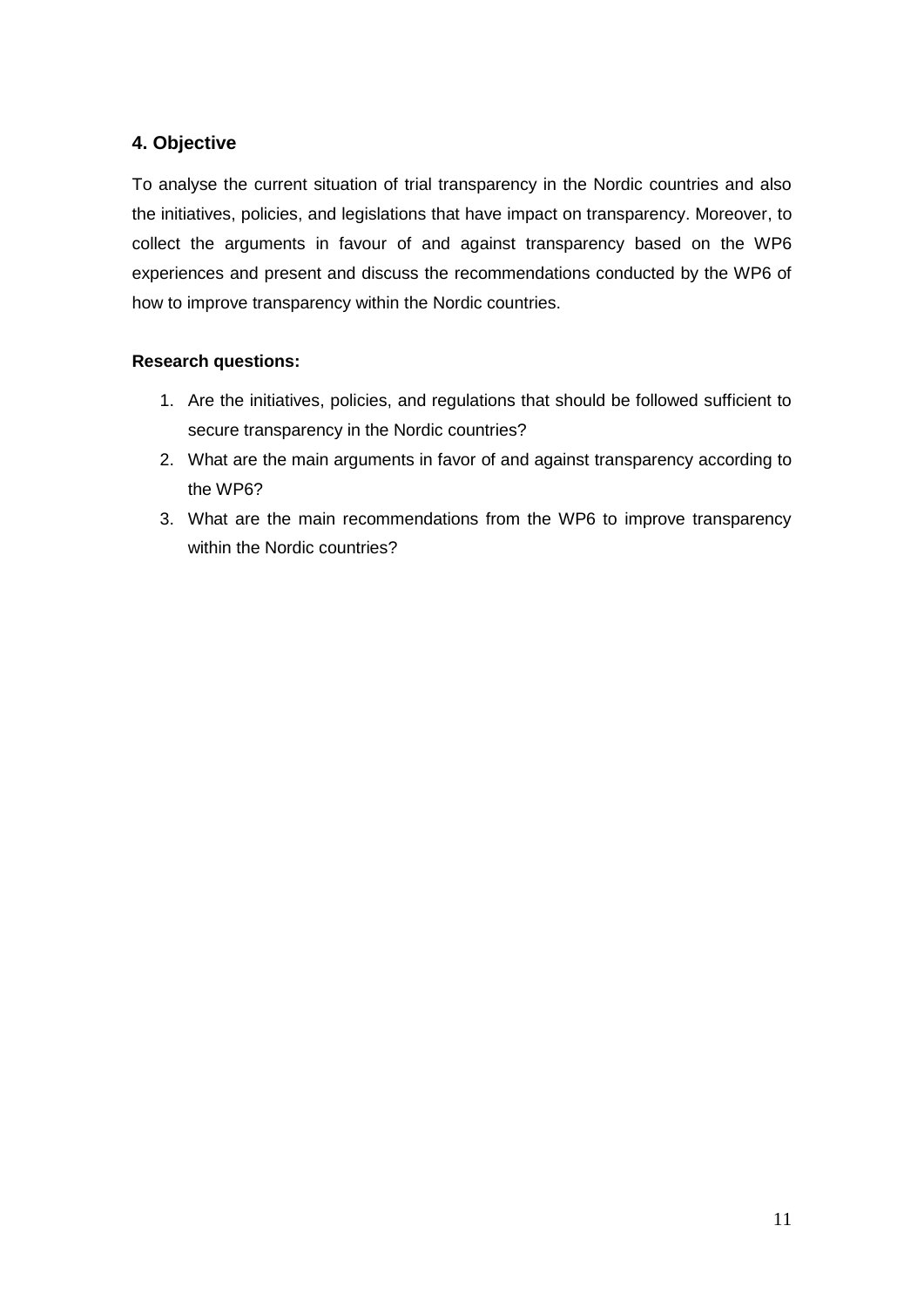# <span id="page-11-0"></span>**5. Background**

# <span id="page-11-1"></span>**5.1. Clinical studies**

The purpose of a clinical study is to add medical knowledge by doing research on human participants.<sup>4</sup> There are two main types of clinical studies: clinical trials (also known as interventional trials and divided into phase I, phase II, phase III, and phase IV trials) and observational studies. In a clinical trial participants receive specific interventions (e.g., medicinal product or medical device) according the trial protocol which defines the objective(s), design, methodology, statistical considerations, and the organisation of the clinical trial.<sup>5</sup> The investigators will determine the benefits and harms of the intervention by measuring certain outcomes in the participants. $4$ 

In an observational study, health outcomes are assessed in group of participants according to a protocol. Participants may receive different interventions such as drugs or devices as part of their normal medical care and the investigators may observe if those interventions have desired effect on the participants. $4$  In contrast to a clinical trial, participants are not exposed to a specific intervention by the investigator (like in a clinical trial). The aim of an observational study is to examine the effect of the exposure. Hence, observational studies may suffer from extraneous and patient related factors which may influence the study results. $^6$ 

In an interventional clinical trial, the experiment can be randomised to an intervention group and a control group receiving placebo or another control intervention, and these groups can be compared. Randomised clinical trials can also involve blinding of which group receives placebo, and which the actual intervention.<sup>6</sup>

# <span id="page-11-2"></span>**5.2. The four aspects of transparency and how they are practiced at the Nordic countries**

The WP6 follows the AllTrials recommendation and divides clinical trial transparency into 4 aspects: registration, summary results, full report, and DIPD.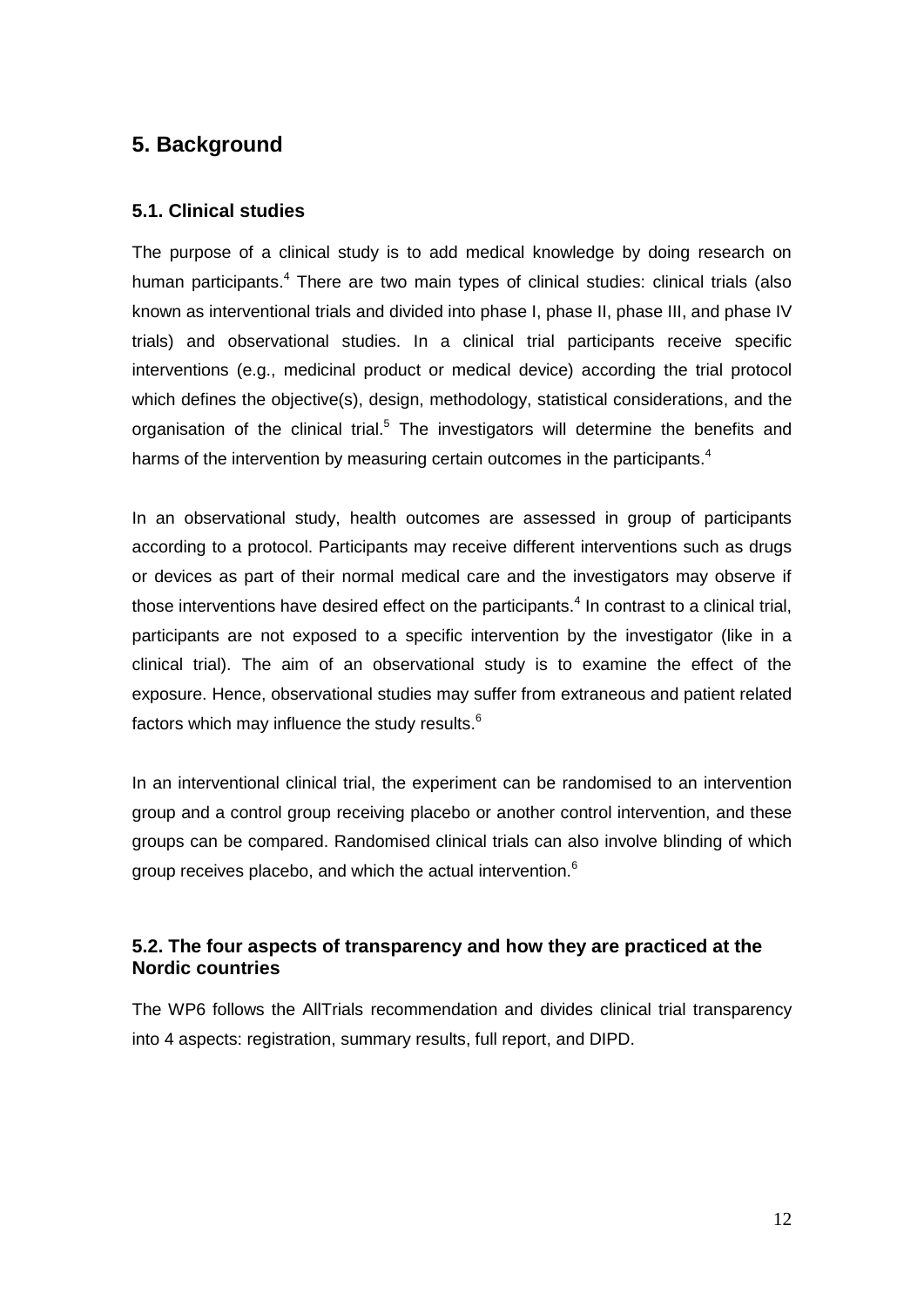# <span id="page-12-0"></span>**5.2.1. The registration of clinical trials**

Protocols of investigational medical product trials conducted in EU, must be submitted to the national competent authority for trial approval. This is done via the EudraCT (European Union Drug Regulating Authorities Clinical Trials) database. EudraCT is the European clinical trials database for pharmaceutical trials launched from  $1<sup>st</sup>$  of May 2004 and operated by  $EMA$ <sup>7</sup> Furthermore, before enrolling trial participants into a clinical study the protocol should be registered at a specific public online registry, depending on the type of a study.

Information submitted to the EudraCT is extracted to the public EU Clinical Trial Register (EU-CTR) by EMA. EU-CTR is for interventional medical product trials but it is excluding phase I trials and in 2011, EU-CTR was recognised as a WHO primary registry.<sup>8</sup> Since 2011, application to the EudraCT is recognised as trial registration since the information will be extracted to the EU-CTR but according the WP6 experiences, this practice is not well known within the Nordic countries.

The WP6 has noticed that different kinds of studies within the Nordic countries are most commonly registered at the ClinicalTrials.gov. ClinicalTrials.gov, run by the United States National Library of Medicines, was the first online registry for clinical trials and was made available to the public in February 2000. It is the largest and most widely used registry and results database worldwide and it accepts all kind of clinical studies to be registered.<sup>9</sup>

Eudamed is the European databank for medical devices and the competent authorities of the EU are responsible for entering the device trial information to the Eudamed.<sup>10</sup> The use became obligatory since May 2011, but a disadvantage is that the submitted information is not publically available. This secure web-based portal is working as a central repository for information exchange between the national competent authorities and EC in accordance with the Medical Device Directives.<sup>11</sup> It has been created to strengthen the market surveillance and transparency of medical devices.<sup>10</sup> Furthermore, the trials conducted with medical devices should also be registered at a specific public online registry (e.g., ClinicalTrials.gov).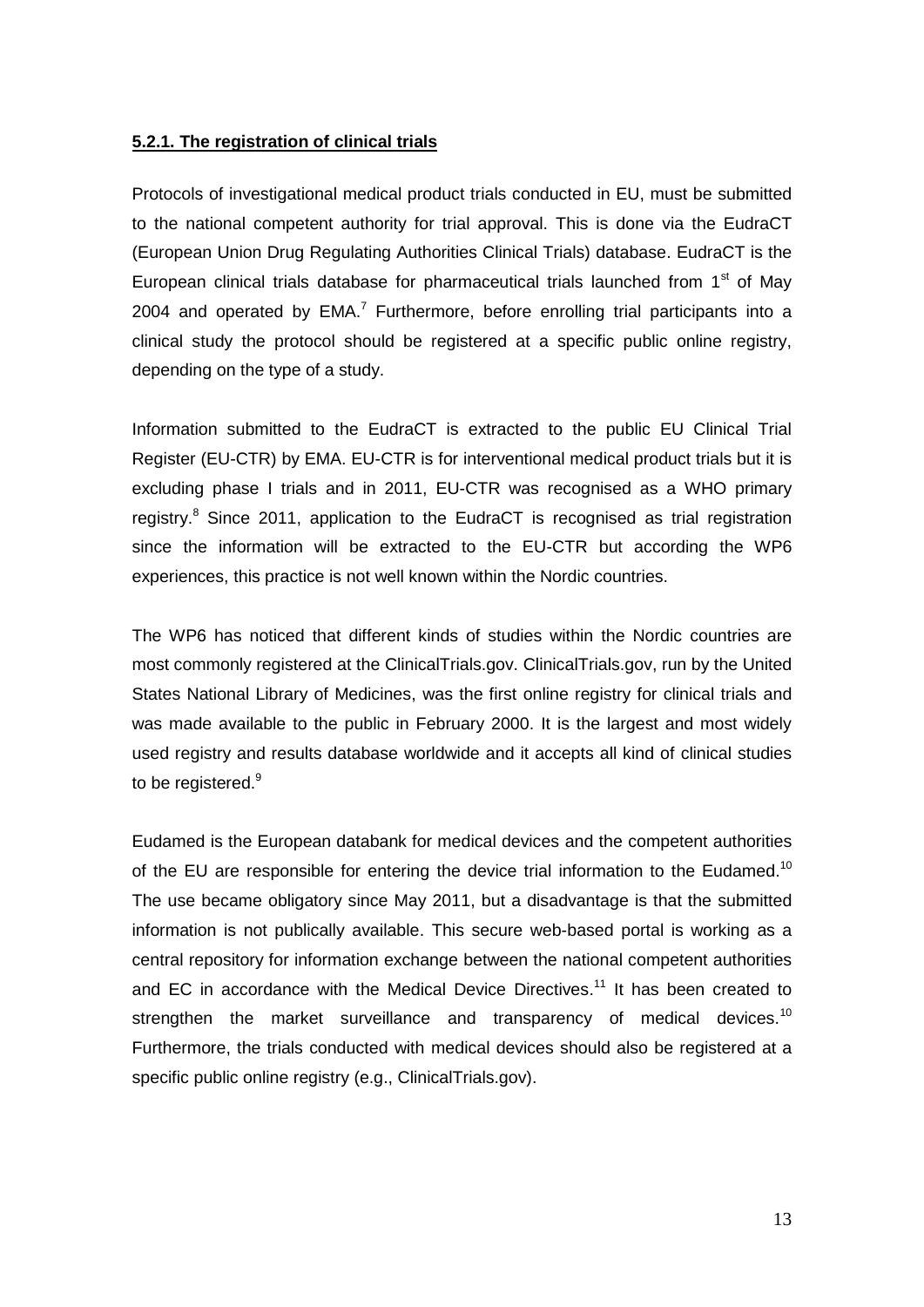In addition, the trial protocols need to be submitted to the relevant national ethical review board (REC) for approval depending on the case and the policies of that certain Nordic country. But according the WP6, the trial information submitted to REC registries is not publically available.

Figures 1 and 2 represent the general standards for trial registration practise in the Nordic countries. In contrast to medicinal product or device trials, the protocols for other types of trials do not need to be sent for an approval to any EU organisation. They need to be accepted by REC and further submitted to a certain online registry (e.g., ClinicalTrials.gov) to fulfil, e.g., requirements for journal publication or ethical standards.



**Figure 1: Clinical trial registration for medicinal product and device trials in the Nordic countries.**

**Figure 2: Clinical trial registration for other types of trials in the Nordic countries.**

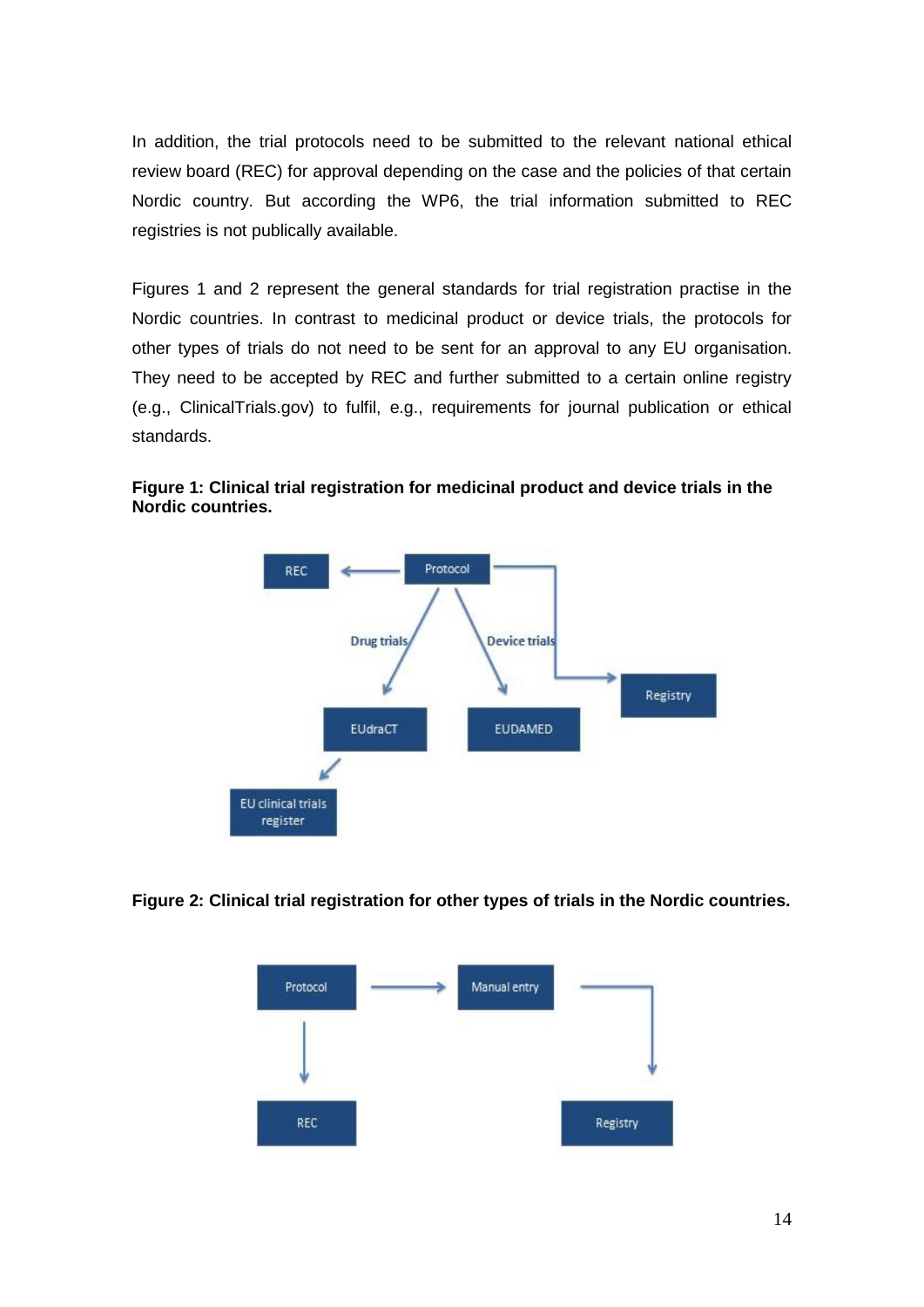#### **WHO International Clinical Trial Registry Platform**

In 2004, the topic of trial transparency was discussed at the Mexico Global Forum and Ministerial Summit on Health Research (Mexico Summit). As a result of this conversation it was recommended that WHO should engage in trial registration.<sup>12</sup> In 2005, WHO began the push for clinical trial registration by launching the International Clinical Trial Registry Platform (ICTRP).<sup>13</sup> ICTRP standards claim for prospective registration of all clinical trials to a publicly accessible WHO registry meeting certain criteria. The goal is to ensure that information regarding clinical trials involving human beings is accessible to the public in order to improve transparency in clinical research.<sup>13</sup>

The WHO ICTRP has two elements: the WHO network of collaborating clinical trial registries (The registry network containing WHO primary and partner registries and ClinicalTrials.gov) and the search portal for clinical trials registered at the registries mentioned above.<sup>13</sup> One or several WHO primary registries are available in each WHO world region. Table 1 presents the current WHO primary registries and the year they were accepted. It can be noticed that after WHO began the push for trial registration, many registries around the world met the WHO criteria and were accepted as primary registries. Currently, there are also 3 partner registries which have not met the criteria for primary registries but are still submitting trial information to their affiliated primary registries.<sup>14</sup> But there are no Nordic trial registries affiliated with the WHO ICTRP.

The search portal allows searching in the central database (the WHO ICTRP central repository) containing the trial information provided by the WHO network of collaborating registries.<sup>15</sup> After the trial is identified, the hyperlink gives direction to the relevant registry source. WHO adopted English as the working language for trial registration and to the clinical trials search portal.<sup>12</sup> If the Nordic trial is registered with registry providing information to the search portal, it will appear in the search platform of the WHO ICTRP.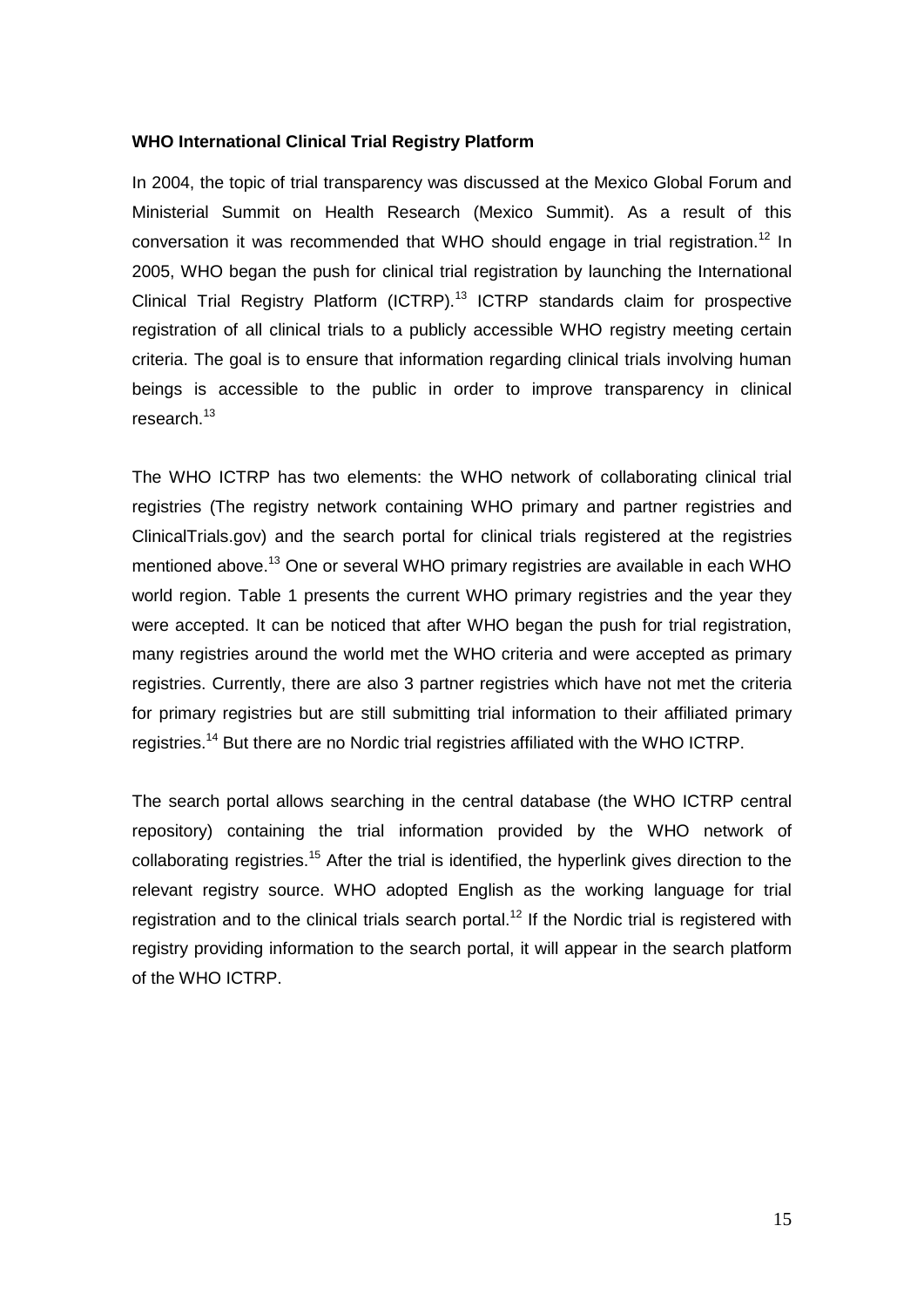**Table 1: Current WHO primary registries. 16**

| <b>Name</b>                                                                         | <b>Abbreviation</b> | <b>Joined</b> |
|-------------------------------------------------------------------------------------|---------------------|---------------|
| <b>Australian New Zealand Clinical Trials Registry</b>                              | <b>ANZCTR</b>       | 2007          |
| <b>Brasilian Clinical Trial Registry</b>                                            | ReBec               | 2011          |
| <b>Chinese Clinical Trial Registry</b>                                              | <b>ChiCTR</b>       | 2007          |
| <b>Clinical Research Information Service, Republic</b><br>of Korea                  | <b>CRIS</b>         | 2010          |
| <b>Clinical Trials Registry - India</b>                                             | <b>CTRI</b>         | 2007          |
| <b>Cuban Public Registry of Clinical Trials</b>                                     | <b>RPCEC</b>        | 2011          |
| <b>EU Clinical Trials Register</b>                                                  | <b>EU-CTR</b>       | 2011          |
| <b>German Clinical Trials Register</b>                                              | <b>DRKS</b>         | 2008          |
| <b>Iranian Registry of Clinical Trials</b>                                          | <b>IRCT</b>         | 2008          |
| <b>International Standard Randomised Controlled</b><br><b>Trial Number Register</b> | <b>ISRCTN</b>       | 2007          |
| <b>Japan Primary Registries Network</b>                                             | <b>JPRN</b>         | 2008          |
| <b>Thai Clinical Trials Registry</b>                                                | TCTR                | 2013          |
| The Netherlands National Trial Register                                             | <b>NTR</b>          | 2007          |
| <b>Pan African Clinical Trial Registry</b>                                          | <b>PACTR</b>        | 2009          |
| <b>Sri Lanka Clinical Trials Registry</b>                                           | <b>SLCTR</b>        | 2008          |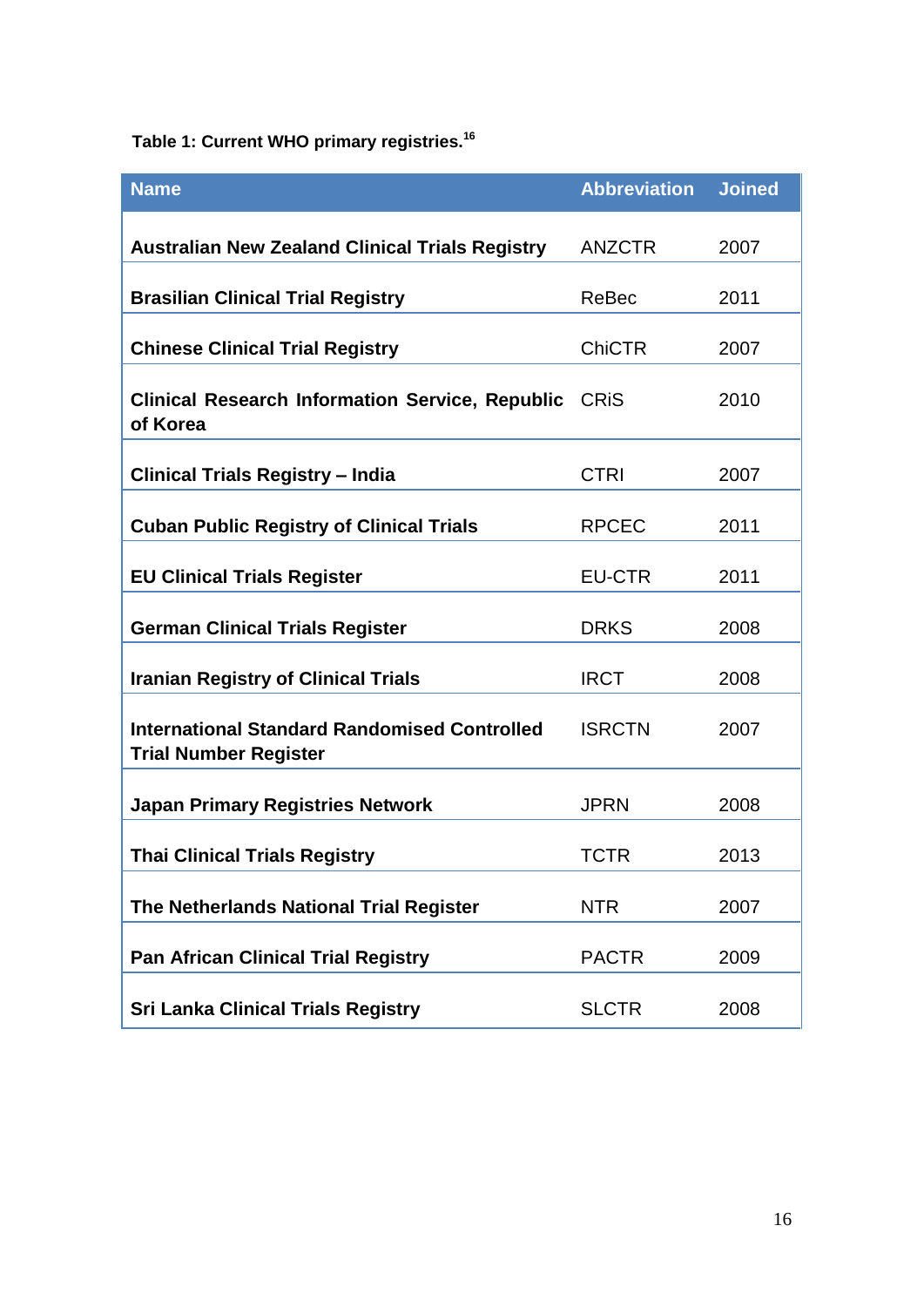# **Partner registries: 14**

- Clinical Trial Registry of the University Medical Center Freiburg
	- o Affiliated registry: DRKS
- DeReG German Registry for Somatic Gene-Transfer Trials
	- o Affiliated registry: DRKS
- Centre for Clinical Trials, Clinical Trials Registry Chinese University of Hong Kong
	- o Affiliated registry: ChiCTR

ClinicalTrials.gov is not defined as WHO primary or partner registry, although it is providing data to the WHO ICTRP. It was established by U.S. federal law and complies with the Food and Drugs Amendment Act (FDAAA) and other applicable laws from USA.<sup>12</sup> Hence it cannot commit to any other standards which may differ from the U.S. requirements. For example, it allows registration 21 days after enrolling the first participant.<sup>17</sup> For greater transparency allowing registration after enrolling the first patient is not optimal, although ClinicalTrials.gov is a globally accepted registry.

# **WHO ICTRP Registry Criteria for primary registries**

Criteria that primary registries need to meet in the WHO Registry Network, in order to fulfill the standards of the ICTRP, can be categorized into 6 main areas: content, quality and validity, accessibility, unambiguous identification, technical capacity, administration, and governance.<sup>16</sup>

**Content:** The primary registries have to accept registration of interventional clinical trials submitted by responsible registrants and they need to be open for prospective registrants internationally. The registries need to be able to receive and make publicly available the WHO Trial Registration Data set (see table 2) and attempt to keep submitted information up-to-date and never remove a trial after it has been registered.

**Quality and validity:** The primary registries need to have a mechanism to ensure the validity of the registered data (data registered is complete and accurate, the trial and the person registering the trial exists, etc.). The registries need to provide a publicly accessible audit trail in order to track the changes made for an individual trial to the WHO Trial Registration Data Set.

**Accessibility:** The primary registries need to ensure that the data of all trials will be accessible to the public at any time, that the information is electronically searchable,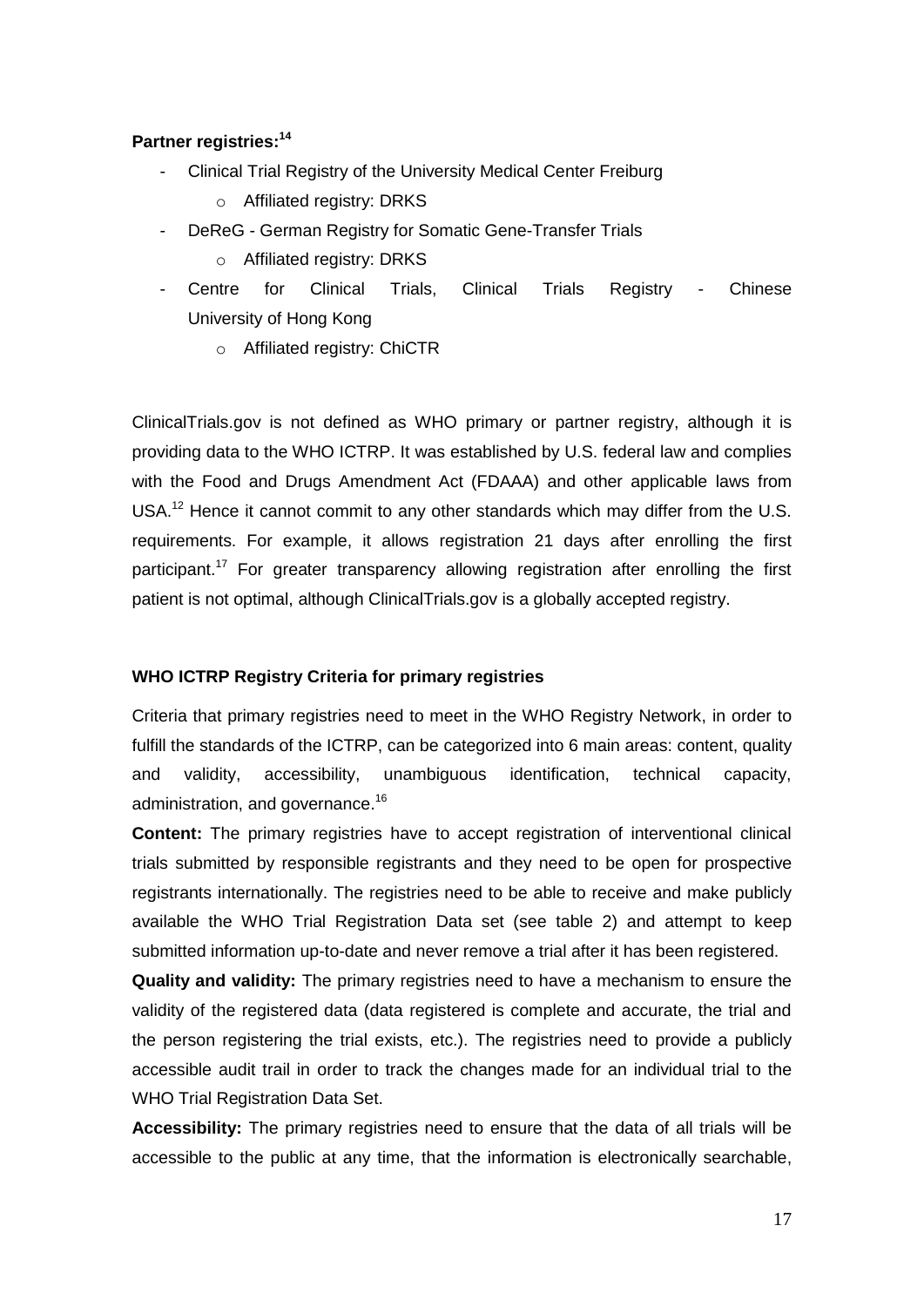and made available to the ICTRP in English. The registries need to allow registrants to submit a trial for registration at any time of the day or week and it needs to be searchable at any time of day or week.

**Unambiguous identification:** The primary registries are demanded to have processes to prevent the registration of a single trial more than once in their database.

**Technical capacity:** Primary registries in the WHO Registry Network will submit all WHO Trial Registration Data Set records in their registry (in English) to the Central Repository. They also have to provide an access to a database for storing and managing the submitted data but they are not required to develop their own databases. They also need to perform security and other provisions against data corruption and loss.

**Administration and governance:** Primary registries need to have support from the government within the country (or region) and be managed by a not-for-profit agency.<sup>16</sup>

The partner registries differ from the primary registries: the national or regional remit is not needed nor is support from the government. The management can be done by any organisation (not only non-profit organisations) and the scope of the registry can also be limited to only a particular indication. Furthermore, the partner registries need to be affiliated with either a WHO primary registry or another International Committee of Medical Journal Editors (ICMJE) accepted registry.<sup>16</sup>

#### **The WHO 20 items list**

The WHO 20 item dataset was developed during the WHO stakeholders meeting in April 2005. At the meeting the pharmaceutical industry announced that disclosure of any five items (the scientific title, intervention(s), target sample size, primary outcome(s) and key secondary outcomes **in bold** in the table 2) could jeopardize the competent investment which underlines the creation of new medicines.<sup>18;19</sup> However, WHO set to the decision that the 20 item dataset is minimum information that must be submitted to a registry, in order for a trial to be fully registered.<sup>20</sup>

Trials conducted in the Nordic countries and registered to a publicly accessible trial registry should also include all the information demanded at the WHO 20 items list.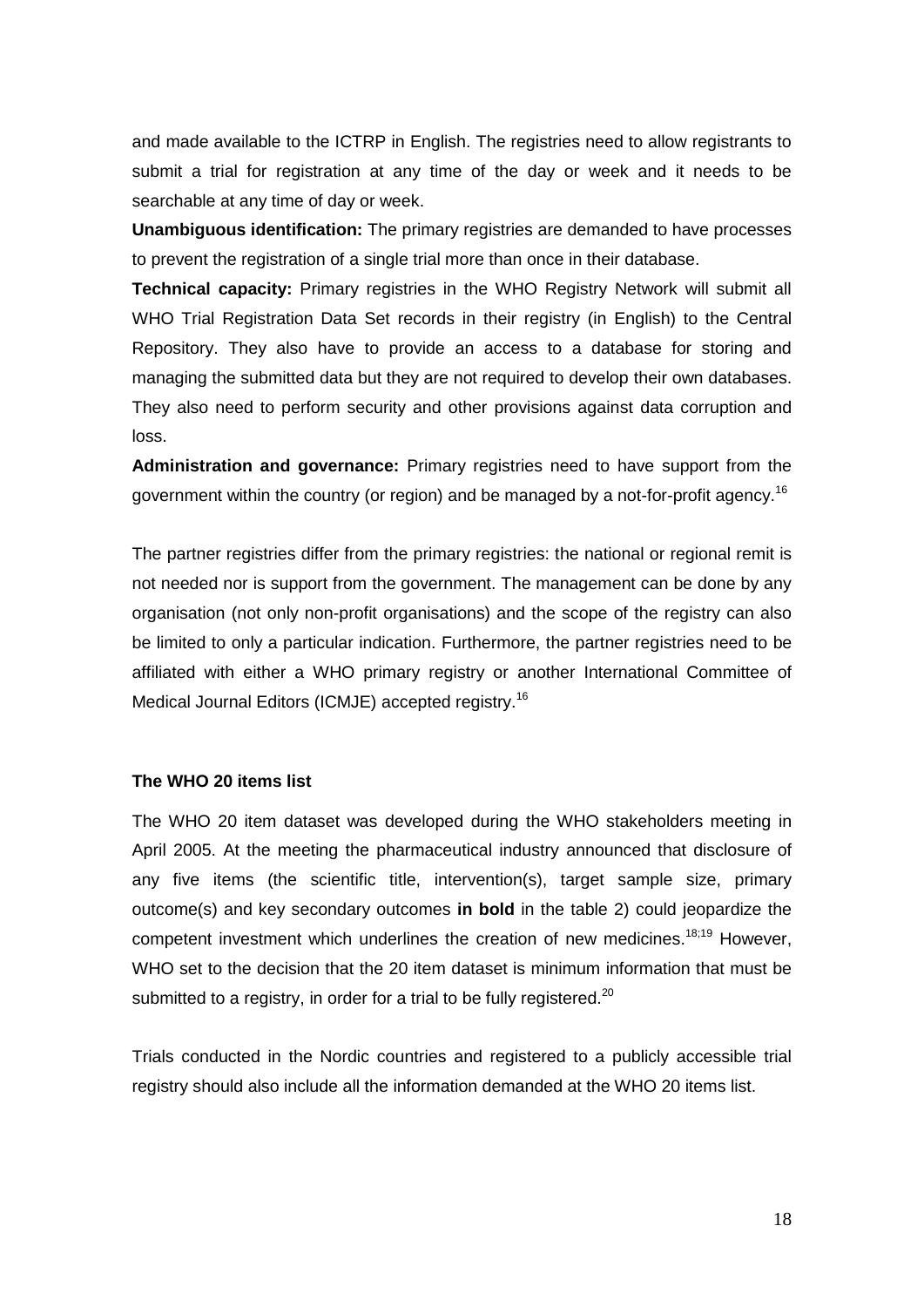| 1. Primary Registry and Trial Identifying Number    |  |
|-----------------------------------------------------|--|
| Date of Registration in Primary Registry<br>2.      |  |
| 3.<br><b>Secondary Identifying Numbers</b>          |  |
| Source(s) of Monetary or Material Support<br>4.     |  |
| 5.<br><b>Primary Sponsor</b>                        |  |
| 6.<br>Secondary Sponsor(s)                          |  |
| 7 <sub>1</sub><br><b>Contact for Public Queries</b> |  |
| 8. Contact for Scientific Queries                   |  |
| 9. Public Title                                     |  |
| <b>10. Scientific Title</b>                         |  |
| 11. Countries of Recruitment                        |  |
| 12. Health Condition(s) or Problem(s) Studied       |  |
| 13. Intervention(s)                                 |  |
| 14. Key Inclusion and Exclusion Criteria            |  |
| 15. Study Type                                      |  |
| 16. Date of First Enrollment                        |  |
| 17. Target Sample Size                              |  |
| 18. Recruitment Status                              |  |
| 19. Primary Outcome(s)                              |  |
| 20. Key Secondary Outcomes                          |  |
|                                                     |  |

# **Table 2: The WHO 20 items list. 20**

# <span id="page-18-0"></span>**5.2.2. The reporting of trial results**

When researchers conduct a clinical trial, they are expected to report the findings in accordance with basic ethical principles, including positive, neutral, and negative results.<sup>21</sup> These results may be reported as a publication in a scientific journal but also by submitting them to a public trial registry.

ClinicalTrials.gov allows summary results to be entered into templates on their website preferably no longer than a year after the trial has ended. $^{22}$  In October 2013, EMA improved the EudraCT database that sponsors may enter trial results in line with the guidance from EC.<sup>23</sup> The information will be extracted to the EU-CTR where the results remain publicly available. Some of the Nordic countries have also their own national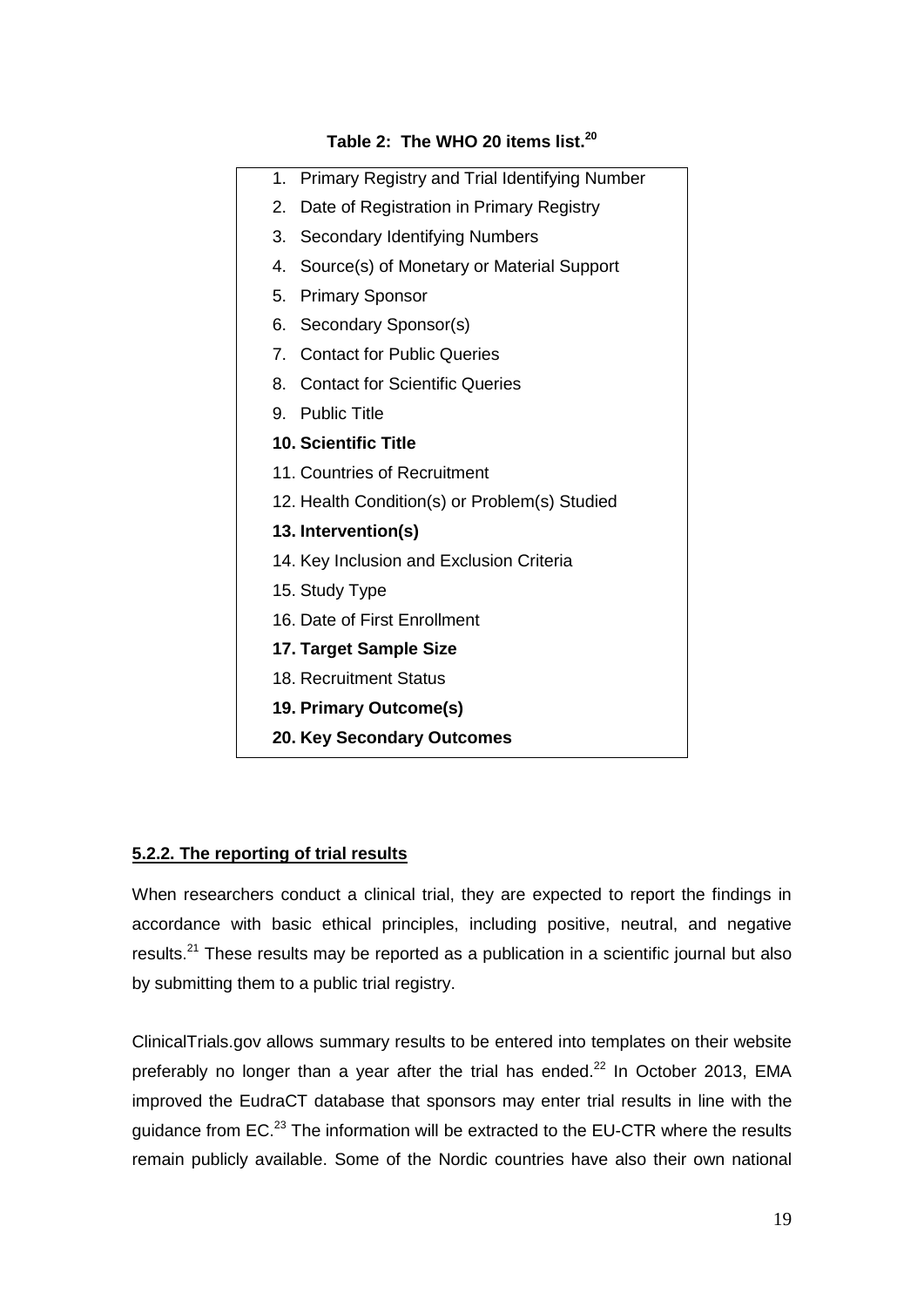registries for trial results, e.g., Norway has common practices for the research communities to upload summary results in the national Current Research Information System in Norway (CRIStin) database. CRIStin collects information on the principle of open access to everyone. $24$  The Capital Region of Denmark research registration system (PURE) is used in Denmark to store research results as open access to public.<sup>25</sup>

#### <span id="page-19-0"></span>**5.2.3. Clinical study reports**

The Clinical Study Reports (CSR) are produced for regulatory and licensing purposes. They contain, e.g., large amount of detailed information about the methods, the statistical analysis plan, the results of all predefined outcomes including adverse events, and the conclusions of the trial. $^{26}$  The standard structure and content of the CSR is set out by the International Community on Harmonisation of Good Clinical Practice (ICH-GCP) guidelines  $E3<sup>27</sup>$  According the WP6, public access for these study reports would be vital for transparency.

#### <span id="page-19-1"></span>**5.2.4. DIPD**

Individual participant data (IPD) is the data recorded for each participant from clinical trials and DIPD is data formulated to a format that it is not possible to identify any participants. DIPD can be structured from the facts like the pre- and post-treatment of the participant, treatment group indicator, and clinical characteristics such as age and sex of the study participants. $^{28}$  These data are held by the sponsors conducting clinical trials and depending on the regulations concerning the data sharing, it might or might not be released to the public for secondary uses which would be essential for transparency.<sup>29</sup>

According to the WP6 experiences, there are no common practices for sharing DIPD among the Nordic countries. It is because there are no national policies in force demanding this practice or even national laws for securing online sharing of DIPD.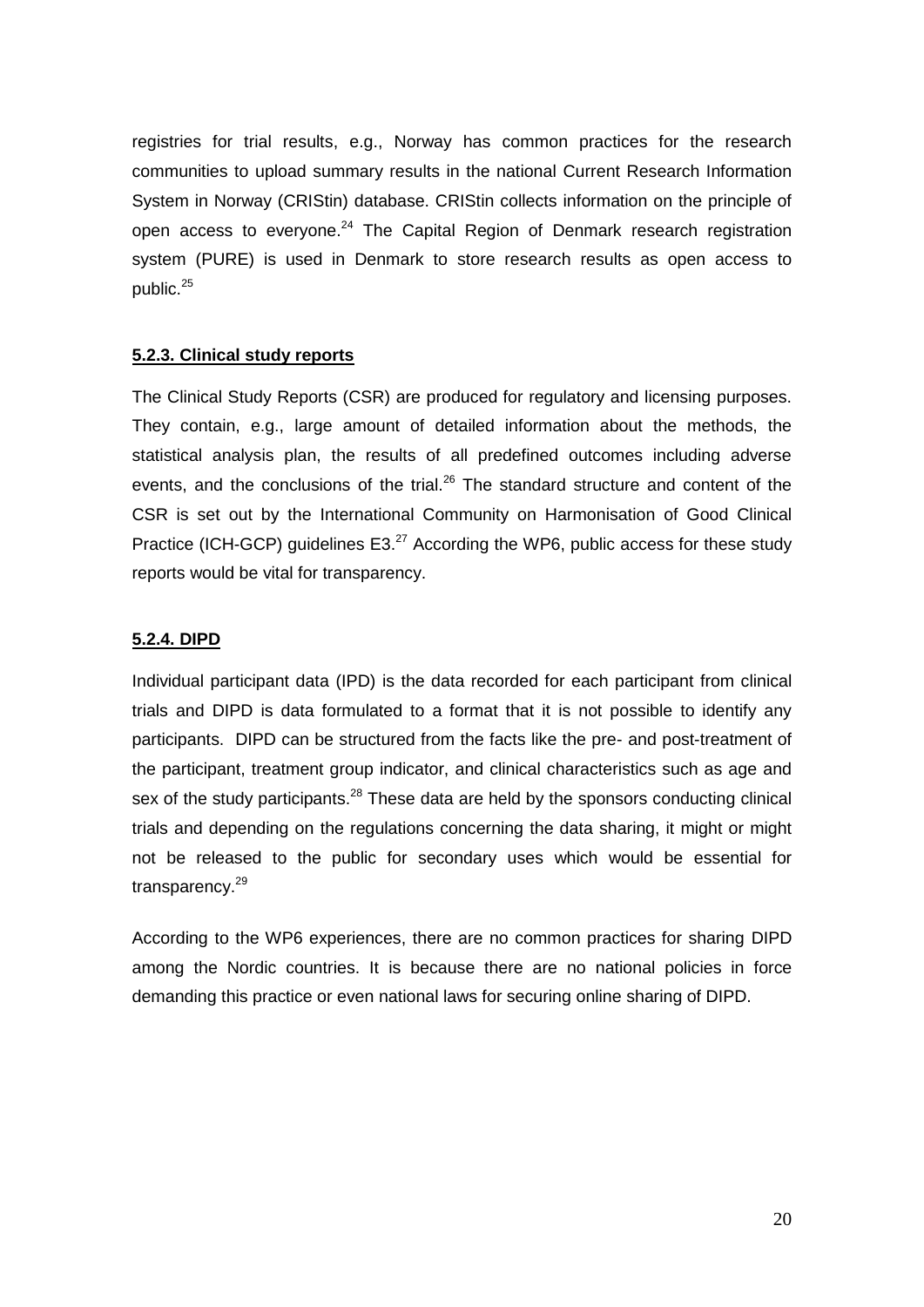#### **Repositories for data files**

The WP6 has noticed that none of the trial registries allow uploading of full study protocols, CSRs, or DIPD files although the sharing would be vital for transparency. It states that the submission must be done to a suitable online repository which has the capacity to store these files in a safe, searchable, and accessible manner. I have investigated that there are three online repositories readily available. These online repositories permit this kind of submissions and all of them provide digital object identifier (DOI) for every submission allowing the storage to be citable and searchable.

#### **Dryad**

Dryad was launched in 2008 and is mostly consisting of research data from scientific and medical publications. After September 2013, it started to collect submission fees varying between the members, journals, etc. Researchers based in low income countries have been offered a waiver for the submission fees. Any data format can be submitted but all submissions must be in English, associated with a journal publication, and the data must be made available with the Creative Commons Zero (CC0) license. 10 GB of material can be submitted but additional charges will be granted for larger data packages. The collected data has been devoted to the public domain and all the contents are free to download and reuse. When citing data from Dryad there must be cited both the original article as well as the data package.  $30$ 

#### **Figshare**

Figshare is an online repository launched in 2011 and supported by the technology company Digital Science. It allows researchers to publish all of their data in a citable, searchable, and sharable manner. Any file type can be uploaded as well as file sets (groups of files) and it is free to access the contents. Figshare is offering unlimited storage space for free for data that is made publicly available on their site and 1 GB of free private storage space for users to storage their research. Figshare has also launched a partnership with Public Library of Science (PLoS) journals.<sup>31</sup>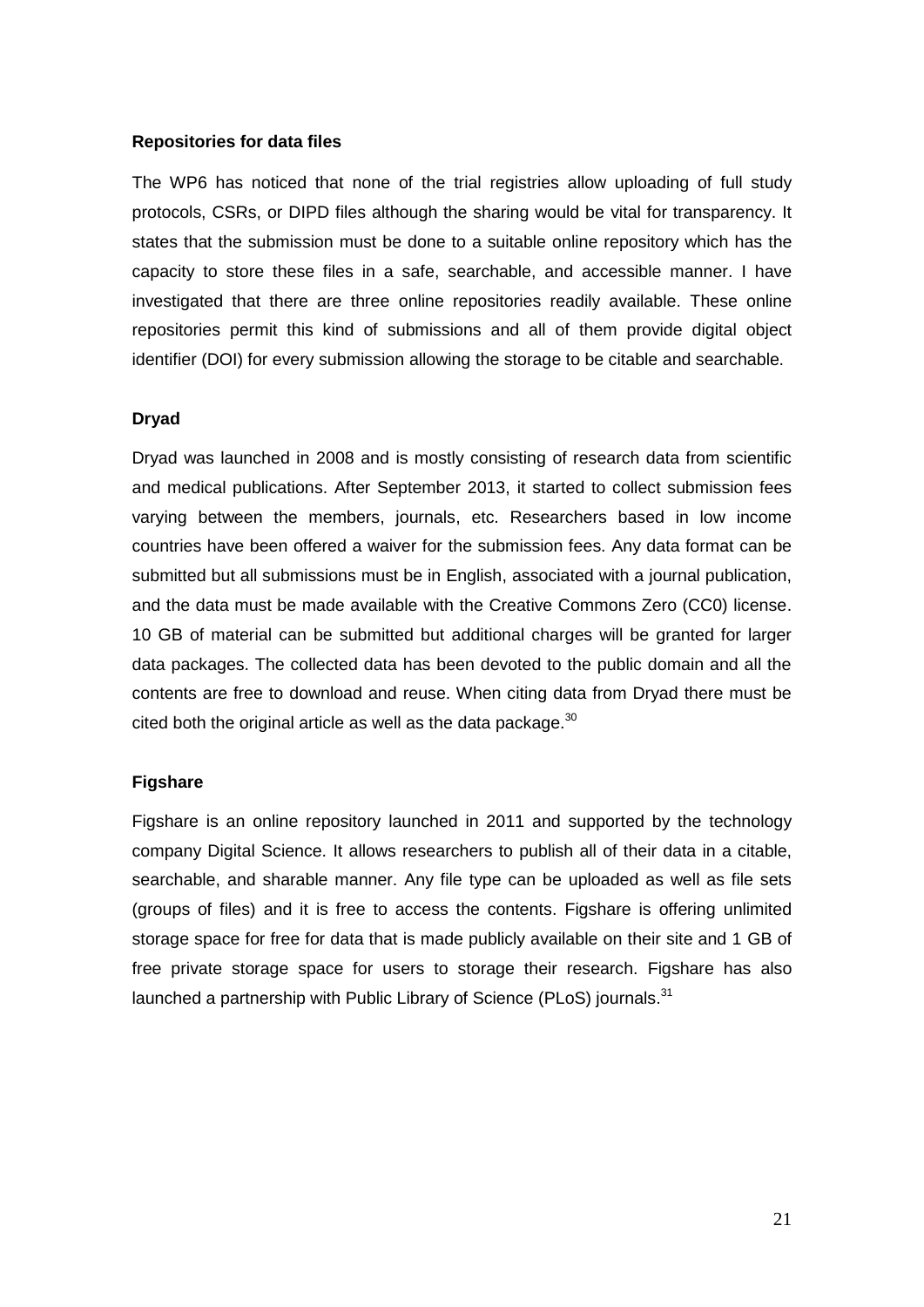# **ZENODO**

In May 2013, The European Organisation for Nuclear Research (CERN) launched this online repository for researchers from all scientific fields to share research results, publications, and datasets. ZENODO is a project launched within the EU funded OpenAIREplus project as part of European wide research infrastructure and it provides public access to its contents as free of charge. Storage space for free is unlimited up to 2 GB but one may upload several files and larger files can be submitted for a fee. It also allows communication with existing online services such as DropBox. Users can also establish communities (e.g., research, conference groups, etc.) and share material only to the community members. It uses the same cloud infrastructure as the research output from CERN.<sup>32</sup>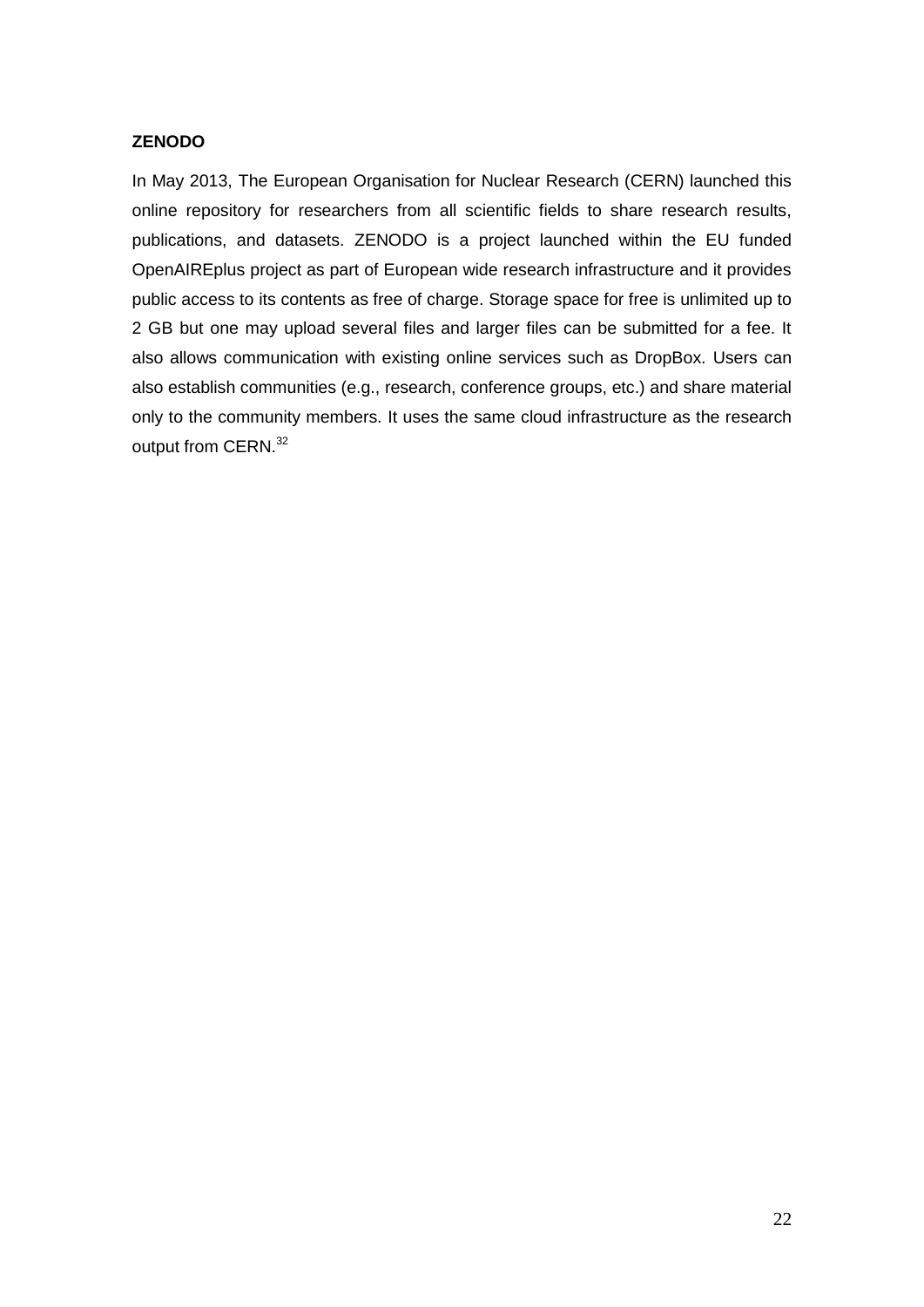# <span id="page-22-0"></span>**6. Methods**

The current study is a descriptive analysis based on the work performed in the WP6 and "*Report of transparency and registration in clinical research in the Nordic countries*".

# <span id="page-22-1"></span>**6.1. Document analysis**

Document analysis has been used as a qualitative research method to answer the research questions. The documents have been interpreted and analysed to give voice around the topic of transparency. The specific documents have either been found from the different parties' homepages or they have pointed by the WP6 leader Christian Gluud or by other members of the WP6.

# <span id="page-22-2"></span>**6.2. Literature review**

The literature searches were performed at the Pubmed and ScienceDirect using a variety of available search features and pointed literature based on transparency. Further searches have been conducted from the correspondence reference lists and from homepages and other websites found by using Google. Relevant literature has also been pointed by other members of the WP6 group.

# <span id="page-22-3"></span>**6.3. Focus group sessions**

Observation during the focus group WP6 meetings has been used as a qualitative research method. During the meetings, the WP6 participants have given open-ended responses conveying thoughts and feelings concerning transparency and these experiences have been taken into account in the thesis.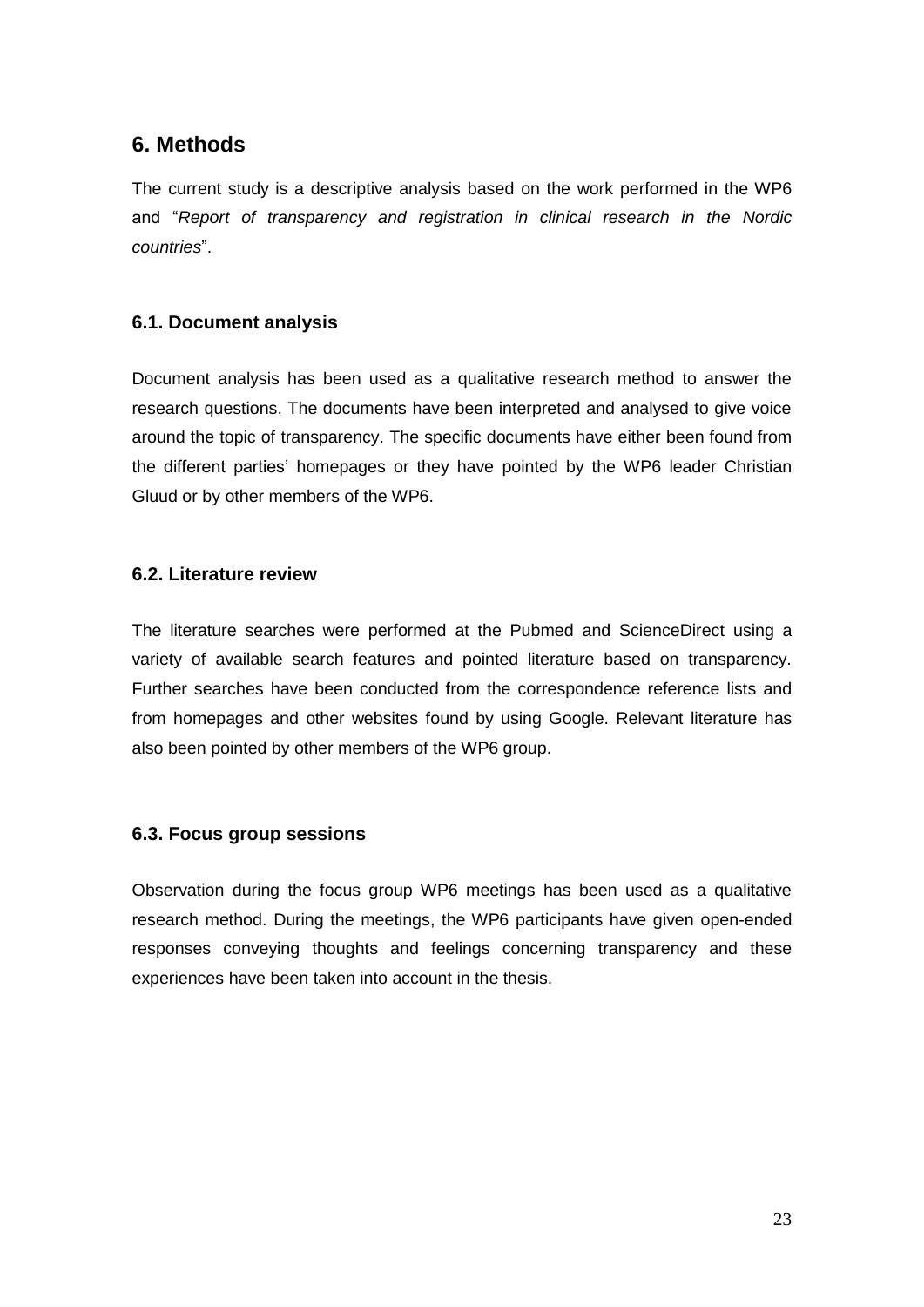# <span id="page-23-1"></span><span id="page-23-0"></span>**7. Results**

# **7.1. The four aspects of transparency according the WP6 Group**

(1) **Registration:** knowledge that a trial is ongoing or has been conducted.

- The initial registration of a trial needs to be undertaken prior to enrolling participants and registered in a publicly accessible clinical trial registry. The registration should be done for all clinical trials irrespective of the type of intervention, phase, or disease or condition. All phases from phase I to phase IV should be registered, likewise noninterventional studies such as observational studies should also be registered. Furthermore, the full study protocols should be submitted to a public online repository (e.g., ZENODO) before inclusion of the first participant to the trial.

# (2) **Summary results:** a brief summary of the trial's results.

- The WP6 stresses that currently only a minority of the registered studies reports results of the conducted trials and this practice should be changed. Information of the main results and outcomes should be published as soon as possible or at least within a year after the trial has ended. If the summary results cannot be published in a journal, an alternative is to report them through publicly accessible clinical trial registration sites.

(3) **Full report:** full details about the trial's methods and results.

- These full CSRs including information of methods, the results of all predefined outcomes including adverse events etc. should be made publically available as soon as possible. Sharing of full CSRs would help to avoid undeclared post hoc changes to the trial methods and selective outcome reporting. Since the current trial registries do not allow these full reports to be uploaded as files, they should be submitted to an online repository (e.g., ZENODO) within a year after the trial has ended.

(4) **Data:** DIPD from the trial.

- As the trial registries do not allow submission of DIPD files, it should be uploaded to an online repository (e.g., ZENODO) after completion of the trial. The WP6 highlight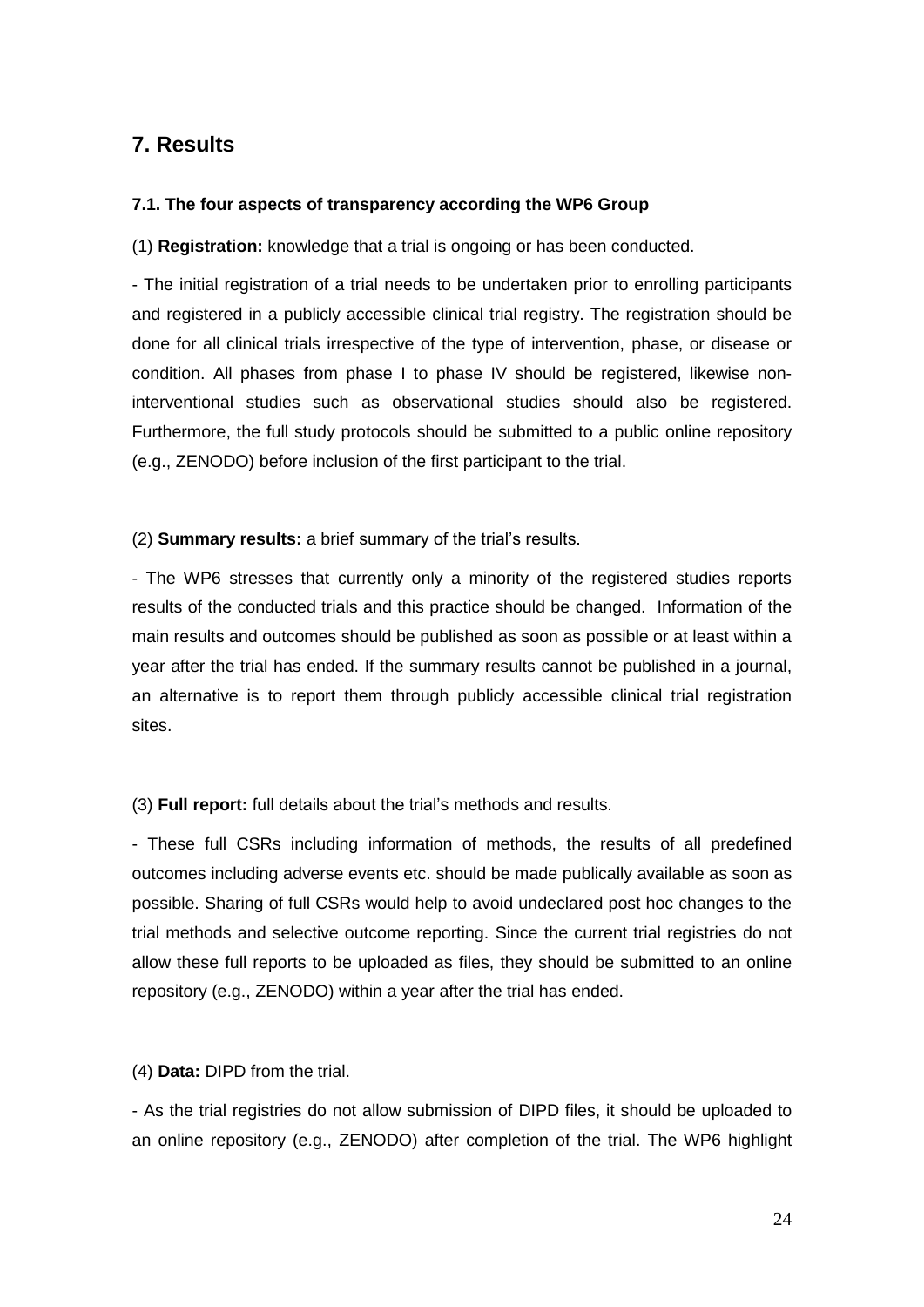that sharing of DIPD is vital for independent reanalysis of trial results and metaanalysis for systematic reviews.

Meta-analysis refers to combining and analysing results from related clinical studies. Using DIPD in meta-analysis instead of aggregated summary data gives benefits both clinically and statistically.<sup>28</sup> It offers better utilization of trial data and helps to demonstrate whether a treatment is effective or not in a certain population or subgroups of such a population (e.g., age; sex; disease severity; etc.). Furthermore, when conducting meta-analysis from several trials, access for DIPD should be provided from all the included trials. This is because the statistical implementation needs be done from a group of patients and meta-analysing DIPD from only a single study is not very useful.<sup>28</sup>

# <span id="page-24-0"></span>**7.2. International initiatives, policies and regulations impacting transparency**

# <span id="page-24-1"></span>**7.2.1. Trial registration and publication of trial results and full CSRs**

This section is a collection of the international initiatives, policies and regulations impacting trial transparency on the aspects of trial registration and reporting of trial results and full CSRs. The table 3 presents the timeline for the development of clinical trial registration and this development also affects the practice for trial registration in the Nordic countries.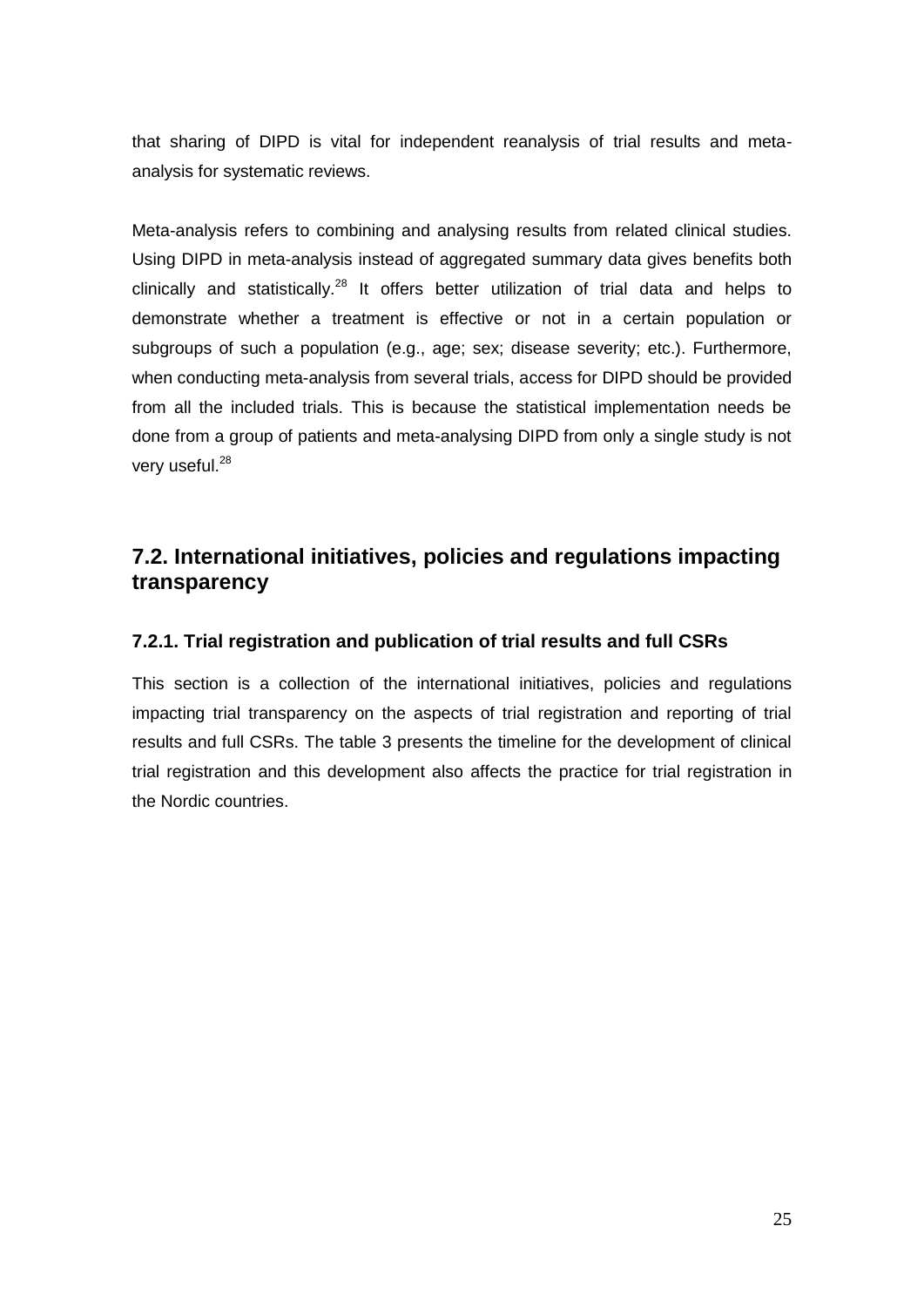| Table 3: Timeline for the development of clinical trial registration. |  |
|-----------------------------------------------------------------------|--|
|-----------------------------------------------------------------------|--|

| Year | <b>Initiative/Policy/Regulation</b>                                                                                                                                             |
|------|---------------------------------------------------------------------------------------------------------------------------------------------------------------------------------|
| 1997 | Food and Drug Administration Modernization Act Section 113.                                                                                                                     |
| 2000 | USA ClinicalTrials.gov made available to the public.                                                                                                                            |
| 2004 | The Cochrane Collaboration supports registration of clinical trials.                                                                                                            |
| 2005 | Launch of the WHO's International Clinical Trials Registry Platform<br>(ICTRP).                                                                                                 |
| 2005 | The Ottawa Group supports registration of clinical trials.                                                                                                                      |
| 2005 | The International Committee of Medical Journal Editors (ICMJE)<br>requires registration of clinical trials.                                                                     |
| 2007 | First WHO primary registries were launched.                                                                                                                                     |
| 2007 | Food and Drug Administration Amendments Act Section 801.                                                                                                                        |
| 2007 | The European Clinical Research Infrastructures Network (ECRIN)<br>started to require trial registration.                                                                        |
| 2008 | The World Medical Association revised The Declaration of Helsinki<br>to 7 <sup>th</sup> edition and started to demand registration of all trial protocols<br>and their results. |
| 2013 | The AllTrials campaign was launched.                                                                                                                                            |
| 2013 | The World Medical Association the Declaration of Helsinki 9 <sup>th</sup><br>edition demanding registration of all clinical study protocols as well<br>as their results.        |
| 2014 | The new EU regulation on clinical trials on medicinal product for<br>human use.                                                                                                 |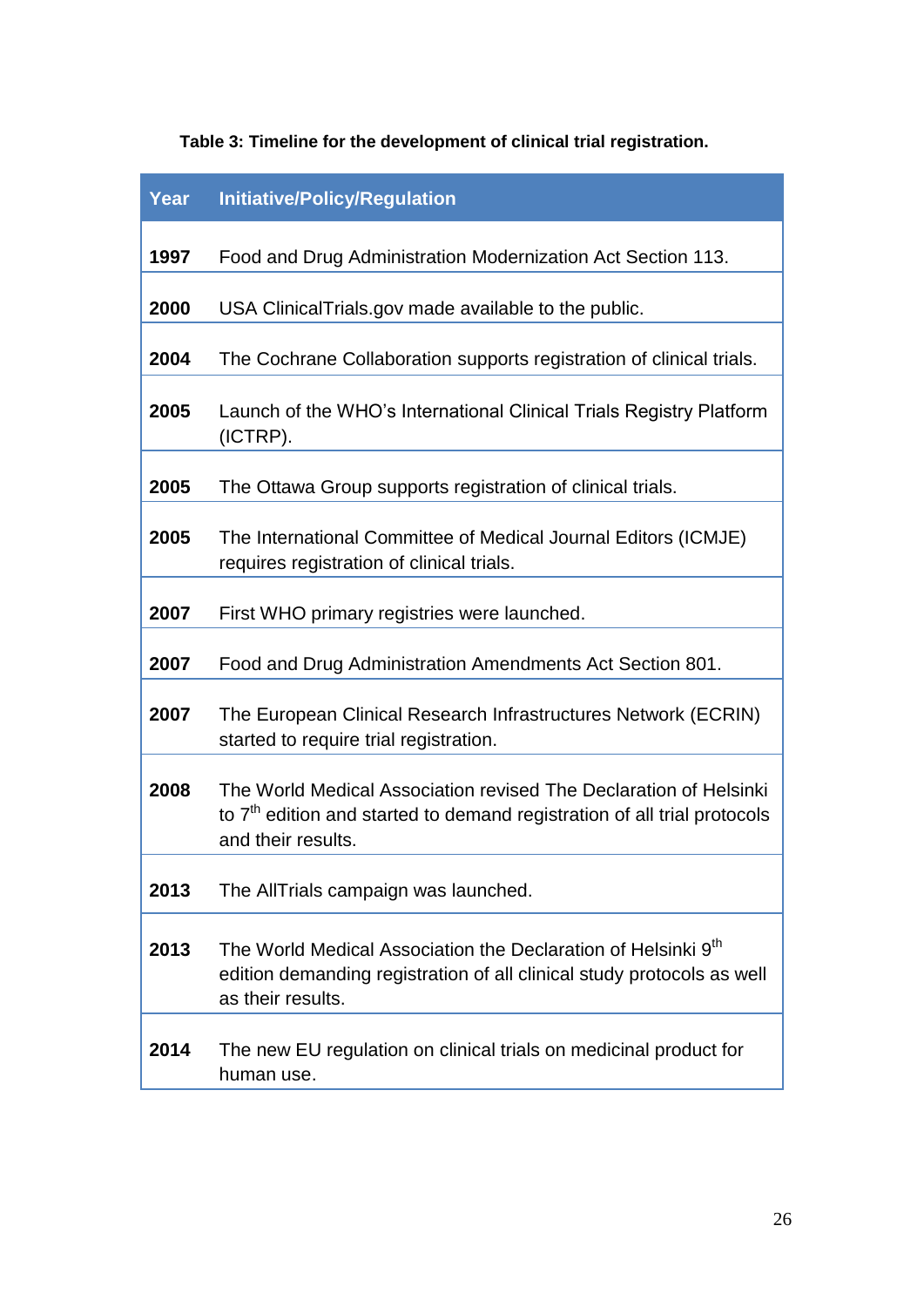# **Food and Drug Administration Modernization Act Section 113**

The first U.S. federal law to require trial registration was the Food and Drug Administration Modernization Act (FDAMA) in 1997. FDAMA section 113 required the U.S. Department of Health and Human Services through the National Institutes of Health (NIH), to establish a registry of clinical trials for both federally and privately funded trials of experimental treatments for serious or life-threatening diseases. In 2000, the NIH released the ClinicalTrials.gov. $33$ 

# **The Cochrane Collaboration**

Was formed in 1993 and it is a not-for-profit organisation working as a global independent network of health practitioners, researchers, patient advocates, and others from over 120 countries. It recognises the importance of trial registration and battles with the challenge of making evidence generated through medical research useful for people making decisions about health care. It started to support registration of clinical trials in 2004. The Cochrane Collaboration conducts systematic reviews of randomised clinical trials of health-care interventions and publishes them online at The Cochrane Library. It has a vision of a world of improved health where decisions made for health and health care are based on the high-quality, relevant, and up-to-date synthesised research evidence.<sup>34</sup>

# **The Ottawa Group**

The Ottawa Group consists of over 100 individuals and organisations worldwide who have signed the Ottawa Statement: a consensus document from 2005 aiming at the implementation of global trial registration for all clinical trials. The Ottawa Statement Part.1 demonstrates internationally recognised fundamental principles for trial registration, Part.2 proposes the implementation of the protocol registration and Part.3 outlines the principles on results reporting. Overall the statement highlights that the public availability of information about all clinical trials is necessary in order to ensure ethical and scientific integrity in medical research.<sup>35</sup>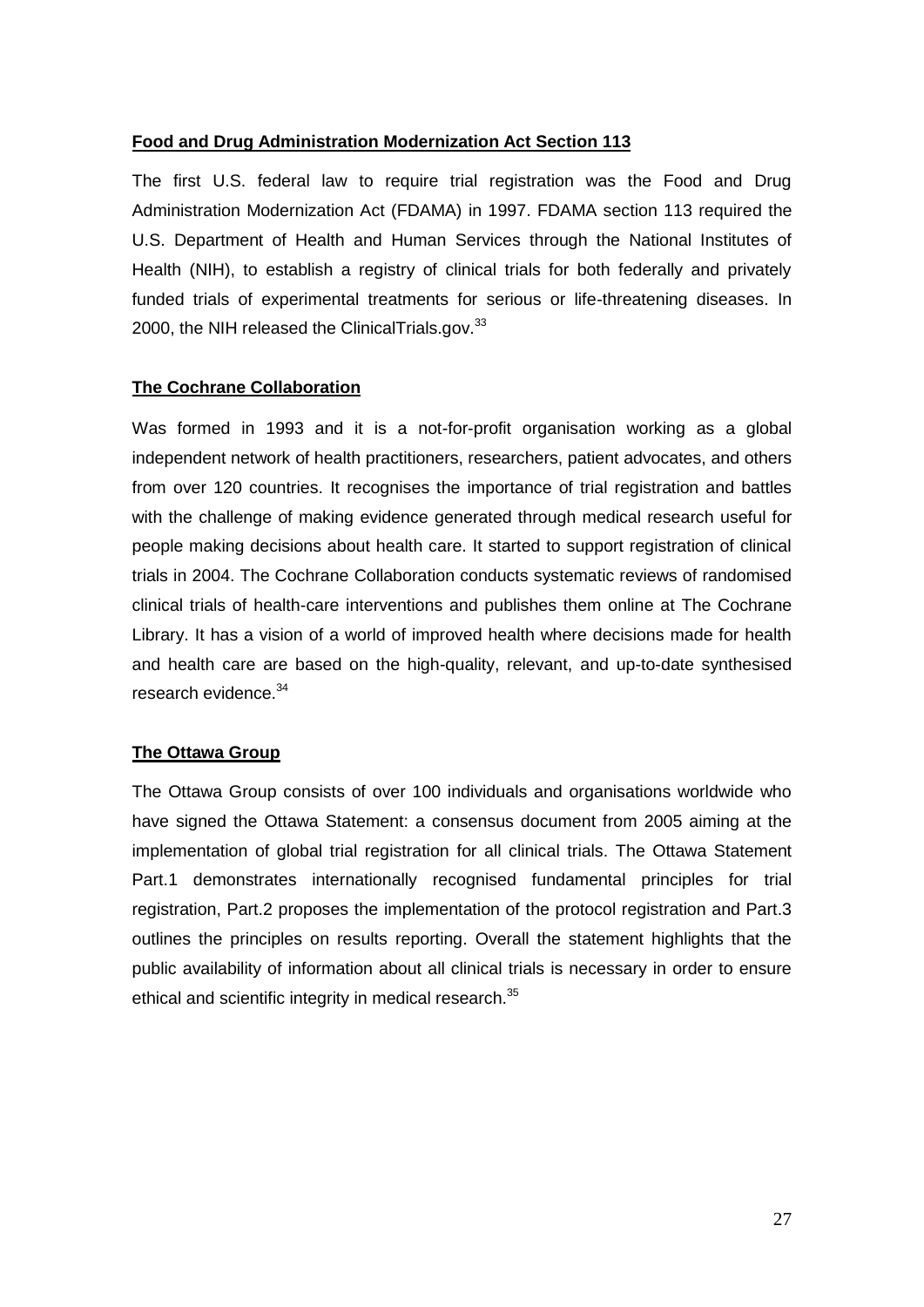# **The International Committee of Medical Journal Editors**

In response to selective registration of trials, ICMJE initiated a policy in 2005 that all medical journal editors should require, as a condition of consideration for publication, that prior enrolling the first patient into clinical trial the investigators need to register information about the trial design into a WHO accepted primary clinical trial registry or to ClinicalTrials.gov. In 2007, ICMJE revised the trial registration policy to apply to all trials, including phase 1 trials. ICMJE also recommends trial results to be published in clinical trial registries but does not require it yet.<sup>36</sup>

# **The Food and Drug Administration Amendments Act of 2007**

The Food and Drug Administration Amendments Act of 2007 (FDAAA 2007), Public Law 110-85 (signed by George W. Bush September 27, 2007) was designed, in part, to improve transparency in clinical research. $37$  It contains a section for clinical trial databases (Title VIII) which requires registration of clinical trials meeting the definition of "an applicable clinical trial", i.e., an applicable prospective clinical device trial or an applicable prospective controlled clinical investigation of a drug, other than a phase I clinical investigations. Generally it concerns trials with drugs and biologics (other than phase I studies) and trials of devices with health outcomes. The applicable clinical trials must be registered through the ClinicalTrials.gov Protocol Registration System (PRS) and the information must be submitted no later than 21 days after enrolment of the first patient.<sup>17</sup>

FDAAA 2007 also requires submission of certain results data. In order to implement registration of results data, ClinicalTrials.gov launched a clinical trial result database in 2008. The results must be reported within 12 months of the trial primary completion date. The primary completion date in ClinicalTrials.gov is defined as: "*the date that the final subject was examined or received an intervention for the purposes of final collection of data for the primary outcome, whether the clinical trial concluded according to the pre specified protocol or was terminated in accordance with the protocol or study termination."* FDAAA 2007 defines the required results as "basic results" which contain summary information of study participants, study outcomes, and adverse events. The results are also made publicly available at ClinicalTrials.gov.<sup>9</sup>

The information required as results to ClinicalTrials.gov are regarded as summary information and it does not include DIPD. "Participant flow" describes the progress of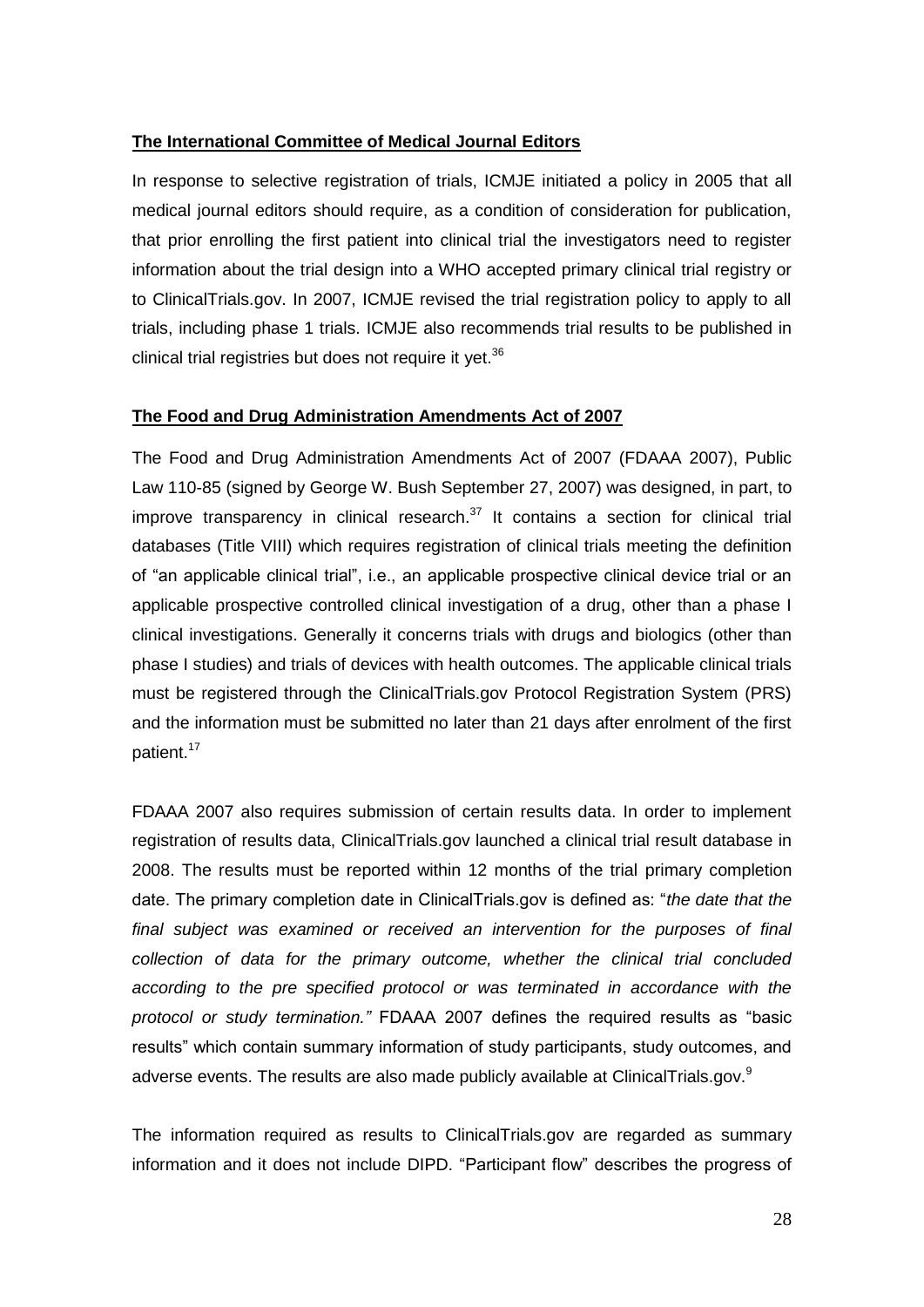participants (the numbers of participants who started, completed the trial, etc.). "Baseline characteristics" define the demographics, such as age and sex of the participants, and study-specific measures. "Outcome measures" and "statistical analyses" include a tabular summary of outcome measure values. Also all anticipated and unanticipated adverse events must be included when submitting results of a study.<sup>22</sup>

# **The Declaration of Helsinki**

The Declaration of Helsinki, developed by The World Medical Association in 1964 and updated several times afterwards, contains ethical principles to offer guidance to physicians doing medical research on human subjects. It is built upon the Nüremberg Code and was the foundation for creation of institutional review boards. $^{21}$ 

The 7<sup>th</sup> revision of the Declaration of Helsinki was adopted in October 2008 and it contains important requirements concerning prospective registration of clinical trials and disclosure of research results.<sup>21</sup> In 2013, the  $9<sup>th</sup>$  revision of the Declaration of Helsinki rephrased and stated more clearly the important transparency requirements from the previous  $7<sup>th</sup>$  edition and encompassing all research studies involving human subjects.<sup>38</sup>

The ethics committees in every research institution in every country should strictly follow the Declaration and it would verify a strong position towards securing the universal trial registration and trial results disclosure.<sup>21;39</sup>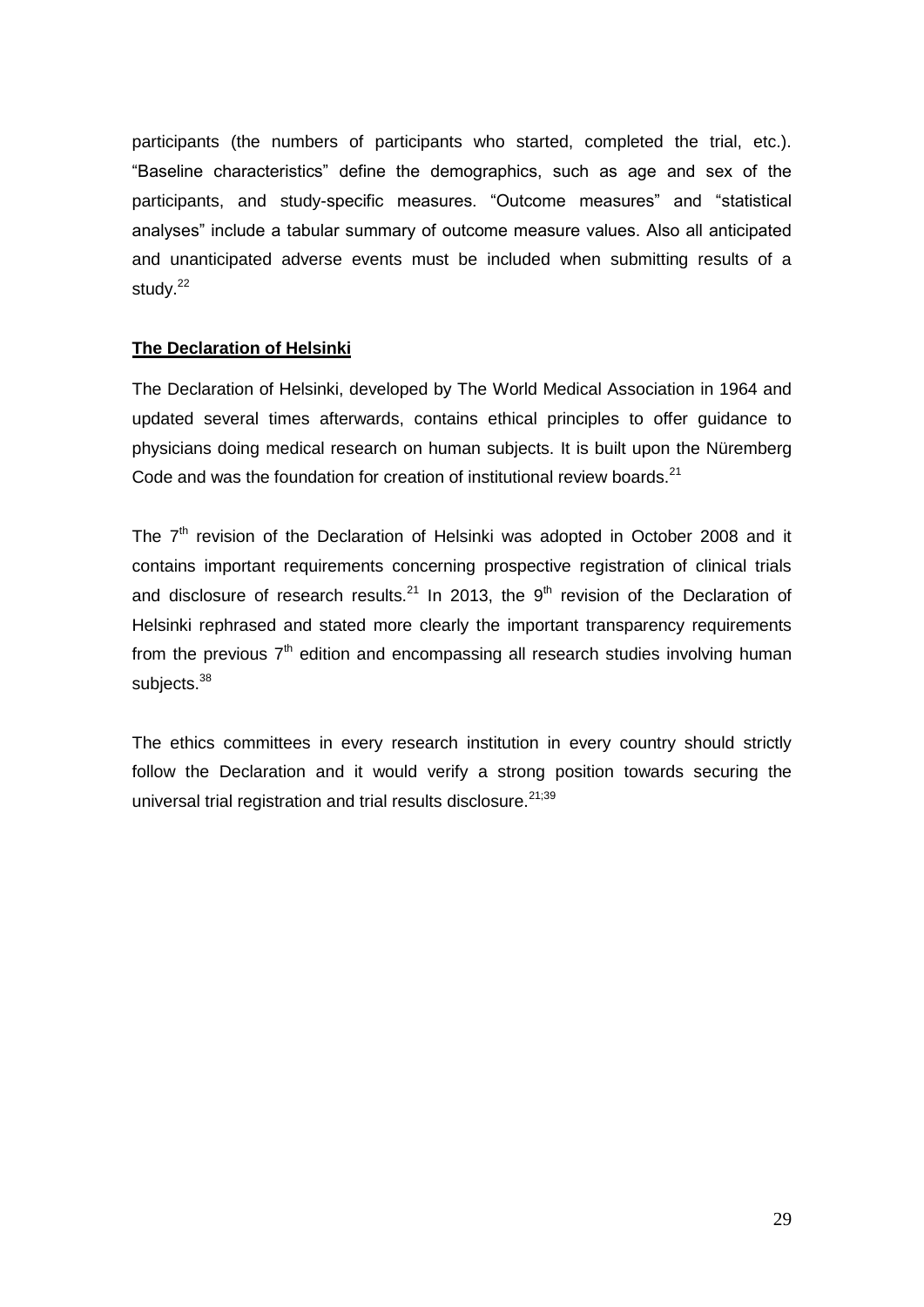Paragraphs 19: "*Every clinical trial must be registered in a publicly accessible database before the recruitment of the first subject."* 

Paragraphs 35: *"Every research study involving human subjects must be registered in a publicly accessible database before recruitment of the first subject."*

Paragraphs 30: *"Authors, editors and publishers all have ethical obligations with regard to the publication of the results of research. Authors have a duty to make publicly available the results of their research on human subjects and are accountable for the completeness and accuracy of their reports. They should adhere to accepted guidelines for ethical reporting. Negative and inconclusive as well as positive results should be published or otherwise made publicly available. Sources of funding, institutional affiliations and conflicts of interest should be declared in the publication. Reports of research not in accordance with the principles of this Declaration should not be accepted for publication."* 

# The  $7<sup>th</sup>$  revision The  $9<sup>th</sup>$  revision

Paragraphs 36: *"Researchers, authors, sponsors, editors and publishers all have ethical obligations with regard to the publication and dissemination of the results of research. Researchers have a duty to make publicly available the results of their research on human subjects and are accountable for the completeness and accuracy of their reports. All parties should adhere to accepted guidelines for ethical reporting. Negative and inconclusive as well as positive results must be published or otherwise made publicly available. Sources of funding, institutional affiliations and conflicts of interest must be declared in the publication. Reports of research not in accordance with the principles of this Declaration should not be accepted for publication."*

# The  $7<sup>th</sup>$  revision<sup>21</sup> The 9<sup>th</sup> revision<sup>38</sup>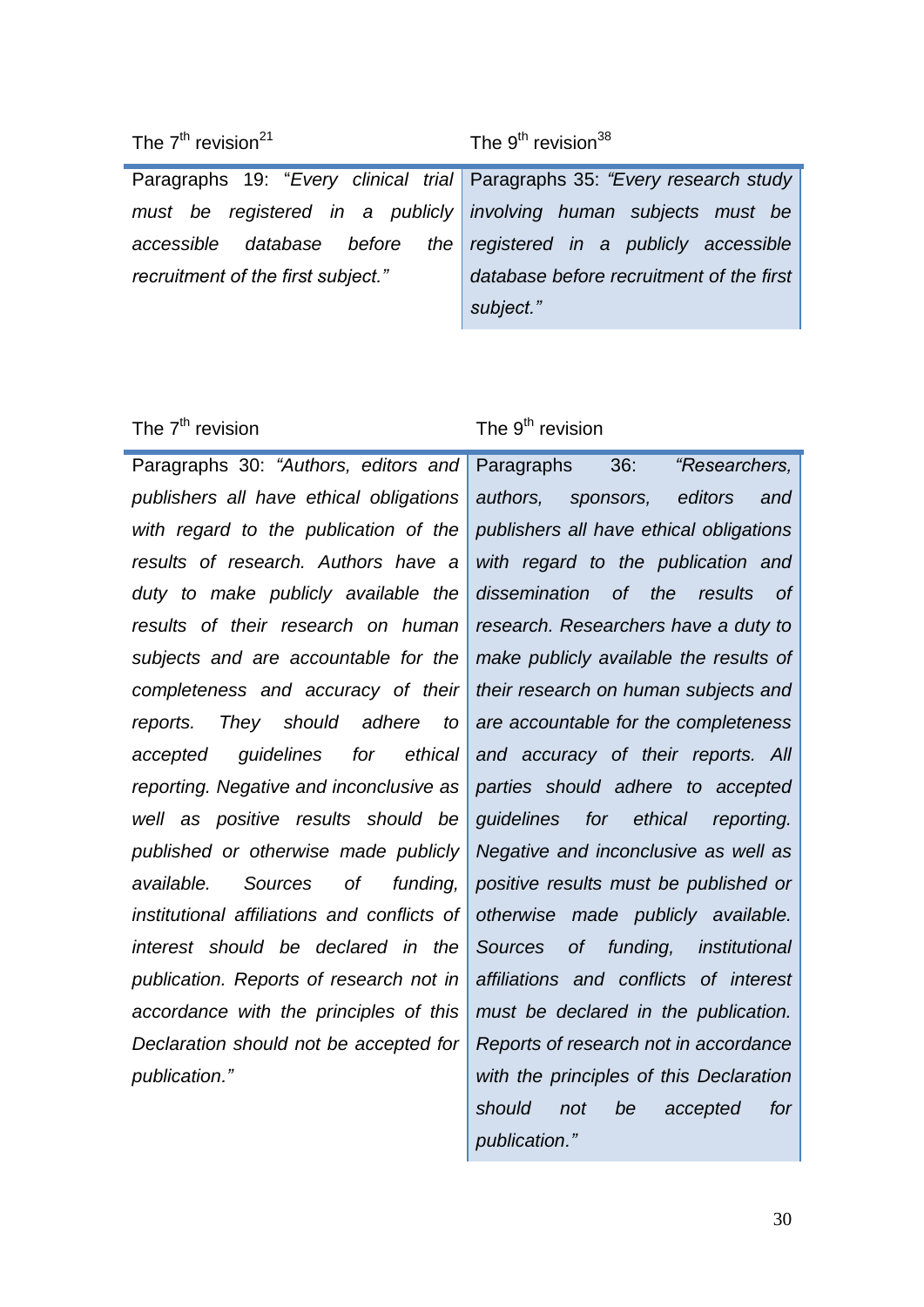# **The AllTrials campaign**

Is a campaign launched in January 2013 and demands for all the past and present clinical trials to be registered and their full methods and summary results to be published. It is an initiative from Bad Science, the British Medical Journal (BMJ), Centre for Evidence-based Medicine, The Cochrane Collaboration, The James Lind Initiative, PLoS journals, and Sense About Science. In the USA it is led by Darthmouth's Geisel School of Medicine and the Darthmouth Institute for Health Policy & Clinical Practice.<sup>40</sup>

According the campaign, there are four levels of information in the clinical trial reporting:

- 1. Knowledge that the trial has been conducted, from a clinical trials registry.
- 2. A brief summary of the trials results.
- 3. Full details about the trial's methods and results.
- 4. DIPD.

The AllTrials campaign is concerned with the first three and is calling for all trials registered/all trials reported. The petition has been signed by over 80,000 people and over 500 organisations including regulators; medical schools and universities; medical bodies and Royal Colleges; research funders and more than 200 patient groups from across the world.<sup>40</sup>

# **The European Clinical Research Infrastructures Network**

The European Clinical Research Infrastructures Network (ECRIN) is integrating clinical research in Europe by connecting and coordinating national centres and networks. The ECRIN Scientific Board has the obligation to evaluate all protocols submitted to the ECRIN, before operational support for management of the multinational clinical trials.<sup>41</sup> After 2007, the ECRIN Scientific Board started to require for clinical trial transparency as an acceptance criteria to the services:<sup>42</sup>

*-"Commitment to register the trial in a public trial registry before including the first participant, for example on ClinicalTrials.gov."*

*-"Commitment to publish results irrespective of findings."*

*-"Commitment to make raw anonymised datasets available to the scientific community upon legitimate request to the sponsor or principal investigator once the trial is completed."*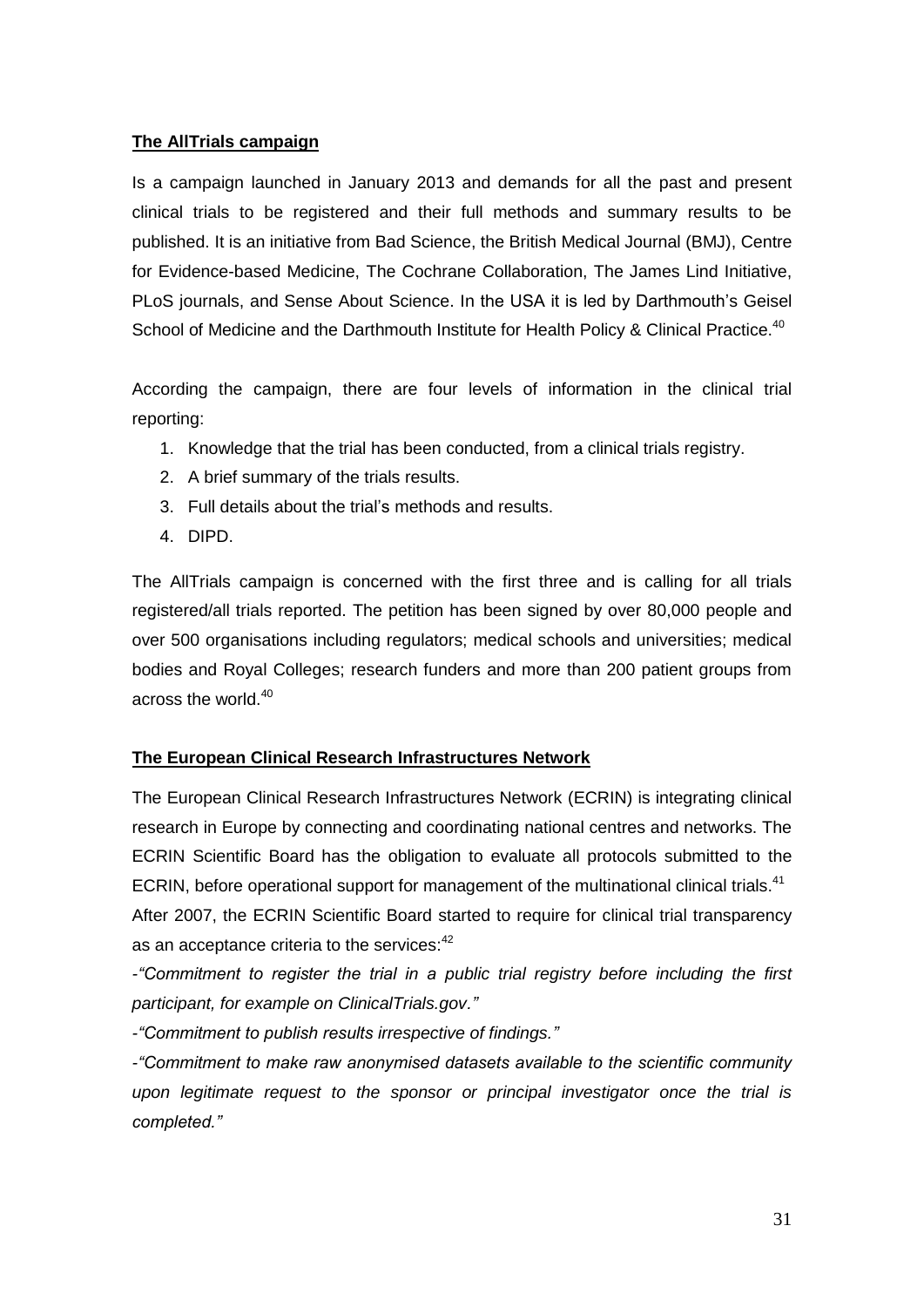# **New EU regulation on clinical trials on medicinal product for human use**

On the 16<sup>th</sup> of June 2014, the new EU regulation on clinical trials on medicinal product for human use entered into force, and will become applicable no earlier than  $28<sup>th</sup>$  May 2016. According to the new regulation, EMA shall set up and maintain in collaboration with the Member States and the Commission, a user friendly EU portal at Union level where can be submitted information about the conducted clinical trials. EMA shall also establish a new publicly accessible EU database and the information submitted to the EU portal will be stored at the EU database. The database will be publicly available unless confidentiality can be justified with the matters mentioned at the article 81(4). Personal data of the subjects will not be publicly accessible. The regulation's entry into application is linked with the full functionality of the EU portal and Database since the EU portal and Database will eventually replace the EudraCT.<sup>43</sup>

This regulation highlights that the information from CSR of trials should not be reflected as commercially confidential. The regulation requires that before the trial has begun (involves all trial phases) it must be registered in a publicly accessible and accepted registry. Hence, the regulation introduces new registration requirements for phase 1 trials in Europe.<sup>43</sup>

According the new regulation, detailed summaries of the results must be submitted to the EU portal within a year after the trial has ended (meaning the last visit of the last subject or at a later point as defined in the protocol). This is irrespective of the outcome of the study. If this is not possible within a year, the protocol shall specify why and when the results are going to be submitted. There must also be included a summary of results that is understandable to a lay person. Once a decision on marketing authorisation has been granted, the procedure for marketing authorisation has been completed, or the application has been withdrawn, the full CSRs must be made publicly available in 30 days after the above-mentioned procedures. If the sponsors are not able to fulfil these requirements there will be penalties imposed for non-compliance. $43$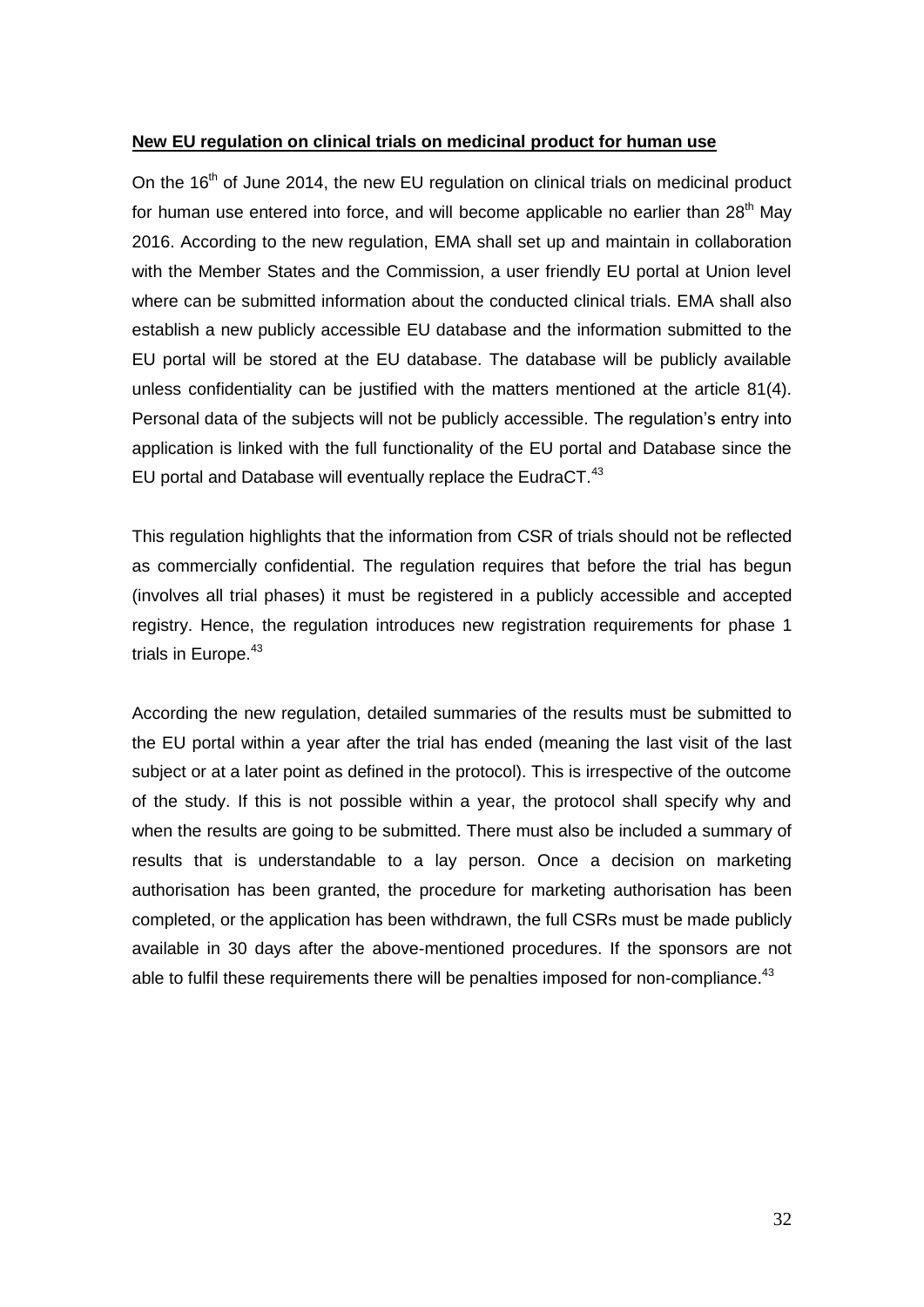# **Are these policies, regulations, and initiatives enough to secure transparency in the Nordic countries?**

As an answer, the policies, regulations, and initiatives already in place are not sufficient to secure trial transparency in the Nordic countries.

One month after the ICMJE policy went into effect, the number of trials registered at the ClinicalTrials.gov increased from 13 153 to 22 714 registered trials.<sup>44</sup> Today ClinicalTrials.gov contains over 170 000 trials. In response to increasing registration habit, many local registries around the world met the ICTRP criteria and were recognised either as a primary or partner WHO registry.<sup>45</sup> Hence, the developing of trial registration and a trial registries' network has improved.

Although the overall numbers of registered trials has increased since 2005, there is no complete list of all clinical trials.<sup>46</sup> The AllTrials campaign emphasizes that numerous surveys on the registration status of published trials and reporting of their results conducted by, e.g., Huser et al., in 2013 $47$ , Jones et al., in 2013<sup>2</sup>, Van de Wetering et al., 2012<sup>48</sup>, Scherer et al., in 2012<sup>49</sup>, and Mcgee et al., in 2011<sup>50</sup>, provides evidence that the initiatives have not been sufficient to secure all clinical trials to be registered or their results to be reported. Approximately 40% of clinical trials concerning medicines in current use are still not registered, including trials conducted in the Nordic countries.<sup>51</sup> The AllTrials campaign is stressing that when we do not even know that some trials have taken place neither will we get to know the results from them.

Furthermore, the WP6 is concerned that the new EU regulation is not going to be sufficient to secure trial registration and results publication neither in EU nor in the Nordic countries. The WP6 bases its opinion to FDAAA 2007 since it demands registration and results reporting for trials conducted under the US law but has not reached adequate compliance. Numerous of trials in USA are still not registered or their results are not reported. $^{2,52}$ 

According to the WP6, the most effective way to ensure prospective registration for all trials would be to make trial registration as a condition for ethical approval from RECs. An example of this is already in place since in  $30<sup>th</sup>$  of September 2013, the Health Research Authority in UK started to demand trial registration before their approval.<sup>53</sup> The WP6 is also recommending that the Nordic countries should formulate a legislation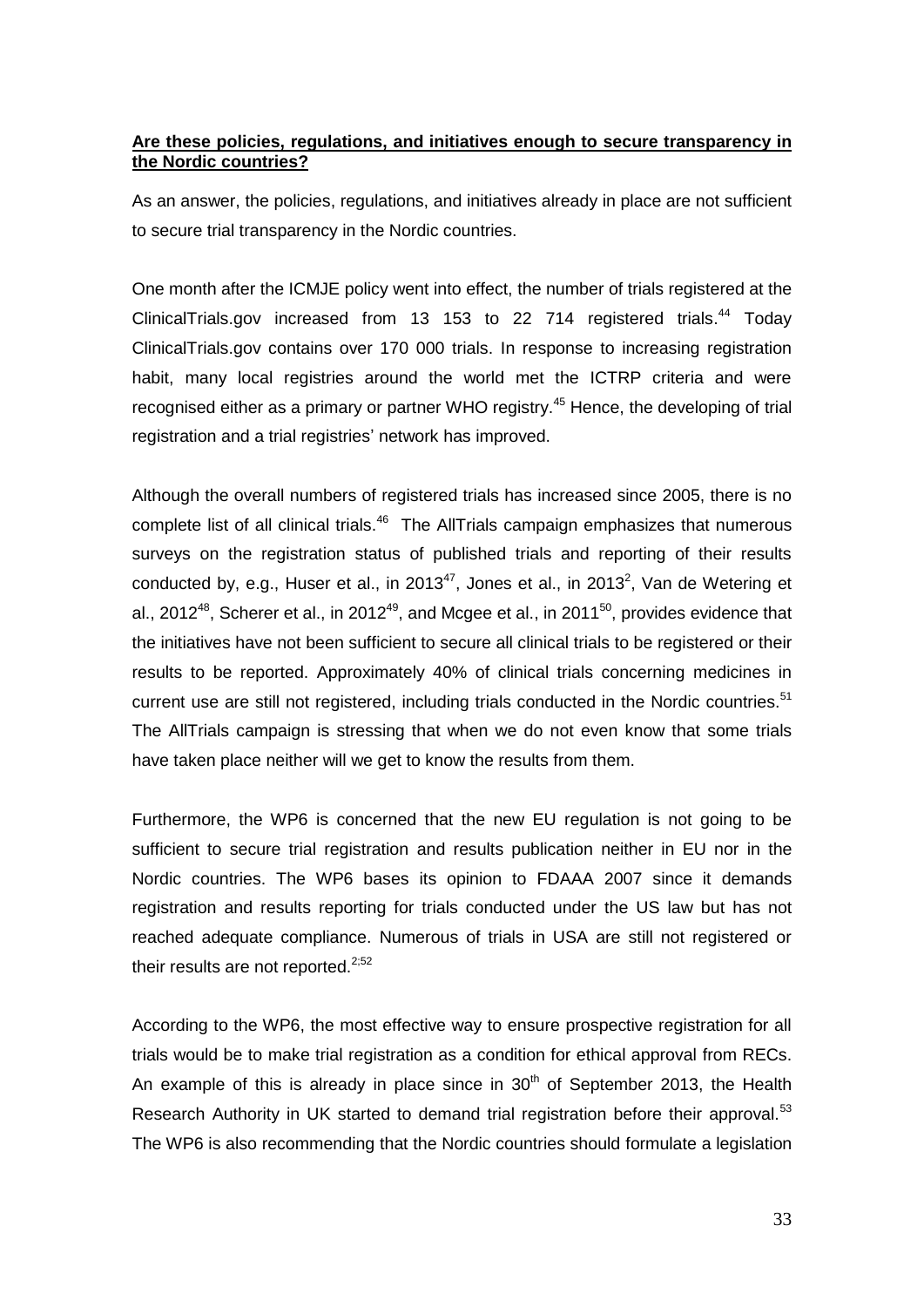to secure publication of trial results since the new EU regulation might not be sufficient to secure this practice.

# <span id="page-33-0"></span>**7.2.2. Sharing of DIPD**

The next major step of transparency would be the sharing of DIPD for public use.<sup>54</sup> There are already organisations and parties in place planning or debating for policies of how such data should be shared and re-used and they are represented on the table 4.

| Year             | <b>Initiation/Policy/Regulation</b>                                                |
|------------------|------------------------------------------------------------------------------------|
| 2013             | The Ottawa Group announced the IMPACT<br>initiative.                               |
| 2014             | Horizon 2020 open research data pilot.                                             |
| 2014             | PLoS journal data sharing policy.                                                  |
| 2014             | European Medicines Agency (EMA) data<br>sharing policy.                            |
| 2014             | Institute of Medicine (IOM) data sharing<br>policy.                                |
| 2015             | New EU regulation for data protection.                                             |
| In the<br>future | International Committee of Medical Journal<br>Editors (ICMJE) data sharing policy. |

 **Table 4: Timeline for the development of sharing DIPD.**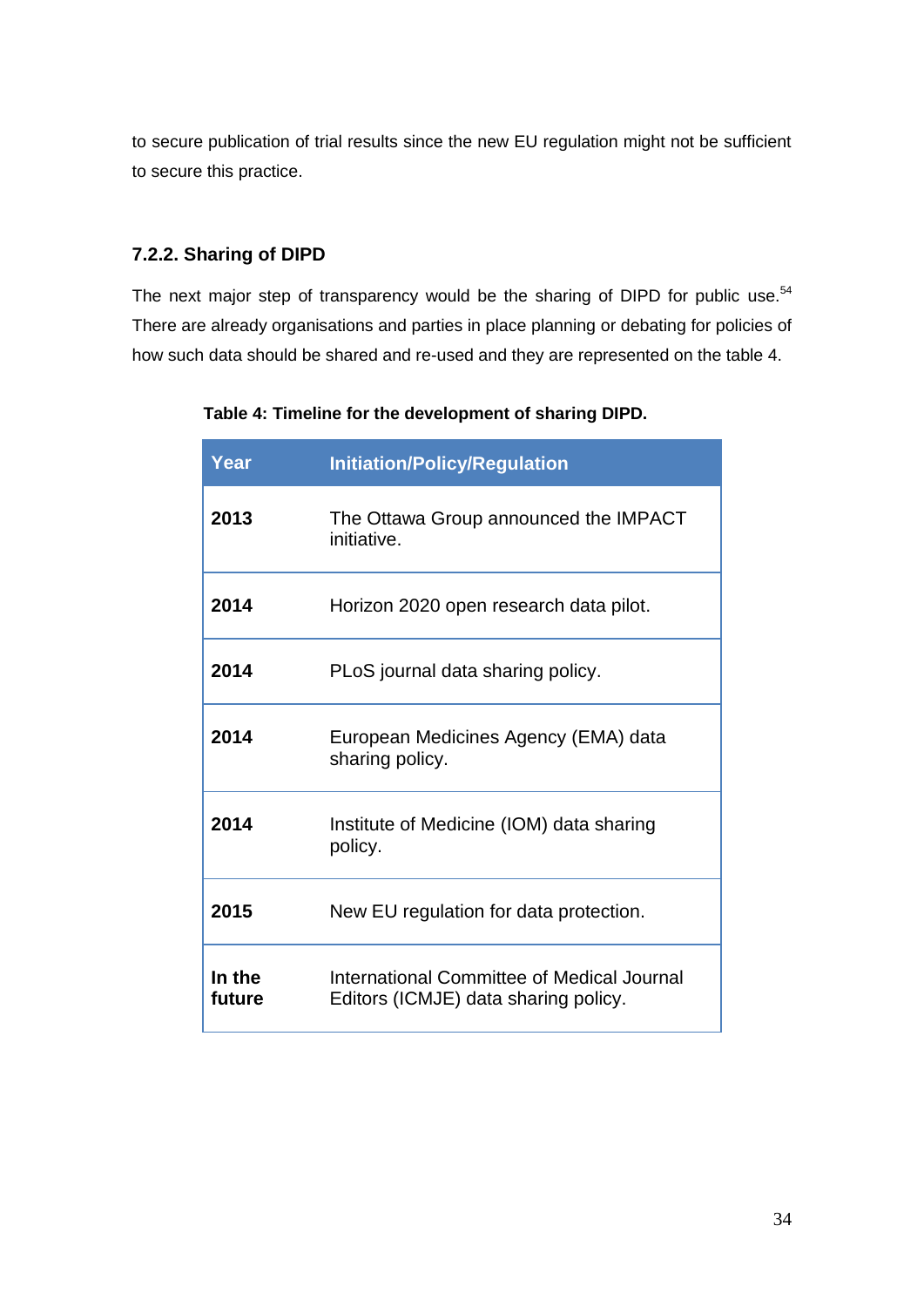# **European Medicines Agency**

EMA is the European Union medicines agency evaluating medicinal products. It has been releasing access to clinical trial reports on request, as a part of its access-todocuments policy from 2010. In October 2014, the Agency adopted a policy on publication and access to clinical trial data (defined as clinical reports and DIPD).**<sup>55</sup>**

The implementation of the policy is divided into two phases:

- 1. The publication of clinical data is related to the clinical reports only.
- 2. Later on EMA will review various aspects of IPD especially how to submit IPD for scientific reviews, how to provide access to IPD, and what are the conditions that need to be fulfilled for accessing the data.<sup>56</sup>

# **Institute of Medicine**

IOM is an American non-profit organisation organised in 1970 and providing national advice on issues relating biomedical science, medicines, and health. Furthermore, it is emphasizing that clinical trials are a crucial way to determine the safety of medical interventions. According to IOM, shared DIPD could facilitate new analyses and improve the understanding of a particular therapy or condition. Researchers who conduct a study and later on analyze the individual data have represented a significant investment but still these data are not publicly shared. This is because there exist some barriers to share DIPD from clinical trials, although it would benefit both the researcher and citizens. Therefore, IOM is conducting a consensus study to recommend guiding principles and build a framework for responsible sharing of DIPD. The scope will be limited to interventional clinical trials and the responsible data manager (data repositories, industry sponsors, or clinical trial researchers) would make the data available to the public via open access or restricted access.<sup>29</sup>

The project started in August 2013 and it is sponsored by AbbVie Inc., Amgen Inc., AstraZeneca Pharmaceuticals, Bristol-Myers Squibb, Burroughs Wellcome Fund, Doris Duke Charitable Foundation, Eli Lilly and Company, FDA, Genentech, GlaxoSmithKline, Johnson & Johnson, Merck & Co. Inc., NIH, Novartis Pharmaceuticals Corporation, Novo Nordisk, Pfizer Inc., and Sanofi-Aventis.<sup>29</sup>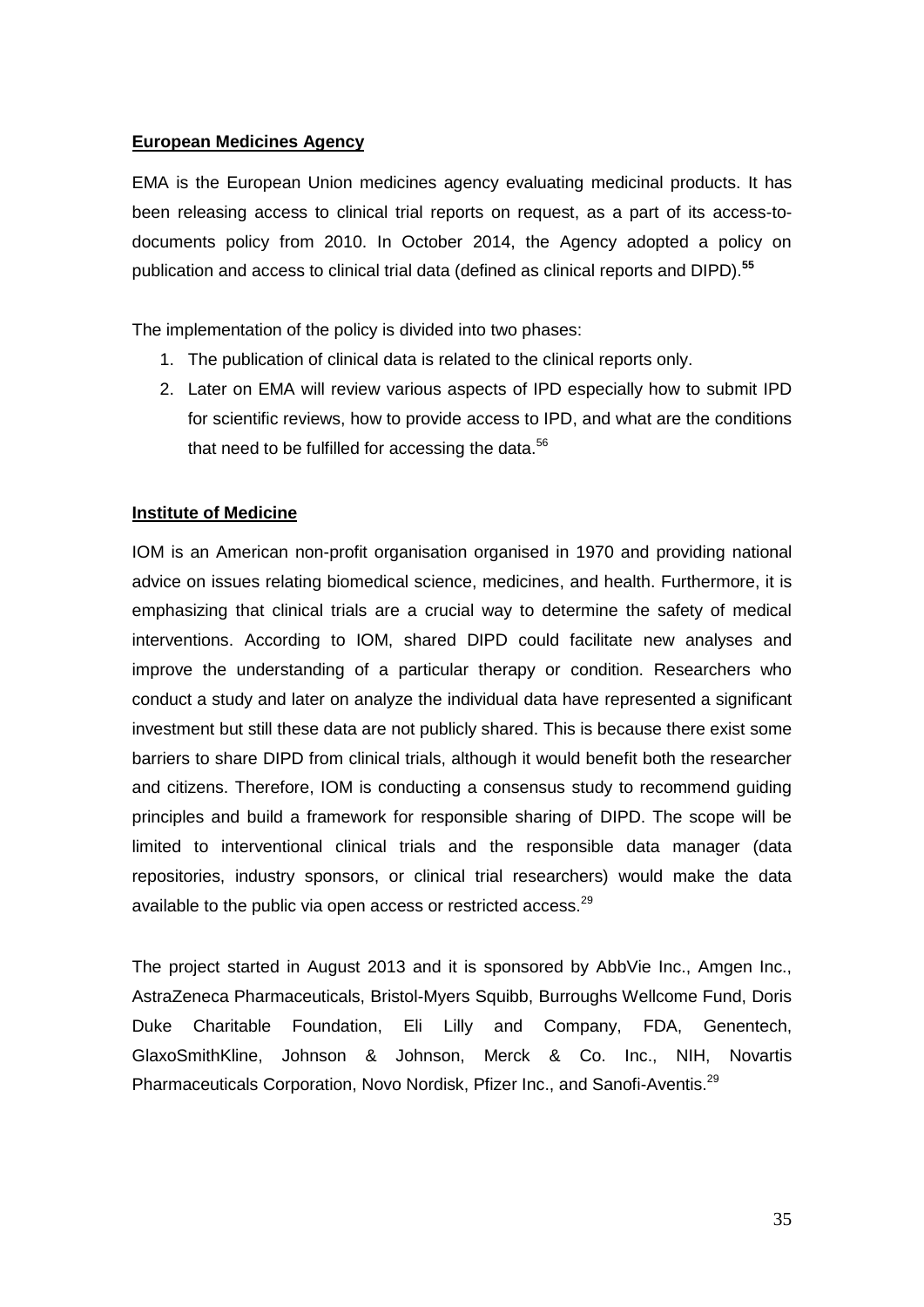In January 2014, IOM released the interim report for public comments "Dis*cussion framework for Clinical Trial Data Sharing: Guiding Principles, Elements and Activities*" and the comments could be submitted at the two public workshops or at the project's website. IOM is expected to release the final report for strategies and practical approaches in December 2014.<sup>29</sup>

# **The Ottawa Group**

In 2013, The Ottawa Group announced the IMPACT (IMProving Access to Clinical Trial data) initiative. It aims to define methodologies and develop standards for public disclosure of raw data of clinical trials and thus contribute to the implementation of the Ottawa Statement that calls for public disclosure of participant level data.<sup>57</sup>

# **International Committee of Medical Journal Editors**

ICMJE is highlighting that sharing of DIPD is crucial to verify the published clinical trials and to utilize the input that trial participants have given when enrolling to trials. It has given contribution to the IOM data sharing policy and currently, ICMJE is in the process for considering setting a policy on data sharing.<sup>58</sup>

Furthermore, BMJ which is one of the ICMJE journals, has already announced its policy on data sharing: "*From January 2013 trials of drugs and medical devices will be*  considered for publication only if the authors commit to making the relevant *anonymised patient level data available on reasonable request*." 59

# **Public Library of Science**

PLoS journals have revised their data-sharing policy in order to increase access to research data: "*Authors must make all data available, without restriction, immediately upon publication of the article*". After 3<sup>rd</sup> of March 2014, all authors submitting to a PLoS journal are asked to provide a statement describing where and how the dataset underlying findings, can be accessed. This Data Availability Statement should be provided on the first page of the published article.<sup>60</sup>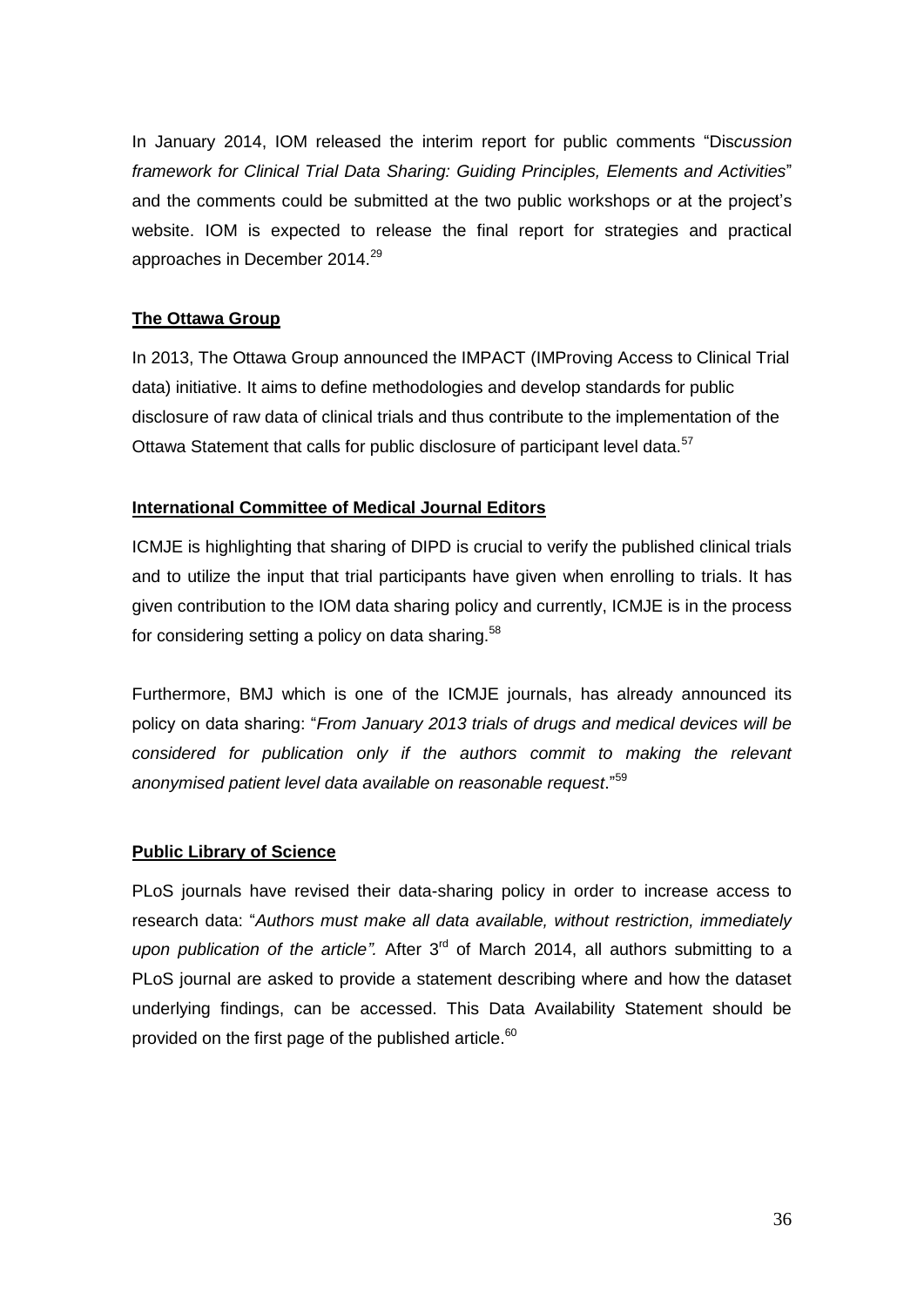#### **Horizon 2020**

Horizon 2020 is the EU Research and Innovation funding program (2014-2020) with the aim at securing Europe's global competitiveness in research, technology, and environment.<sup>61</sup> Horizon 2020 is opening new opportunities for clinical research in Europe and it is investing over €300 million for clinical trials. $62$ 

EC is highlighting that one way to enhance economic performance and improve the capacity to compete through knowledge is an open access to publicly-funded research. During the Horizon 2020 program, EC is encouraging a culture of sharing scientific publications and data with open access. Via open access, research results can be disseminated more broadly and faster for researchers, innovative industry, and citizens. This would boost the visibility of European research and improve the access for small and medium-sized enterprises to the latest research for utilization. There exists two roads for open access and they have been divided between green open access (self archiving with immediate or delayed open access) and gold open access (publisher is providing immediate open access). $63$ 

The open research data pilot is an innovation of Horizon 2020 and it applies to two types of data: "*The data that includes associated metadata, needed to validate the results presented in scientific publications as soon as possible*" and *"other data that also includes associated metadata, as specified and within the deadlines laid down in a data management plan (DMPs)."* <sup>64</sup> Projects (including the ones conducted at the Nordic countries) participating into this pilot are required to deposit the data, if possible to a data repository (e.g., ZENODO) and allow third parties to access, exploit, and disseminate the research data. Projects or individuals that are not covered in the scope of this pilot may participate in voluntary bases as opt in and they will be monitored and receive same kind of support as the other projects. Projects are, however, allowed to "opt out" from the pilot in the cases of conflicts with obligations to protect results, confidentiality, or security and with rules to protect personal data.<sup>64</sup>

#### **New EU regulation for data protection**

The risk that people could lose control over their personal data has been increasing since the growing globalisation and data flow over the online environment. On  $21<sup>st</sup>$  of October 2013, Civil Liberties members of parliament voted on the new EU regulation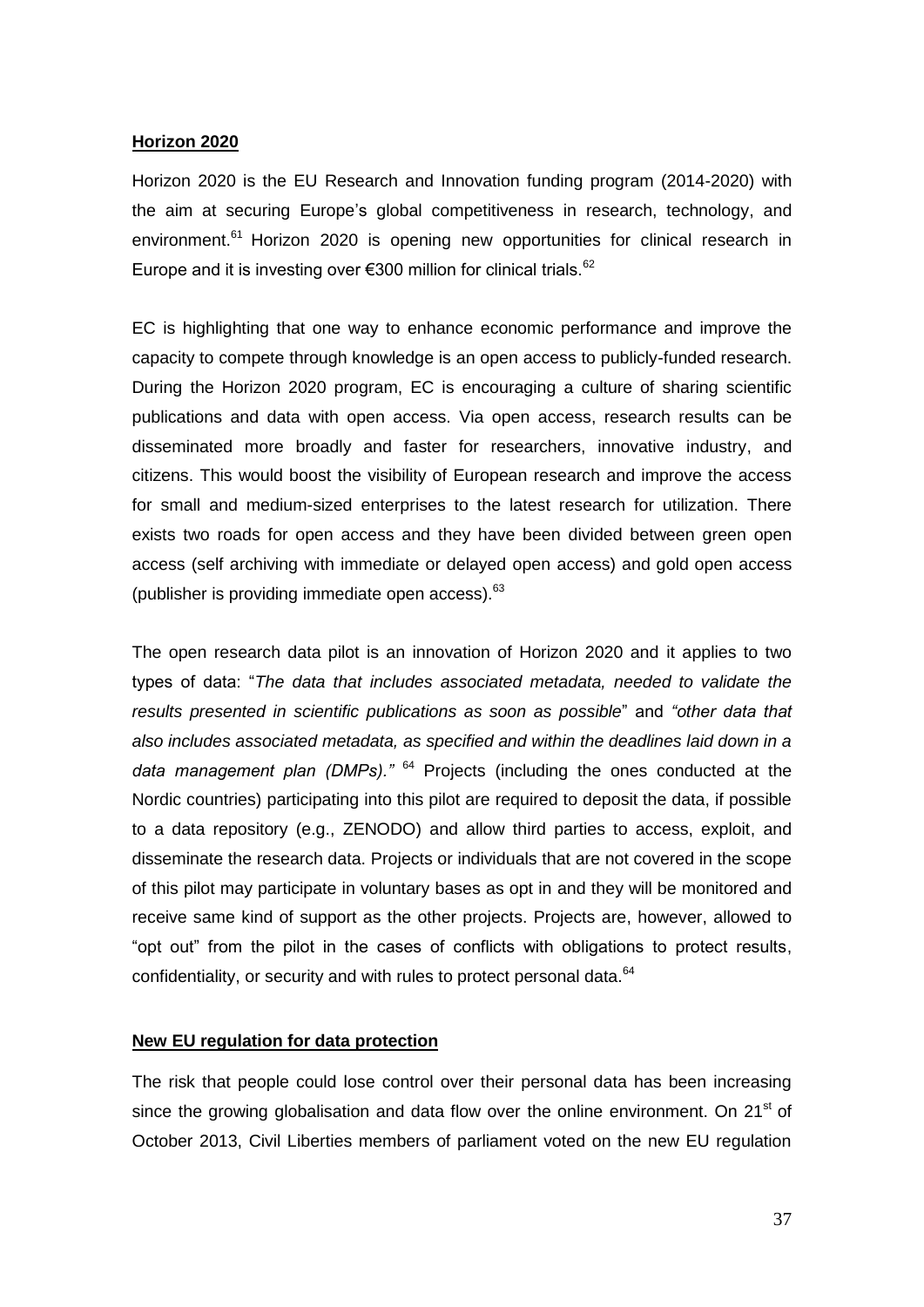for data protection reform which will update the existing legal principles set in 1995. The current EU data protection directive 95/46EC does not contain several aspects like globalisation and technological developments (e.g., social networks). This new regulation for data protection is expected to reach agreement in 2015 and then have a 2 years enforcement period and let people have better control over their personal data. In the future, this regulation will also protect individual participant data, consequently affecting the use of data collected in clinical trials.<sup>65</sup>

# **Other parties**

The need for data sharing has also been recognised by a variety of international organisations, research funders, and others, including the Organisation for Economic Co-operation and Development, WHO, NIH, the Bill and Melinda Gates Foundation, the Hewlett Foundation, the US Congress, the UK Medical Research Council, the Wellcome Trust, and BioMedBridges.<sup>66</sup> Furthermore, some pharmaceutical companies have started to release DIPD on request. For example, in May 2013 GlaxosmithKline established an online system to enable researchers to request access to anonymised participant level data.<sup>67</sup>

# **Are these going to be enough to secure sharing of DIPD in the Nordic countries?**

Sharing of DIPD will be the next challenge to improve transparency. It is difficult to predict exactly how these initiatives will be taken forward and if they will be enough to secure sharing of DIPD to the public within the Nordic countries. According to the WP6, there might be needed a Nordic legislation to secure sharing of DIPD and this issue will be further discussed at the next WP6 meeting in January 2015.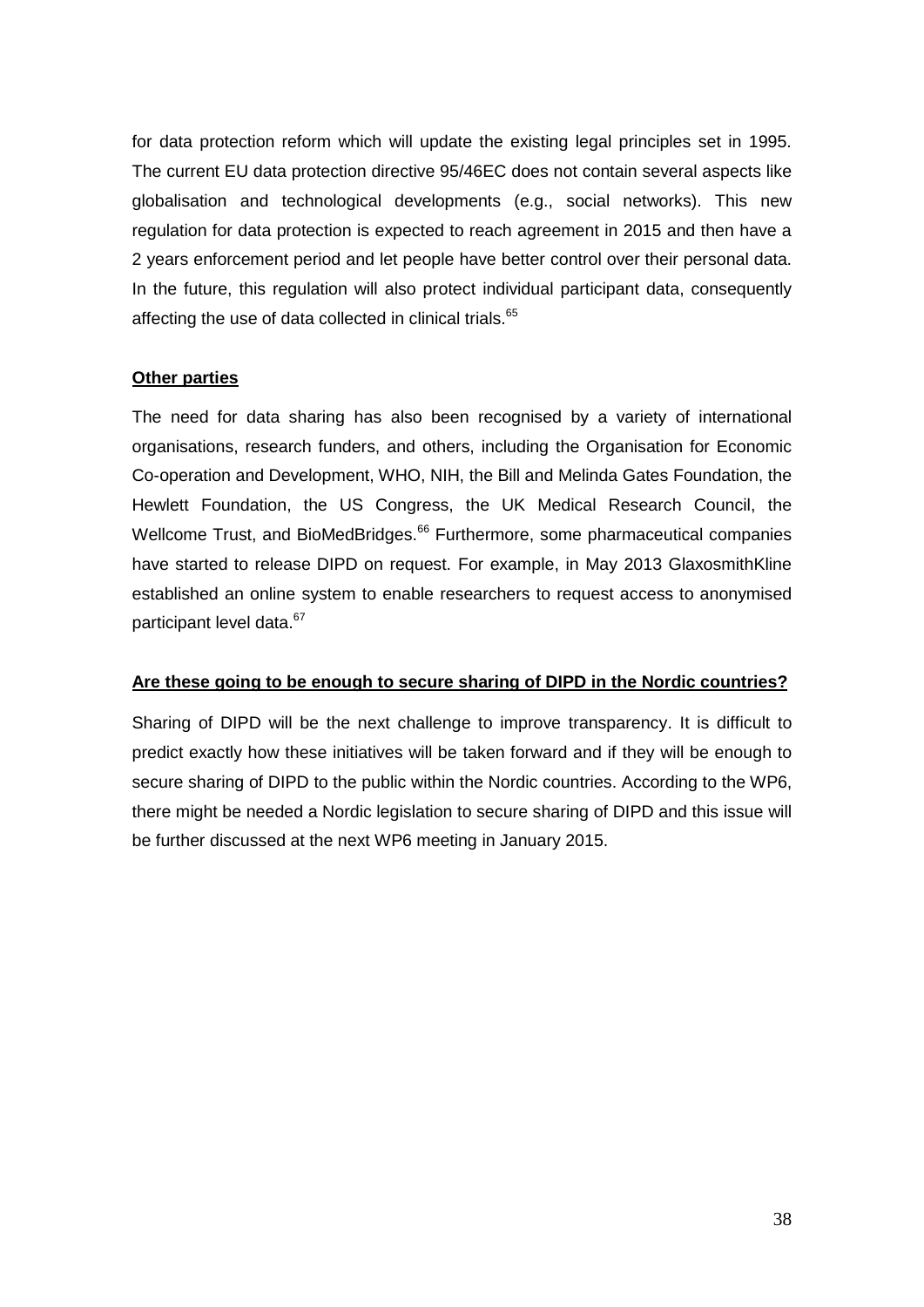# <span id="page-38-0"></span>**7.3. Arguments in favour of and against transparency**

Transparency in clinical research is a worldwide issue and provokes opinions and conversations between stakeholders. In the following chapter are listed the main arguments in favour of and against transparency based on the WP6 experiences. Due to the members' affiliations, it needs to be taken into account that these arguments are based on an academia point of view and the WP6 maintains the weight on arguments in favour of transparency. Pharmaceutical industry or other stakeholders might have different weighting of arguments on transparency.

# <span id="page-38-1"></span>**7.3.1. Arguments in favour**

#### Trial registration and results publication

- i. The safety of the trial participants and ethical treatment should be priorities above all other considerations on clinical research. Potential trial participants need to be informed about the trial by registering it and need to know the results of other relevant ongoing and completed trials before signing an informed consent. This should be irrespective of trial phase or whether the intervention is approved for marketing or not.
- ii. Registration of trials would enable better communication between the researchers and enhance scientific knowledge development. Consequently, the quantity of research duplication and redundant trials could be decreased.<sup>68</sup> Researchers need all the available evidence on conducted trials before initiating further trials in order to prevent causing needless harm for participants. Therefore, the too early terminated trials should also be published. Especially publishing results from phase I trials is essential in order to decrease the amount of redundant studies and to give better protection for patients not to go through a similar study which has already shown significant adverse events.
- iii. Transparency and quality of trial protocols and registration would fulfil ethical standards.<sup>21</sup> The Declaration of Helsinki is stating that investigators conducting research on humans should register the clinical study and publish its results. Also a moral contract between participants and researchers is demanding for transparency regarding clinical research protocols and results. Participants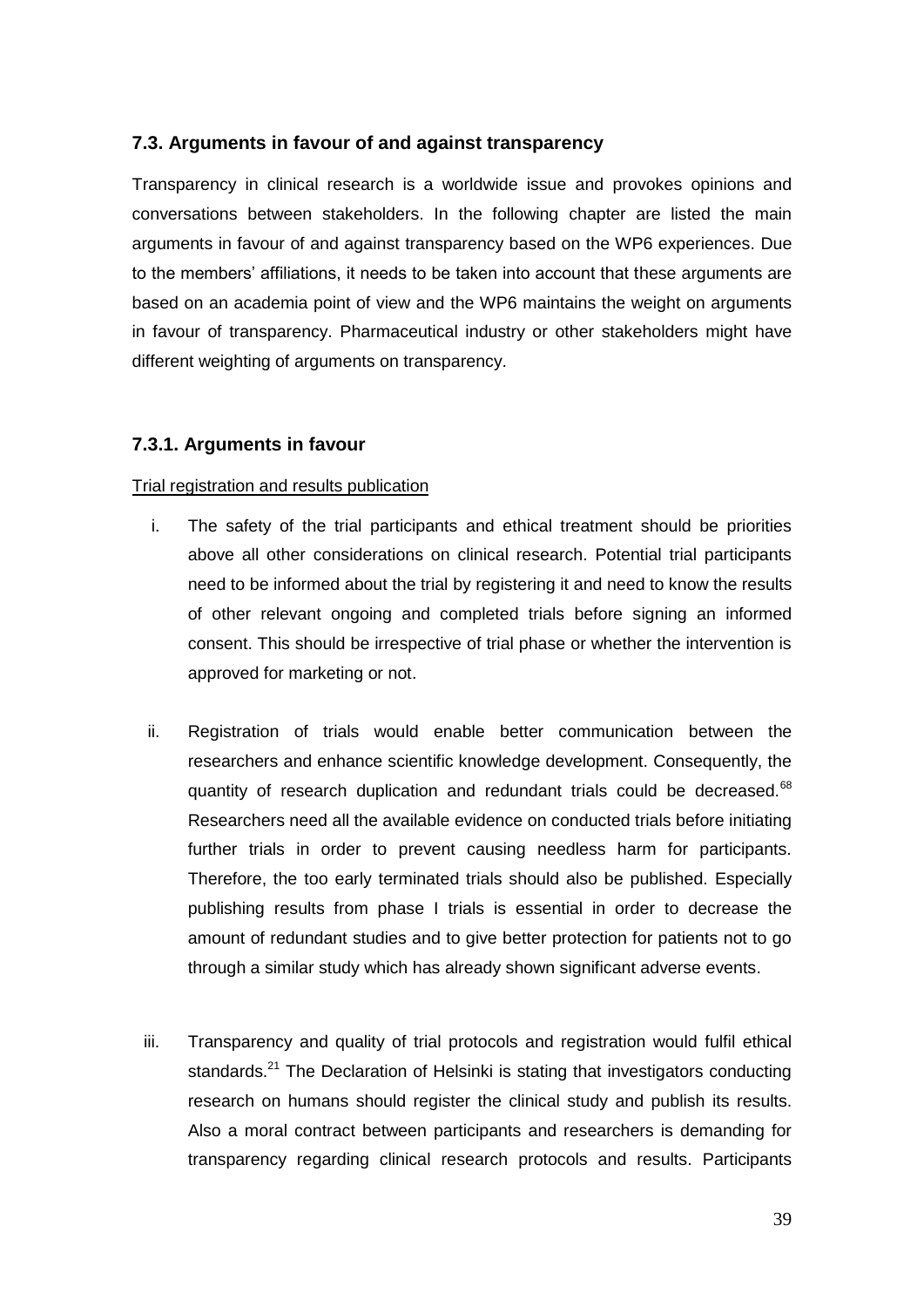might put themselves at risk when joining a trial in order to improve medical knowledge and the absence of full disclosure of result is disrespectful towards these participants as well as to all others. $69$ 

iv. Full transparency would decrease reporting bias. Historically, positive clinical trial results are more likely to be published and this causes bias in the scientific literature with overestimation of benefits and underestimation of harms. Negative or inconclusive trials do not often get published, due to both ignorance from journal editors and researchers' lack of persistence. This leads to a waste in clinical research since interventions without any true effect ends up to be marketed and used although the trial data might not show significant potency for the intervention. As a result, the published clinical trials cannot be considered as representative of the total output of clinical research.<sup>68,70</sup>

# Publishing the full CSR and DIPD

- v. Lack of full disclosure of the full CSR and DIPD is disrespectful for trial participants since one major reason for trial participants to participate in clinical trials is to advance clinical knowledge. Then selection through editing of which data advanced this knowledge represents unlawful expropriation. Investigators or industry may own interventions and should have the opportunity to protect such interventions through patents. However, this does not entail the right to expropriate DIPD and clinical results of such interventions.
- vi. Transparent publication of DIPD for meta-analyses would lead to improved pharmacovigilance and to a greater balance in assessing between benefits and harms of medical interventions. Secondary analyses and independent verification of original findings are possible with full transparency. The greatest enemy of exact meta-analysis is the selective publication of data and it weakens the proper understanding of the balance between benefits and harms of interventions. IPD gives better utilization of trial data than aggregated and this helps to demonstrate whether a treatment is effective or not in a certain population but also in subgroups of such a population (e.g., age; sex; disease severity; etc.).<sup>28</sup> For example, in a review of vitamin D supplementation for prevention of mortality in adults conducted by Bjelakovic et al., it was noted that having access to the individual participant data would have helped to analyse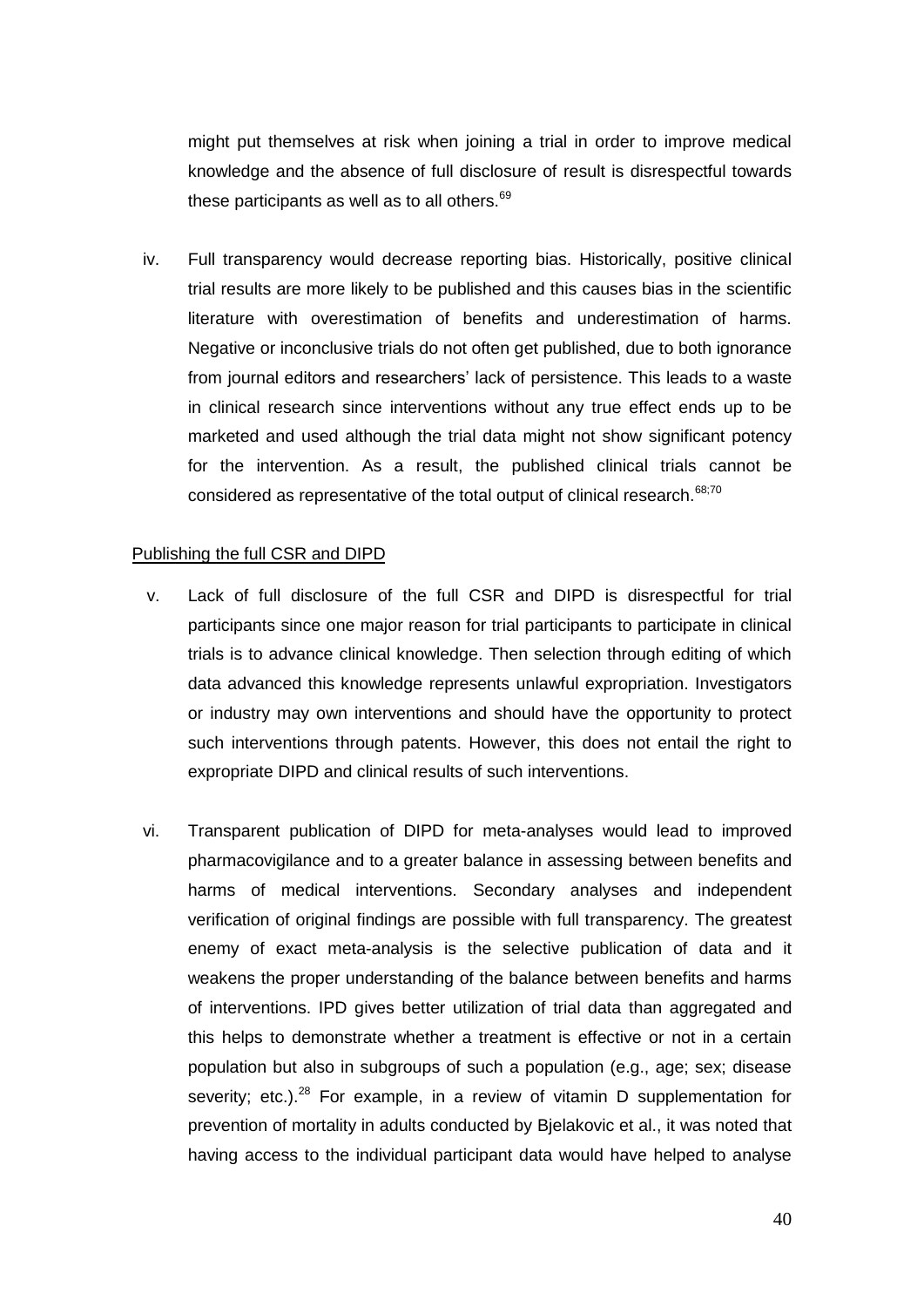the results gained in this meta-analysis.<sup>71</sup> Furthermore, full transparency could generate and stimulate new use of data, in that way data can benefit research and hypothesis outside its original collection aim.

vii. Transparency for publication of results, full CSRs, and DIPD files would improve decision making on medicines, devices, and all other medical interventions since it would lower the amount of unnecessary drugs prescribed for patients. This would also have a benefit for decreasing the amount of reimbursements in healthcare.

# <span id="page-40-0"></span>**7.3.2. Arguments against**

# Trial registration and result publication

- i. Protocol registration prior to initiating the trial might give more challenges and burdens for investigators if there is a need for amendments during the trial. This also demands for a good version control of the clinical trial registry in order to keep accurate track for amendments.
- ii. Transparent registration of trial protocols and trial results to the registries may hamper the chances for getting trial results published also on a journal. This could impair the benefits of publishing trial information at the registries from the companies and academia point of view. On the other hand, ICMJE does not see such transparency as a problem for publishing the results on their journals.<sup>72</sup>

# Publishing the full CSR and DIPD

- iii. People can be concerned that transparency for making DIPD available to public gives the possibility to identify patients and this could raise issues in patient consent. The fear of being recognised might be relevant in low population countries (for example in Iceland) or with trials containing only few selected patients (trials with rare diseases or orphan drugs).
- iv. Transparency can raise a fear of patient information being used for purposes the patient has not consented to (for example if the data collected from a clinical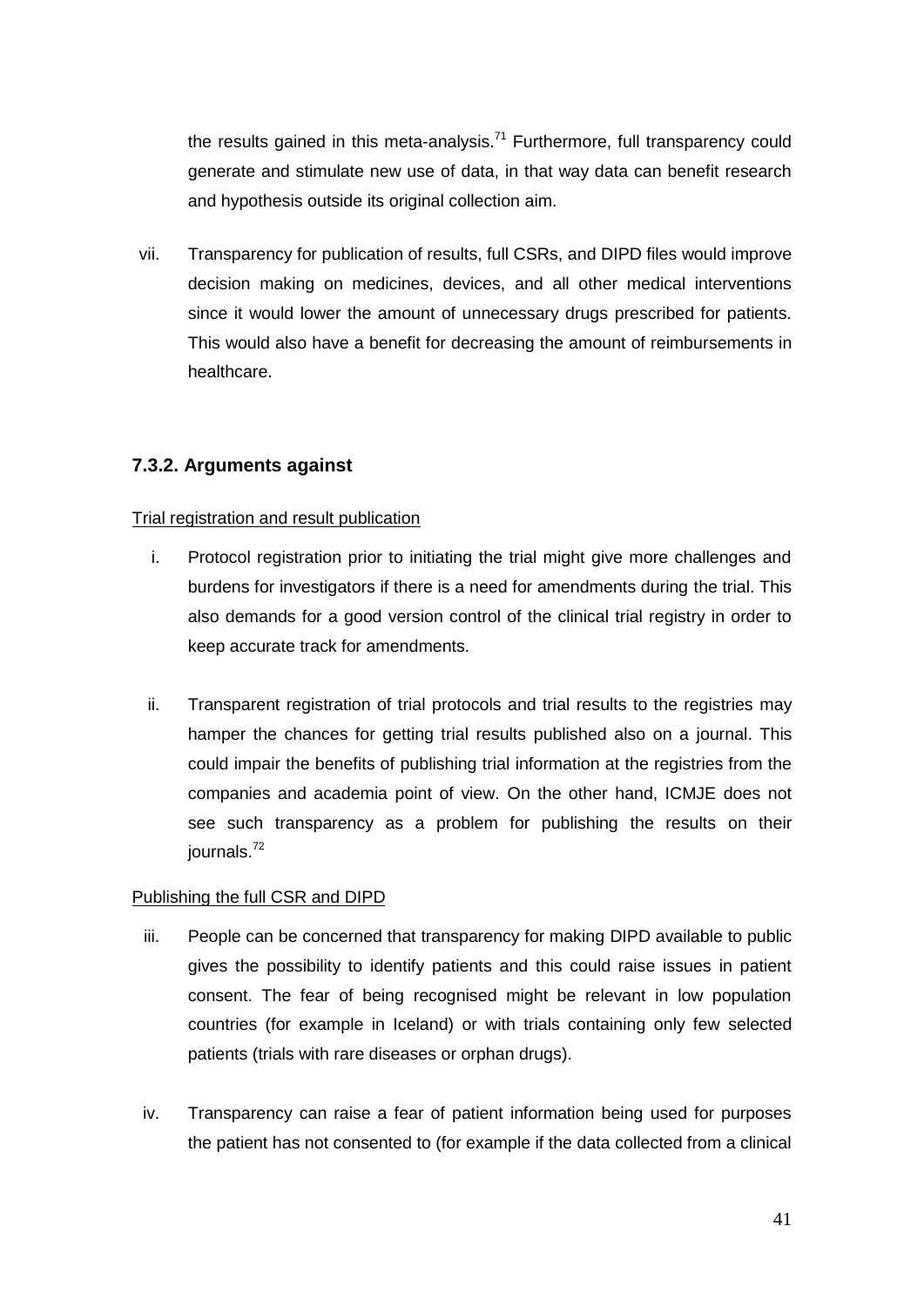trial is used later on for developing another intervention). Making use of the data for other purposes would be problematic if the patient's own ideology or religion is not agreeing with developing this new intervention. On the other hand, receiving benefits from healthcare and the demand for new/better interventions set some obligations for population. Patients taking part to clinical trials can do their input for advanced healthcare by allowing sharing of their data from clinical trials.

- v. Generating data into a form which is sufficient and readable for the public costs money and is time consuming. It also demands for more work from the researchers. Although this can be considered as a small cost compared to the total price of developing a new intervention, it needs to be taken into account since someone needs to pay and maintain the infrastructure. Fortunately, there are possibilities for uploading full study protocols, CSRs, and DIPD files to online repositories (e.g., ZENODO) with no cost.
- vi. Controlling the production of expensive research efforts is a necessary part on clinical research. Forcing complete disclosure of methods, results, and DIPD might increase risks for making industrial R&D economically unstable.  $69;70;73$ Such fears, however, do usually not commit in the potential economic gains of open access.
- vii. Some companies are afraid that publishing full study protocols, CSRs and DIPD files might break intellectual property rights for their interventions and could release commercially sensitive information to the public and further the research ideas could be stolen.<sup>70;74</sup> Possible loss of market exclusivity and competitive advantage concerns pharmaceutical companies. They must have knowledge over things that are not obvious to everyone else and full transparency might put this competitive advantage on pharmaceutical market at risk and it drives pushback from industry. $7^{3,74}$  If the full study protocol needs to be published, the investigator might leave out a lot of information in order to protect some valuable knowledge (e.g., methods which cannot be patented) and this could lead to a publication of superficial protocol. However, an effective ethical committee system could stop such protocols from being launched.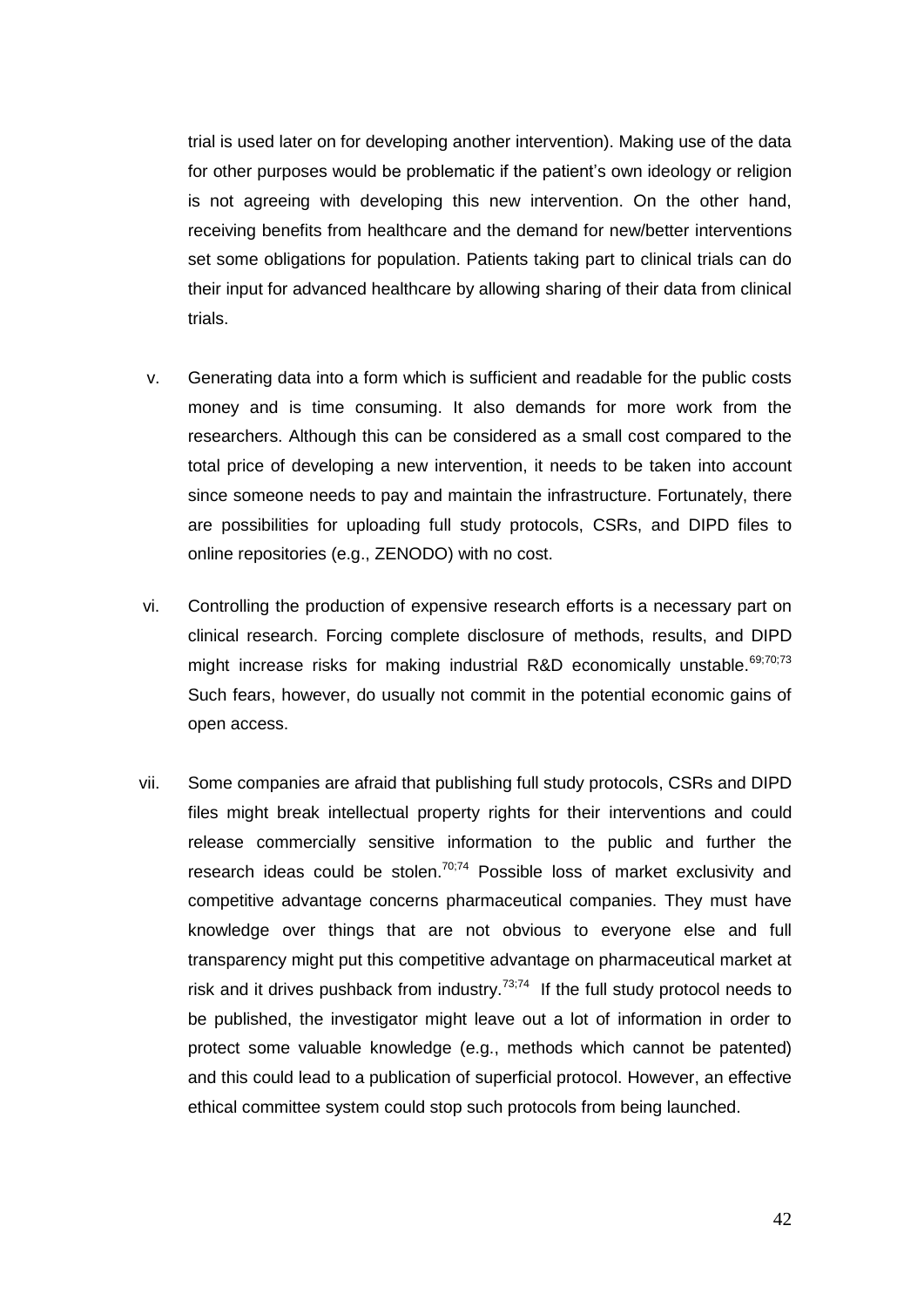# <span id="page-42-0"></span>**7.4. The WP6 recommendations for improving transparency**

During 3 face to face meetings and 4 telephone conferences, the WP6 came up with recommendations for how to enhance the transparency of clinical research within the Nordic countries.

# <span id="page-42-1"></span>**7.4.1. Clinical trial registration for medicinal product, device, and all other types of trials to ClinicalTrials.gov**

The WP6 recommends that all clinical trials for medical products, devices, and all other types of trials should be prospectively registered to ClinicalTrials.gov before enrolling the first participant to the trial. It would build knowledge and availability of ongoing research, prevent selective reporting and publication bias, and prevent unnecessary duplication of research. Hence, all the trials could also be found and searched via the WHO ICTRP.

ClinicalTrials.gov allows registration of all kind of trials to the same registry which is a big advantage for transparency. With more than 175 000 registered studies on September 2014 from over 187 countries, it is the largest and most widely used registry today worldwide and also among the Nordic countries. Figure 3 presents the number of registered trials in the WHO primary registers and it can be noticed, that ClinicalTrials.gov is the most used registry.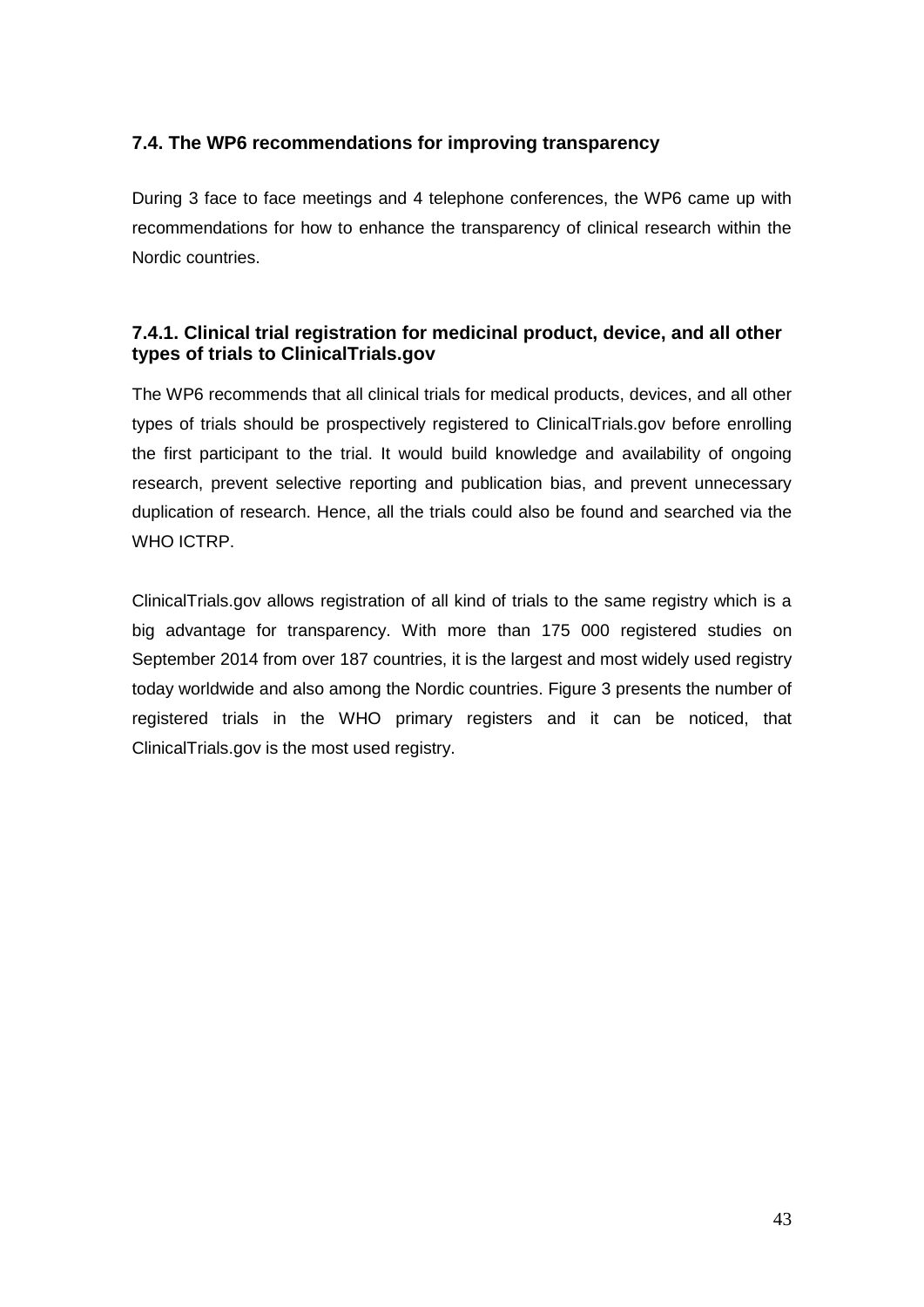

**Figure 3: The number of clinical trials registered at the WHO primary registers on September 2014.**

Compared to the EU-CTR (see table 5), ClinicalTrials.gov has qualities currently supporting greater transparency.

|                                                     | <b>ClinicalTrials.gov</b>                                                            | <b>EU-CTR</b>                               |
|-----------------------------------------------------|--------------------------------------------------------------------------------------|---------------------------------------------|
| <b>Origin of the registry</b>                       | <b>USA</b>                                                                           | <b>EUROPE</b>                               |
| <b>Launched</b>                                     | 2000                                                                                 | 2011                                        |
| <b>Clinical studies</b>                             | All kind of clinical studies.                                                        | Interventional medicinal<br>product trials. |
| <b>Trial phases for</b><br>interventional trials    | All phases.                                                                          | Phases II-IV.                               |
| <b>Trial registration and</b><br>results submission | Manually to the boxes on<br>the website or an<br>alternative link to the<br>results. | Information extracted<br>from the EudraCT.  |
| <b>Amendment tracking</b>                           | <b>YES</b>                                                                           | <b>NO</b>                                   |

|  | Table 5: Comparison of ClinicalTrials.gov and EU-CTR. |  |
|--|-------------------------------------------------------|--|
|  |                                                       |  |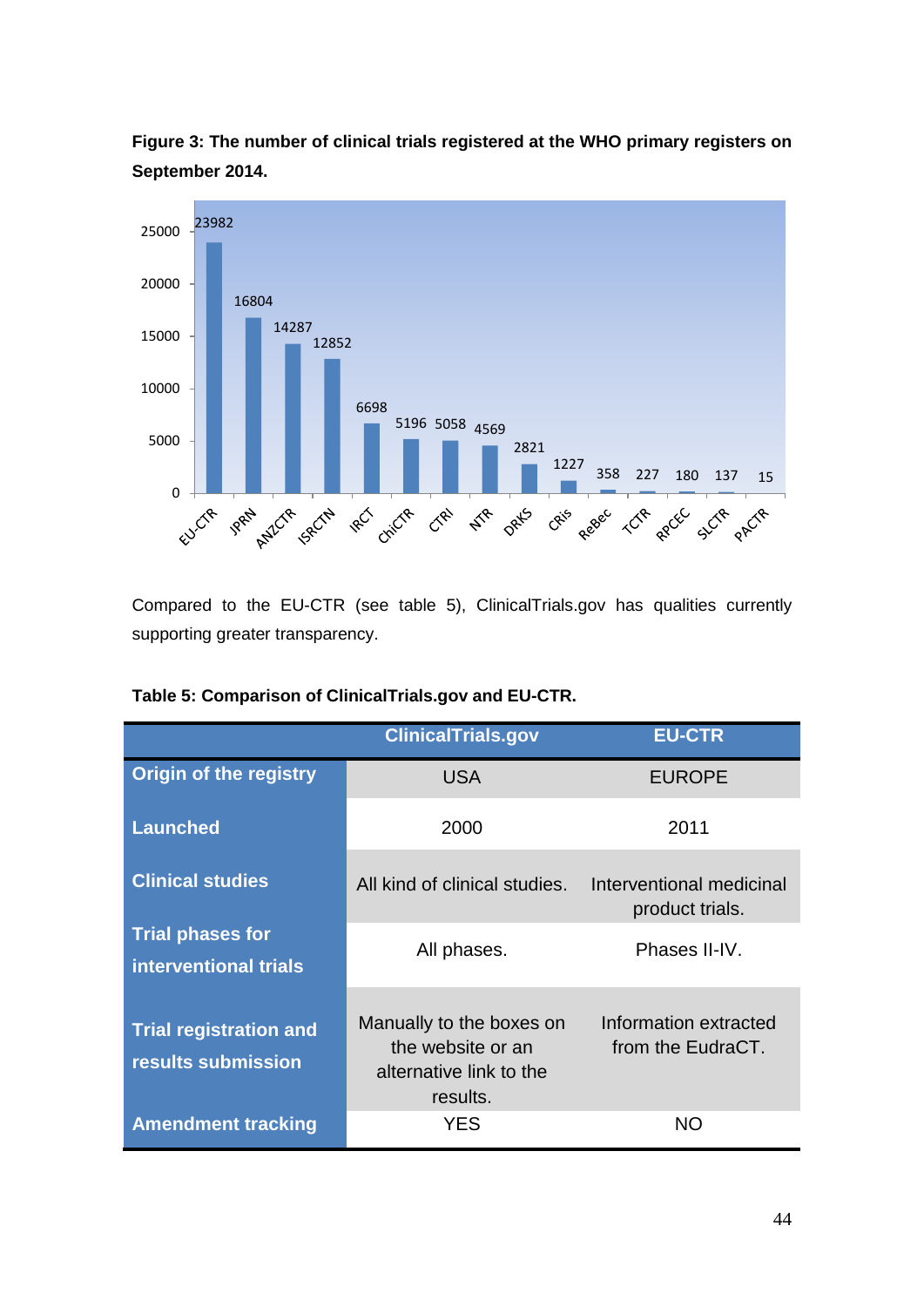All clinical studies (interventional, observational, device trials, etc.) and all trial phases can be registered on ClinicalTrials.gov and the information will be publicly available. It also has a feature facilitating tracking for protocol changes for registered clinical trials. Following of changes made throughout a trial that could bias final trial results is important for transparency.<sup>75</sup> Moreover, to ClinicalTrials.gov the researchers can submit results information manually which gives an advantage to provide more broaden scope of the results than the results information extracted straight from the EudraCT to the EU-CTR. Also the researchers may provide a link to the results at ClinicalTrials.gov if the results have been published e.g. on a journal.

In addition, this recommendation supports the new EU regulation for clinical trials. The new regulation is demanding to record also phase 1 trials in a publicly accessible and free of charge database which is a primary or partner registry of, or a data provider to the WHO ICTRP. Currently, EU-CTR excludes phase 1 studies which have been submitted to the EudraCT.

# <span id="page-44-0"></span>**7.4.2. New Nordic legislations**

The WP6 is concerned that the new EU regulation might not be enough to ensure trial registration and result publication within the Nordic countries. It recommends that RECs should start to demand trial registration as a condition for an approval of a clinical trial. Furthermore, the Nordic countries should enforce trial result publication via a legislation but this issue will be further discussed at the WP6 final meeting in January 2015.

# <span id="page-44-1"></span>**7.4.3. Improving protocols by adding items to WHO 20 items list**

Trial protocols and existing protocol guidelines differ greatly in quality and content and the problem is recognised worldwide. <sup>76</sup> Therefore, "*the Standard Protocol Items: Recommendations for Interventional Trials"* (SPIRIT 2013) were developed. The SPIRIT 2013-checklist consists of 33 items to be addressed in protocols and draws from GCP E6, WHO, ClinicalTrials.gov and ICMJE.<sup>77</sup>

Furthermore, the CONSORT 2010 statement: "*Updated guidelines for reporting parallel group randomised trials"* was formulated to improve reporting for randomised controlled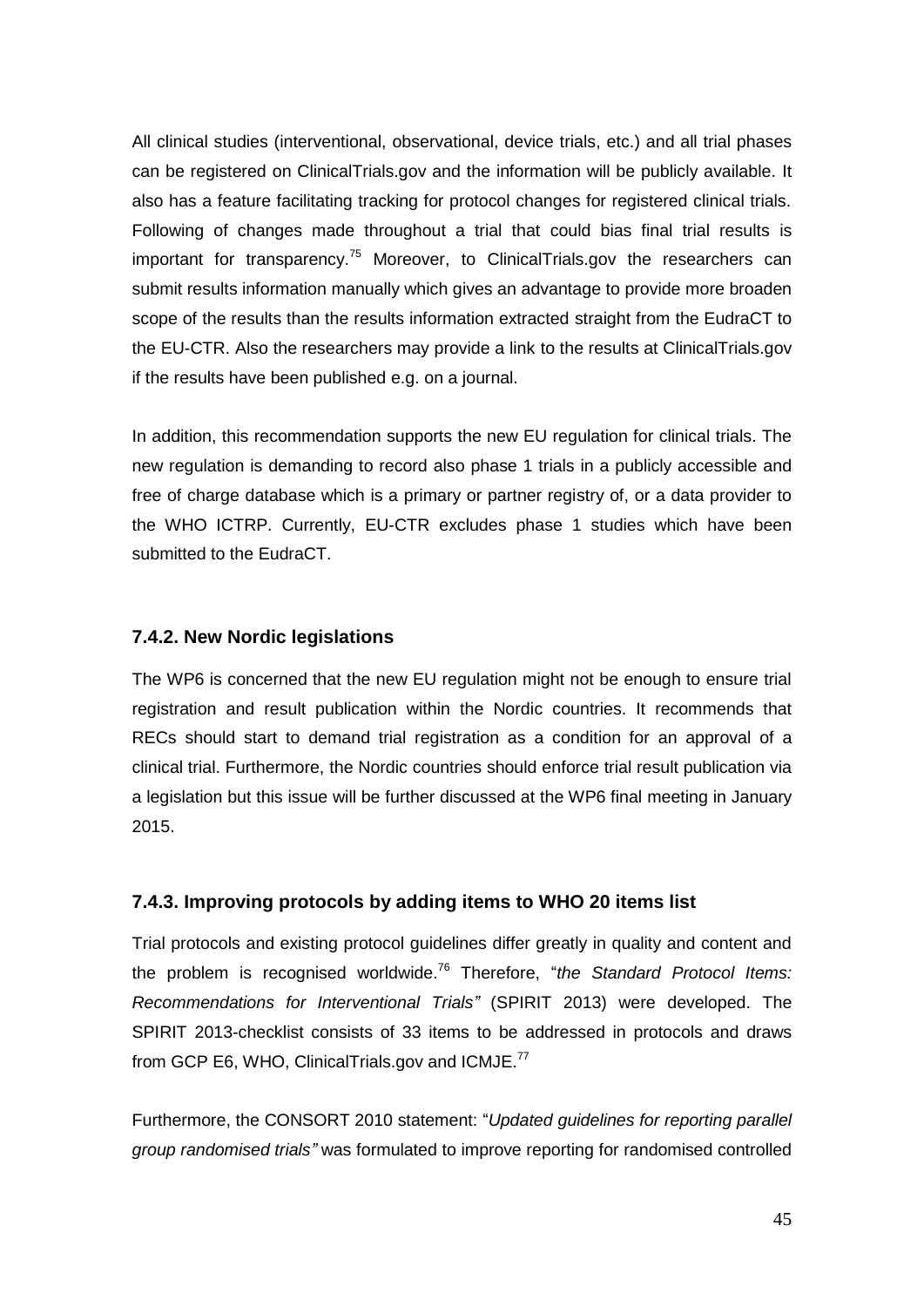trials. The statement is a checklist of 25 items which updates the practice for reporting, based on new methodological evidence and accumulating experience.<sup>78</sup>

The WP6 reviewed the SPIRIT 2013 checklist and CONSORT 2010 statement and recommended that five items: monitoring plan, statistical analysis plan, data management plan including open access policy for publication and data, safety reporting and conflicts of interest (**in bold**, see table 6) should also be added to the WHO 20 items list in order to improve the quality of trial registration. Suggested items would also put pressure on the researcher to have these topics in place before launching the clinical trial. This way trust could be enhanced towards the public and reassured the existence of safety, quality, and design features from all trials are disclosed before the inception of a trial.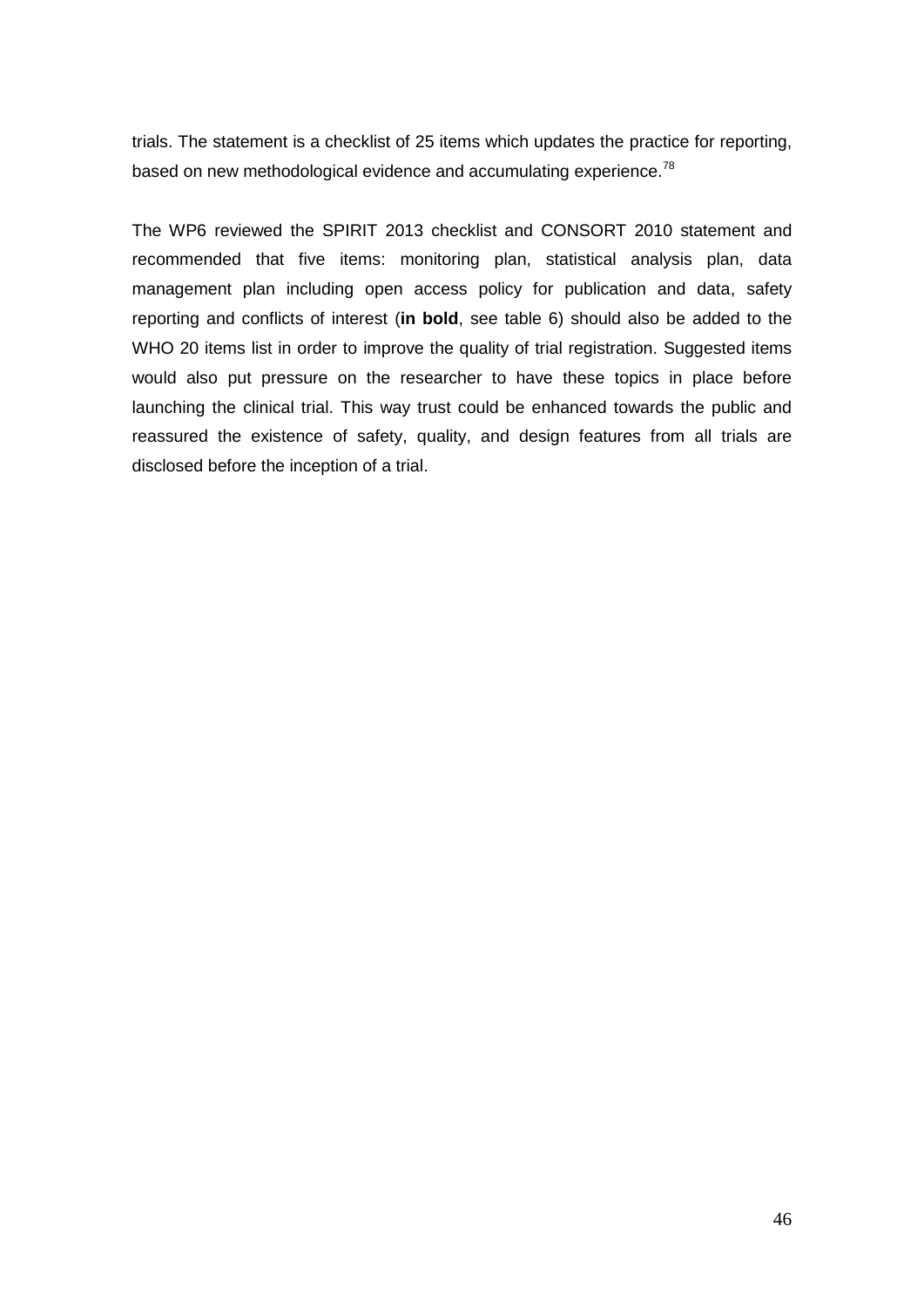# **Table 6: The recommended extended trial registration data set by the WP6**

| 1. | Primary Registry and Trial Identifying Number  |
|----|------------------------------------------------|
| 2. | Date of Registration in Primary Registry       |
| 3. | <b>Secondary Identifying Numbers</b>           |
| 4. | Source(s) of Monetary or Material Support      |
| 5. | <b>Primary Sponsor</b>                         |
| 6. | Secondary Sponsor(s)                           |
|    | 7. Contact for Public Queries                  |
|    | 8. Contact for Scientific Queries              |
|    | 9. Public Title                                |
|    | 10. Scientific Title                           |
|    | 11. Countries of Recruitment                   |
|    | 12. Health Condition(s) or Problem(s) Studied  |
|    | 13. Intervention(s)                            |
|    | 14. Key Inclusion and Exclusion Criteria       |
|    | 15. Study Type                                 |
|    | 16. Date of First Enrollment                   |
|    | 17. Target Sample Size                         |
|    | 18. Recruitment Status                         |
|    | 19. Primary Outcome(s)                         |
|    | 20. Key Secondary Outcomes                     |
|    | 21. Monitoring plan                            |
|    | 22. Statistical analysis plan                  |
|    | 23. Data management plan including open access |
|    | policy for publication and data                |
|    | 24. Safety reporting                           |
|    | 25. Conflicts of interest                      |

# **21. Monitoring plan**

It is the sponsor's responsibility that the trial is monitored in compliance with the ICH-GCP. However, the GCP guidelines were drafted back in 1996 and have not been updated since. The section for monitoring has been constructed very broadly and the research methods have significantly progressed afterwards.<sup>79</sup> By adding a monitoring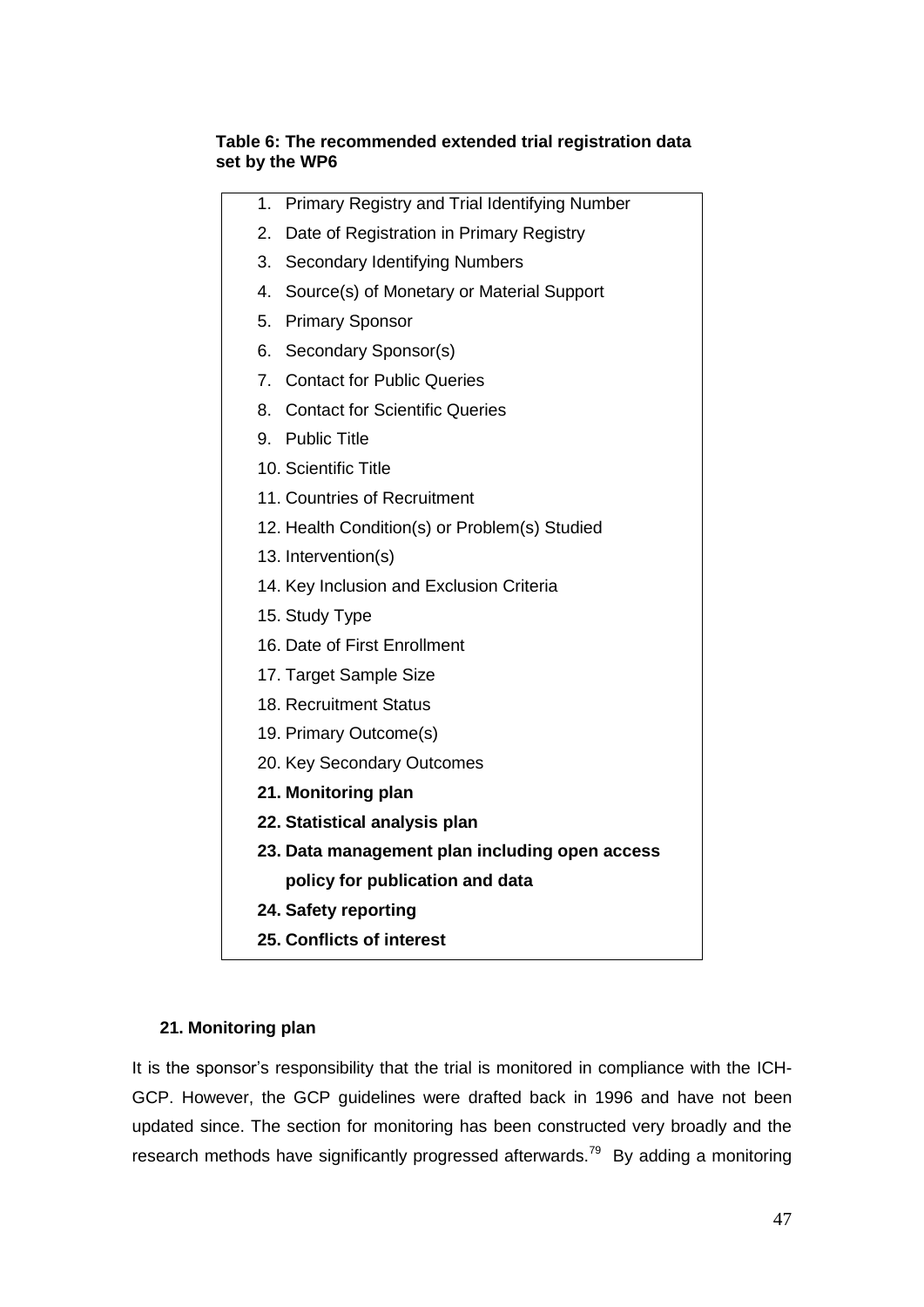plan to the required items for registration, it would strengthen GCP. Good communicating strategy between sponsors, clinical research associates and study sites will have a high value in the monitoring plan and helps to keep the study on track.

#### **22. Statistical analysis plan**

Results for the primary outcome and other trial results can be fully affected by the used method for statistical analysis. When more than one analysis strategy is applied for a specific primary outcome, there is a possibility for inaccurate evaluation and further on selective reporting of the trial results. This will raise ethical issues and reliability for the trial results will be jeopardised. Missing data can be handled with different statistical methods and they can all lead to different results and conclusions. $^{76}$ 

# **23. Data management plan including open access policy for publication and data**

When the data management process has been well planned, reported, and implemented with appropriate staff, it will help to avoid mistakes that might jeopardise the validity of data. Reporting of security measures will enhance the protection of data and decrease unauthorised access to or loss of participant data. When the data entry and coding are conducted by different persons, definitions for the data management plan and standard coding practice will decrease the risk of errors and data misinterpretation. Furthermore, the different methods for data entry can affect the trial in the regards of accuracy, cost, and efficiency.<sup>76</sup> Sharing the methods for data management will benefit other researchers when they can learn from others' experiences and therefore produce more accurate data while enhancing the costeffectiveness of the trial.

# **24. Safety reporting**

Safety reports from clinical trials are intended to protect trial participants and they must be exact, relevant, and meaningful. Evaluation of adverse effects is essential when monitoring the condition of trial participants and further conducting the safety reporting. Also the provided timeframe for recording adverse effects will affect the results and quality of received data.<sup>80</sup>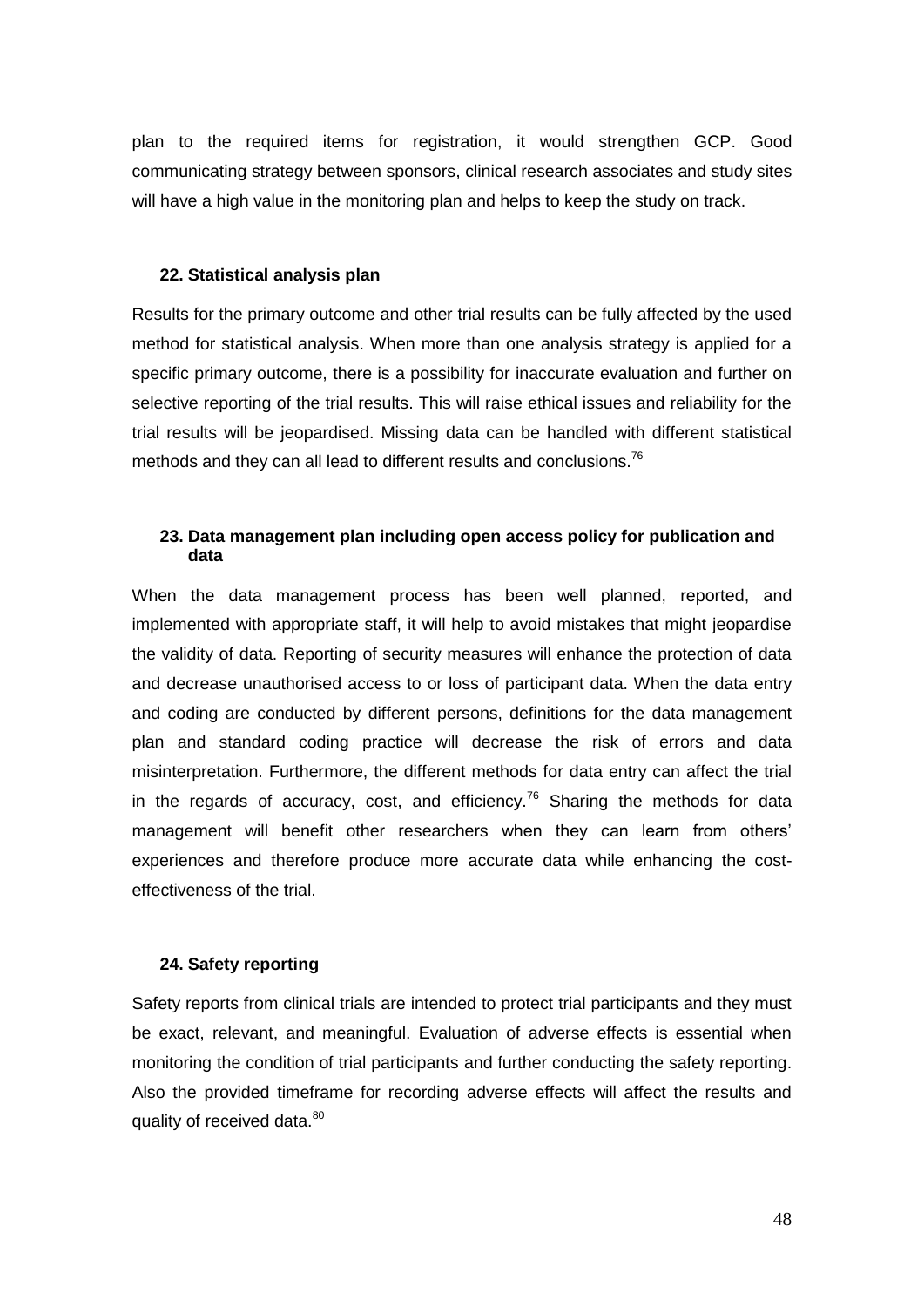# **25. Conflict of interest**

A conflict of interest is a situation in which financial or other competing interests for principal investigators, for the overall trial and each study site, have potential to compromise or bias professional judgement on clinical research. All parties involved with the research in question should disclose any conflicts of interest before trial inception. 81

# <span id="page-48-0"></span>**7.4.4. Using ZENODO as the repository for full study protocols, full CSRs, and DIPD**

Table 7 presents and compares the main qualities of the online repositories: Dryad, Figshare, and ZENODO. The WP6 assessed and compared all of these repositories, their qualities and settled to recommend that the files of full study protocols, full CSRs, and DIPD should be submitted to the ZENODO repository.

The decision is based on the facts that ZENODO has been launched within an EU funded project and it has a long-lasting sustainability plan for funding and for free access. Thus, it is already a demand for Nordic research funded within Horizon 2020s data pilot to upload data to ZENODO.<sup>64</sup>

ZENODO has been praised for its user-friendly format and for a quick submission process and its connection to CERN spurs on trust to its storage capacity since CERN signals for considerable knowledge and experience in building and operating large scale digital repositories. ZENODO also has a function for closed submission which is an advantage for researchers being worried that their research data would be used before their research has been published. The submitted data can be released to openaccess when researchers desire to do so.<sup>82</sup>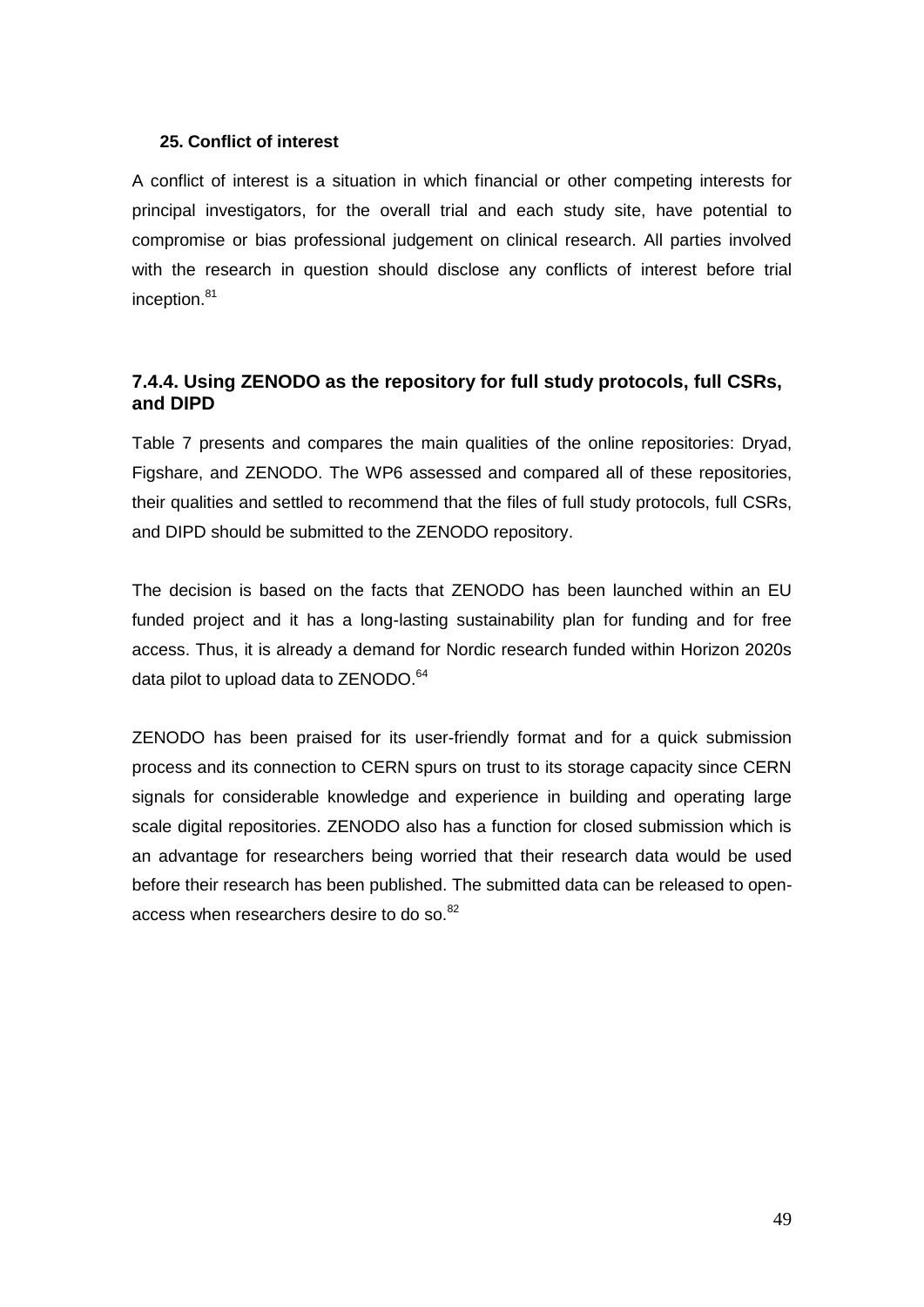|                                                  | <b>Dryad</b>                                                                                                                     | <b>Figshare</b>                                                                         | <b>ZENODO</b>                                                                     |
|--------------------------------------------------|----------------------------------------------------------------------------------------------------------------------------------|-----------------------------------------------------------------------------------------|-----------------------------------------------------------------------------------|
| <b>Specific research</b><br>area                 | Data underlying the<br>international<br>scientific and<br>medical literature.                                                    | All fields of science.                                                                  | All fields of science.                                                            |
| <b>Launched</b>                                  | 2008                                                                                                                             | 2011                                                                                    | 2013                                                                              |
| <b>Sponsors</b>                                  | <b>Financial support</b><br>from members and<br>data submitters.                                                                 | Figshare is an<br>independent body<br>that receives<br>support from Digital<br>Science. | Launched by CERN<br>under the EU FP7<br>project<br>openAIREplus.                  |
| <b>Digital Object</b><br><b>Identifier (DOI)</b> | Yes                                                                                                                              | Yes                                                                                     | Yes                                                                               |
| <b>Submission fees</b>                           | Started to charge<br>submission fees in<br>September 2013.                                                                       | <b>No</b>                                                                               | No but for very large<br>amount of data there<br>may be charges in<br>the future. |
| <b>Registration for an</b><br>online account     | Yes                                                                                                                              | Yes                                                                                     | Yes                                                                               |
| <b>Access to</b><br>contents                     | Free                                                                                                                             | Free                                                                                    | Free                                                                              |
| <b>Users can upload</b><br>files in any format   | Yes, also<br>encouraged to<br>include a ReadMe<br>file that provides<br>additional<br>information to make<br>sense of the files. | Yes                                                                                     | Yes                                                                               |
| <b>Checking for</b><br>uploaded contents         | Basic checks on<br>each submission.                                                                                              | N/A                                                                                     | Basic checks on<br>each submission.                                               |
| <b>Maximum file size</b>                         | 10 GB                                                                                                                            | Unlimited storage<br>space for research.                                                | 2 GB files and<br>several files can be<br>submitted.                              |
| <b>Private space</b>                             | <b>No</b>                                                                                                                        | 1 GB                                                                                    | Allows closed<br>access uploads.                                                  |
| <b>Language</b>                                  | All submissions<br>must be in English.                                                                                           | Not specified.                                                                          | For textual items,<br>English is preferred,<br>but all languages are              |

# **Table 7: Comparison of the three online repositories**

accepted.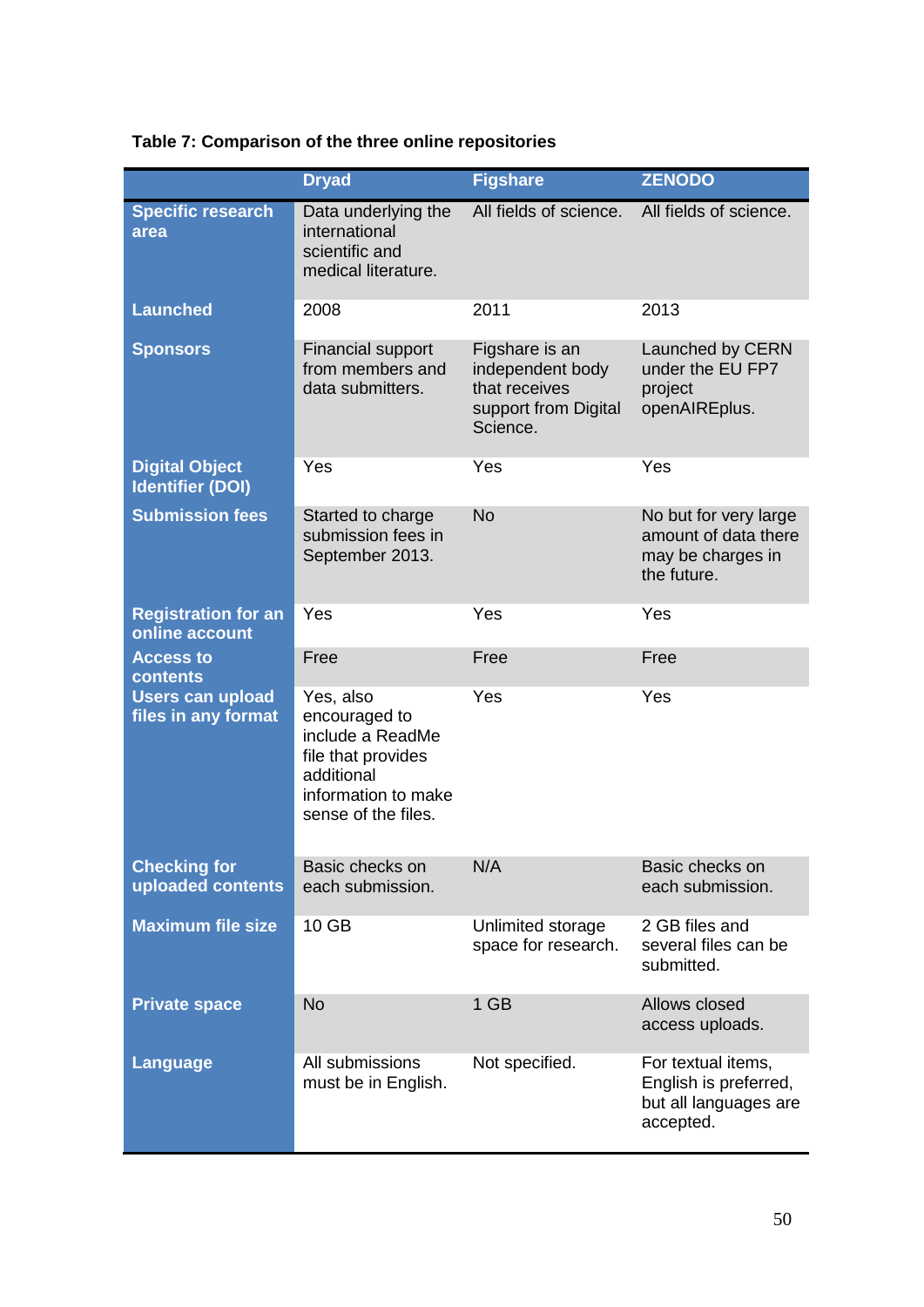# <span id="page-50-0"></span>**8. Discussion**

Transparency in clinical research is a hot topic worldwide and policies, regulations, plus other initiatives impacting transparency are already in place. The WP6 states that the major task is to make these initiatives to engage everyone and to set the clinical research in the Nordic countries back on the correct ethical track. The trial registration has been demanded by ICMJE, the Ottawa Group, and the Cochrane Collaboration almost for 10 years now but these policies have not yet succeed to secure all trials to be registered. Relying on the ethical aspects and on the researcher's objective to get a publication, do clearly have only limited power to secure trial registration. The newest initiative, the AllTrials campaign is working on by engaging researchers to sign the petition for all trials registered/all trials reported. The campaign is benefitting from the flourishing social media and the petition has already been signed by 80 000 people.

The enforcement for transparency could be achieved by regulatory roads. Therefore, the international regulations for trial registration and result publication should be brought more forward and all countries which have trial activities should also have regulations securing transparency. RECs in every country should start to demand trial registration as a condition for their approval. The new EU Clinical Trials regulation shows a good example for requiring trial registration for all trial phases as a part of the approval process for new clinical trials on medicinal products. It also demands trial results to be reported within a year the trial has ended as well as making public the full study reports. However, FDAAA 2007 has already been requiring trial registration and reporting since 2007 for all other trials except phase 1 trials but clearly this has not been enough to secure transparency in the USA. $2.52$  Hence, The WP6 is stressing that the new EU regulation will likely not bring transparency in clinical research to a desired level.

The new EU regulation covers all clinical trial phases, including phase 1 studies and it has been placed to boost clinical research in Europe.<sup>43</sup> However, the process of the early drug development contains a lot of sensitive information which can be considered as commercially confidential. Outside of EU none of the regulations require publication of phase 1 studies and hence sponsors might start to feel tempted to perform phase 1 studies outside of Europe.<sup>83</sup> This would result in an unfortunate outcome of the new regulation implementation. Therefore, other initiatives demanding publications of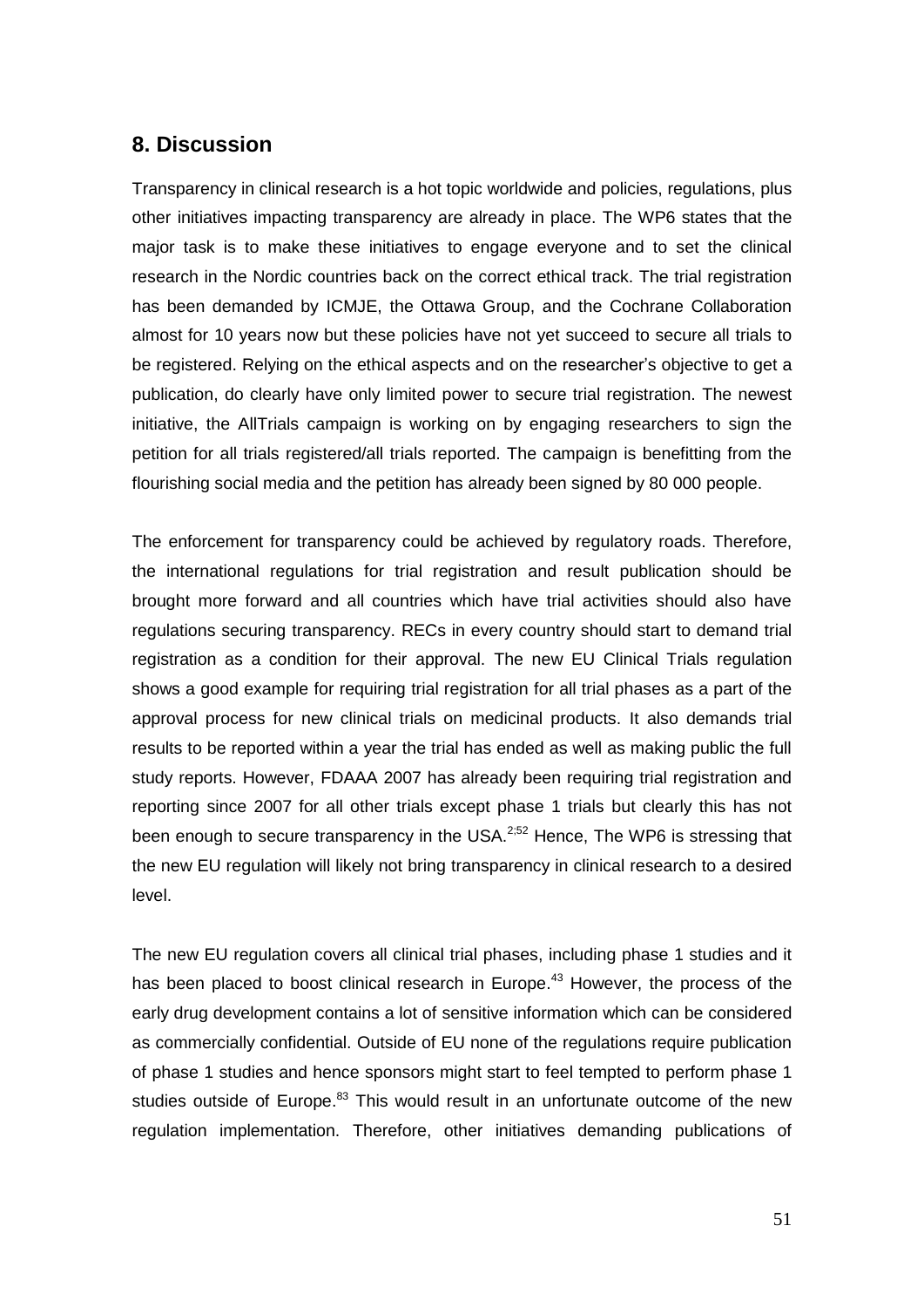phase 1 studies worldwide would be desired. For example, the ICMJE revised policy in 2007 is an advantage since it is requiring registration of phase 1 studies as well.

Also the registration system for clinical trials still calls for streamlining and more international standardization.<sup>51</sup> ICTRP has set requirements for the WHO primary and partner registries but the AllTrials campaign is stressing that the worldwide proliferation of registries has lead to different requirements and not all of the registries are part of the ICTRP network. This might limit the transparency of registered items and reported results since it is not possible to find all trials that have been conducted on a particular intervention from a single portal, although the trials would have been registered somewhere. In an ideal situation, there would be only one place to register trials worldwide.<sup>51</sup> With keeping this in mind, the WP6 recommendation for registering all trials at the ClinicalTrials.gov would be well founded.

The most efficient way to improve transparency in clinical research is to perform joint work and have building conversations with different stakeholders. Transparency is a topic provoking different opinions depending on what is your role in clinical research. Hence, researchers from academia and industry might have different opinions and values and especially industry has stated concerns for transparency.<sup>73</sup> On the other hand, when patients enroll to a clinical trial, they give consent for clinical research in order to improve their own health or advance clinical knowledge which would benefit society. Hiding the results from a clinical trial is disrespectful towards these patients.

The WP6 came with recommendation ideas on how to improve transparency in the Nordic countries. They touched all four aspects of transparency and brainstormed to give ideas for greater transparency. The recommendation for trial registration in the ClinicalTrials.gov supports improved registration practice for all trial phases but there are some problems which need to be taken into consideration. ClinicalTrials.gov follows FDAAA 2007 and allows registration up to 21 days after the first participant has been enrolled in a trial.<sup>17</sup> For greater transparency, all the trials should be registered before enrolling the first patient and the key protocol items should be at the public domain already at the trial inception. However, in order to get all of the already conducted trials registered, like the AllTrials campaign is calling for, retrospective registration is also important.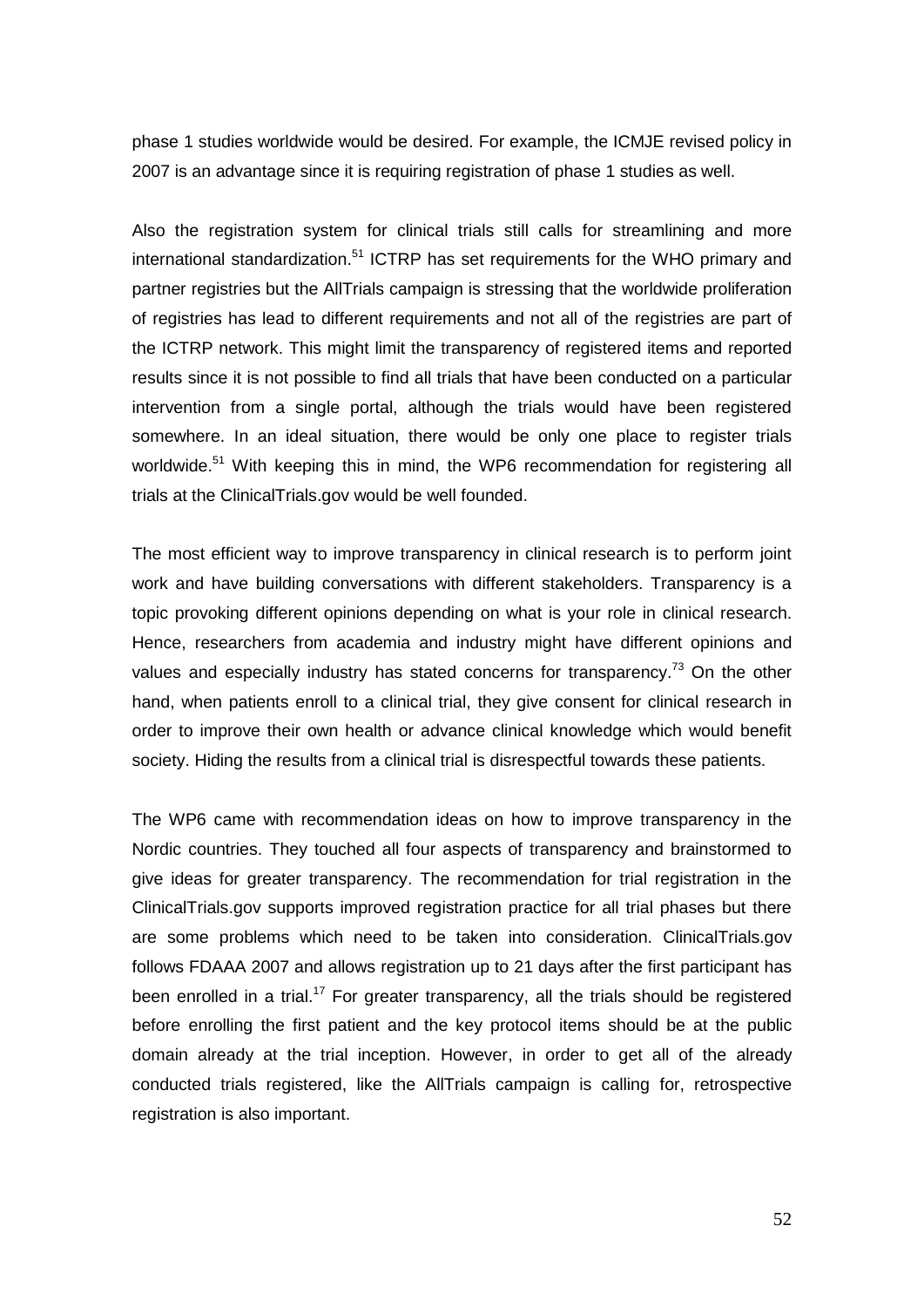Moreover, this recommendation might lead to double registration on medicinal product trials conducted in EU since the information of medical product trials is automatically extracted from the EudraCT to the EU-CTR. If the trial is furthermore registered to ClinicalTrials.gov, the trial will be registered twice and the information might vary between these two registries due to human errors. This also concerns for reporting of the trial results since they will also be extracted to the EU-CTR. With phase 1, device and all other types of trials this is not a problem since EU-CTR does not support registration for these types of trials.

The WP6 recommendation for suggesting extensions to the acknowledged WHO 20 items list is well justified, since that list was set already 10 years ago and the structure and protocols for trials have developed after this. All of these five items have major benefits for registered protocols but also some challenges which need to be taken into account when setting this recommendation into force. The demanded information on trial protocols depends on the local regulations and standards set by the different authorities. For example, detailed information of statistical analysis plan may not always be included in the study application sent to ethical review boards.<sup>76</sup> Furthermore, the quality of the monitoring plan varies between the trial phase, disease being evaluated, the experience level of clinical research associate/investigator, site performance, etc. Disclosing conflict of interest at the data list is important in order to strengthen the decisions made in clinical research. Concerns are growing that financial aspects in clinical research may influence the judgments on the primary interest and goals of medicine. These kind of conflicts may jeopardize the quality of patient care and publics' trust on medicines.<sup>84</sup>

The most recent aspect of transparency is the sharing of full CSRs and DIPD for public. There are well planned initiatives in place looking for best ways to share DIPD that would benefit the society without jeopardising intellectual property rights or patients' privacy. Hopefully, the expected EMA and IOM policies for data sharing in 2015 will present a major leap forward after they have been set into force. The WP6 highlights the importance of sharing DIPD, full study protocols and CSRs, and recommends that ZENODO should be presenting as the main repository for storing these kinds of files. The personal communication with the launcher of ZENODO Lars Holm Nielsen gave a positive impression that ZENODO could develop co-operation with clinical researchers and secure safe storage.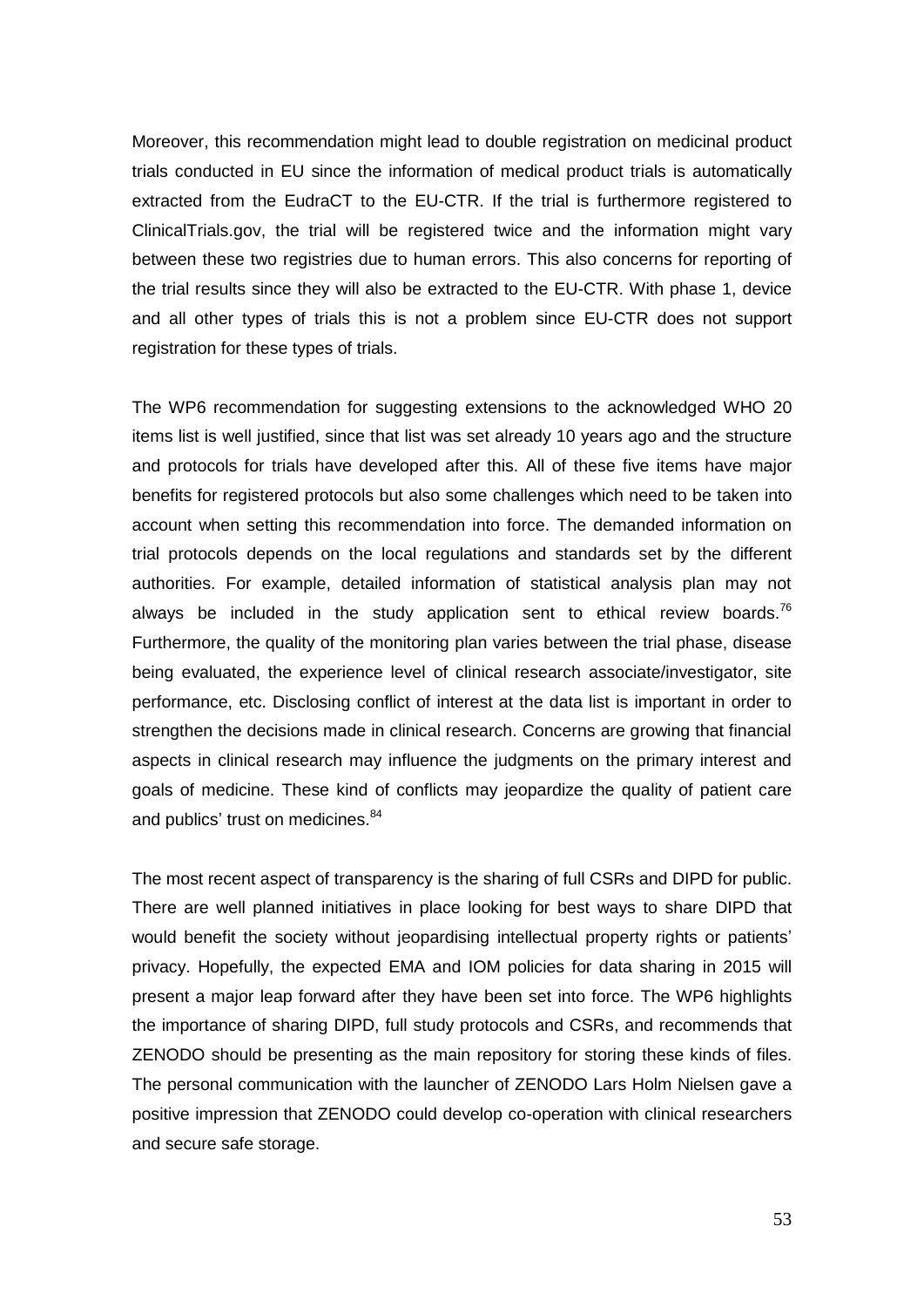The work with finalising the WP6 report goes on until March 2015 when it will be handed to NTA, and all of the recommendations will be further discussed with the WP6 members.

# <span id="page-53-0"></span>**8.1. Limitations**

The following limitations are noted for this thesis:

A lot of policies and initiatives affecting transparency are only recently launched and their full effects on clinical research are not yet seen and thus difficult to interpret. Moreover, some of them are still on the planning phase and their positions have not yet been settled before handing in the thesis. Especially the data sharing policy from IOM, which will be settled later in December 2014, could be a valuable reference to interpret how data sharing should be conducted at the Nordic countries. Furthermore, the final WP6 meeting will be in January and the previous recommendations will be discussed again. Hence, some amendments might be expected to the present draft of the report upon which this thesis is based on.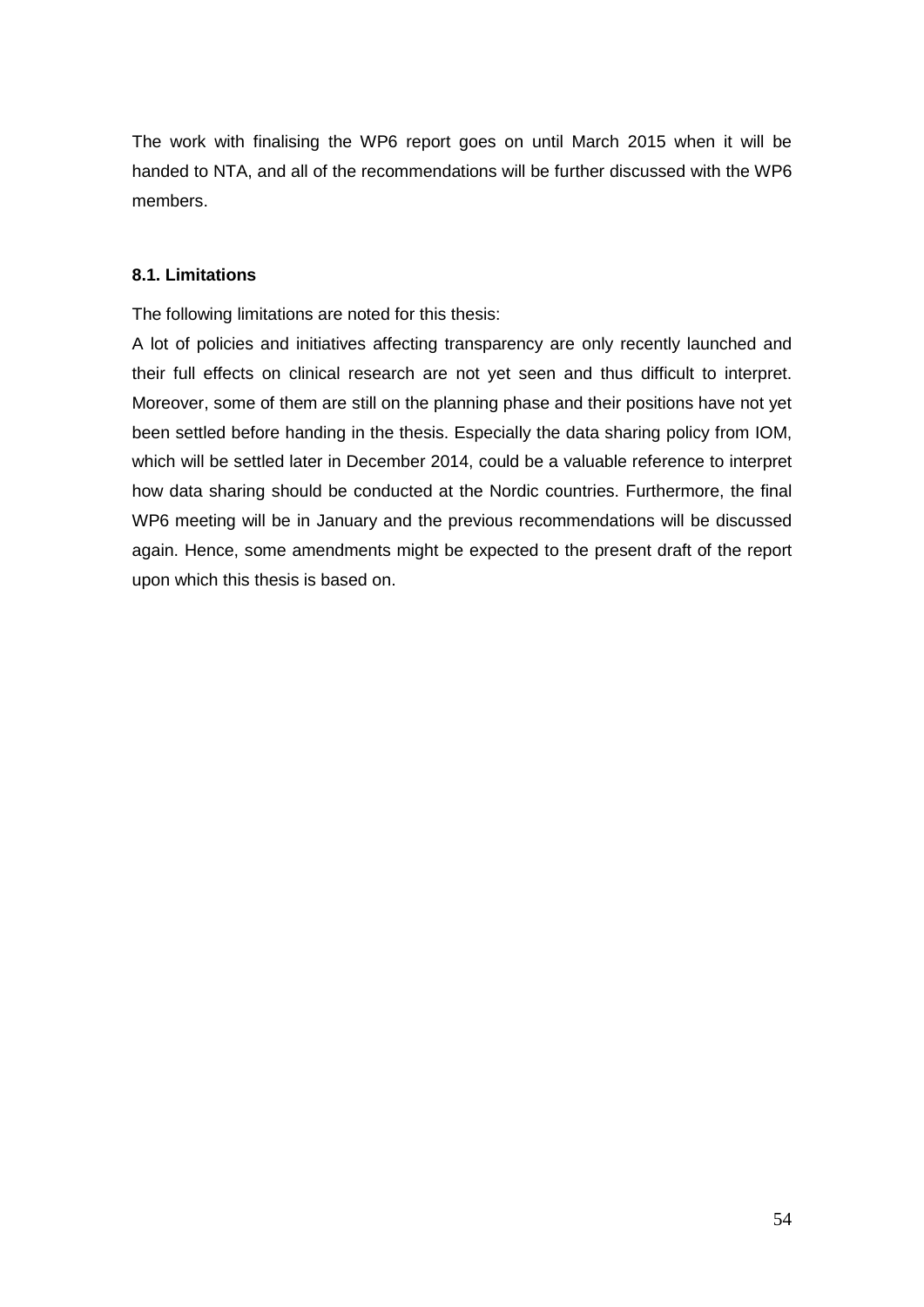# <span id="page-54-0"></span>**9. Conclusion**

Existing initiatives and efforts provoking greater transparency are not enough as these recommendations are not completely followed. It seems like more incentives or punishments for non compliance are needed in order to achieve greater transparency. Entrenched habits and fears for open access should be overcome and the new era for transparent clinical research with improved practices should be welcomed with open minds. This includes the sharing of full CSRs and DIPD for public from every conducted trial. The arguments in favour of and against transparency from the academia point of view, build a good foundation for conversations between different stakeholders since transparency cannot be achieved without everyone's contribution. The work of the WP6 is an excellent example of a joint work of countries designing the way towards greater transparency and the suggested recommendations will improve transparency in the clinical research if fully followed within the Nordic countries.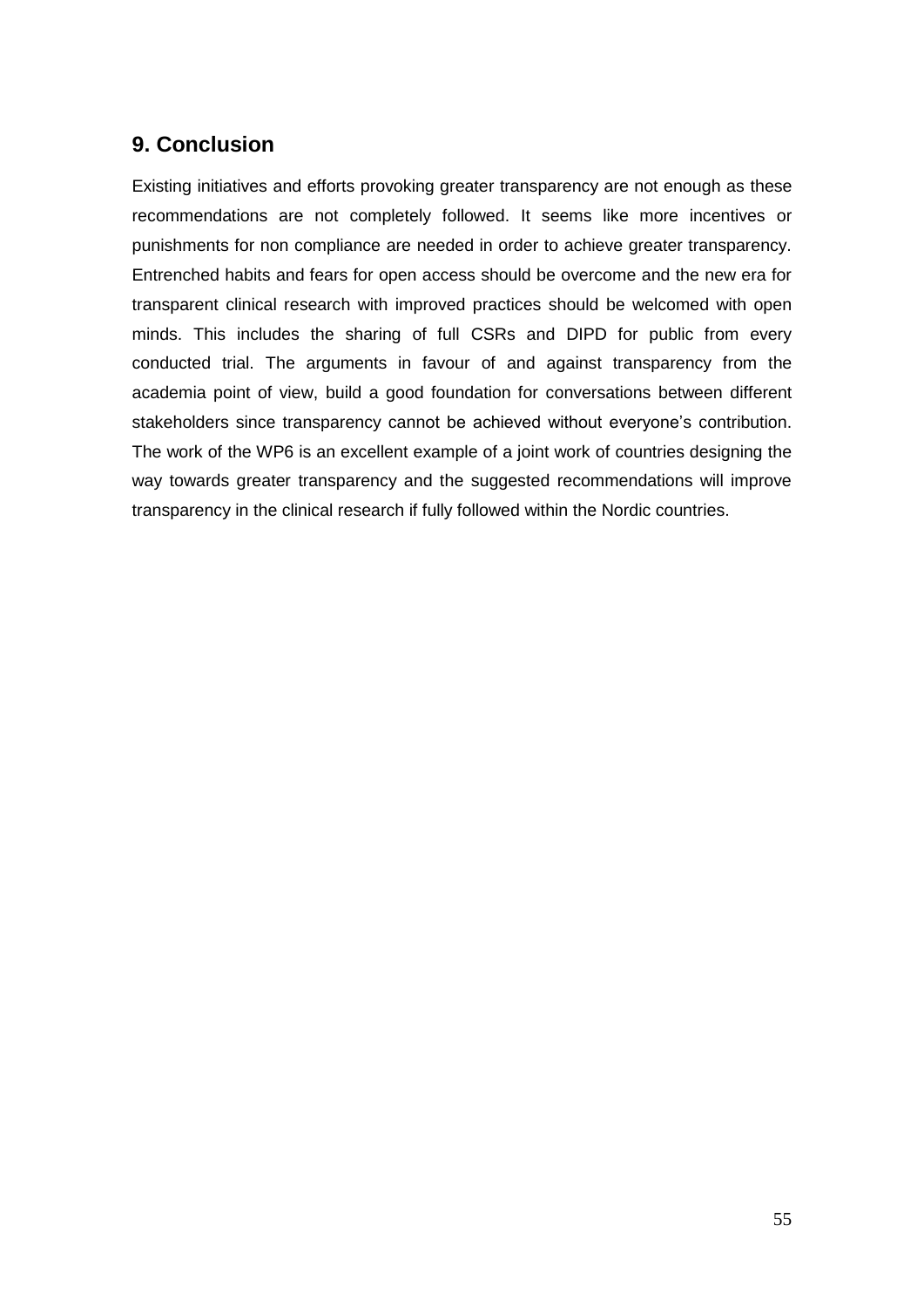# <span id="page-55-0"></span>**10. References**

- (1) Nordic Trial Alliance. Increased Nordic coordination of clinical trials. world wide web [ 2014 [ cited 2014 Oct. 23]; Available from: URL[:http://nta.nordforsk.org/about-nta](http://nta.nordforsk.org/about-nta)
- (2) Jones CW, Handler L, Crowell KE, Keil LG, Weaver MA, Platts-Mills TF. Nonpublication of large randomized clinical trials: cross sectional analysis. *BMJ* 2013; 347:f6104.
- (3) World Health Organisation. Call for public disclosure: WHO statement on public disclosure of clinical trial results. world wide web [ 2014 [cited 2014 Oct. 17]; Available from: URL[:http://www.who.int/ictrp/results/en/](http://www.who.int/ictrp/results/en/)
- (4) ClinicalTrials.gov. Learn about clinical studies. world wide web [ 2014 [cited 2014 Oct. 29]; Available from: URL: [https://www.clinicaltrials.gov/ct2/about](https://www.clinicaltrials.gov/ct2/about-studies/learn)[studies/learn](https://www.clinicaltrials.gov/ct2/about-studies/learn)
- (5) World Health Organisation. Guidelines for good clinical practice (GCP) for trials on pharmaceutical products. world wide web [ 2014 [cited 2014 Nov. 20]; Available from: URL[:http://apps.who.int/medicinedocs/pdf/whozip13e/whozip13e.pdf](http://apps.who.int/medicinedocs/pdf/whozip13e/whozip13e.pdf)
- (6) Jepsen P, Johnsen SP, Gillman MW, Sorensen HT. Interpretation of observational studies. *Heart* 2004; 90(8):956-960.
- (7) European Medicines Agency. EudraCT frequently asked questions. world wide web [ 2014 [cited 2014 Nov. 15]; <https://eudract.ema.europa.eu/help/content/eudract/faq.htm>
- (8) European Medicines Agency. Clinical Trials. world wide web [ 2014 [cited 2014 Oct. 27]; Available from: URL: [https://www.clinicaltrialsregister.eu/ctr](https://www.clinicaltrialsregister.eu/ctr-search/search)[search/search](https://www.clinicaltrialsregister.eu/ctr-search/search)
- (9) ClinicalTrials.gov. ClinicalTrials.gov Background. world wide web [ 2014 [cited 2014 Oct. 29]; Available from: URL[:http://clinicaltrials.gov/ct2/about](http://clinicaltrials.gov/ct2/about-site/background)[site/background](http://clinicaltrials.gov/ct2/about-site/background)
- (10) European Commission. European Databank on Medical Devices EUDAMED. world wide web [ 2014 [cited 2014 Oct. 29]; Available from: URL[:http://ec.europa.eu/health/medical-devices/market-surveillance](http://ec.europa.eu/health/medical-devices/market-surveillance-vigilance/eudamed/index_en.htm)[vigilance/eudamed/index\\_en.htm](http://ec.europa.eu/health/medical-devices/market-surveillance-vigilance/eudamed/index_en.htm)
- (11) European Commission. Directive 98/79/EC of the European Parliament and of the Council of 27 October 1998 on in vitro diagnostic medical devices. world wide web [ 2014 [cited 2014 Oct. 26]; Available from: URL[:http://eur](http://eur-lex.europa.eu/legal-content/EN/ALL/?uri=CELEX:31998L0079)[lex.europa.eu/legal-content/EN/ALL/?uri=CELEX:31998L0079](http://eur-lex.europa.eu/legal-content/EN/ALL/?uri=CELEX:31998L0079)
- (12) Krleza-Jeric K, Lemmens T, Reveiz L, Cuervo LG, Bero LA. Prospective registration and results disclosure of clinical trials in the Americas: a roadmap toward transparency. *Rev Panam Salud Publica* 2011; 30(1):87-96.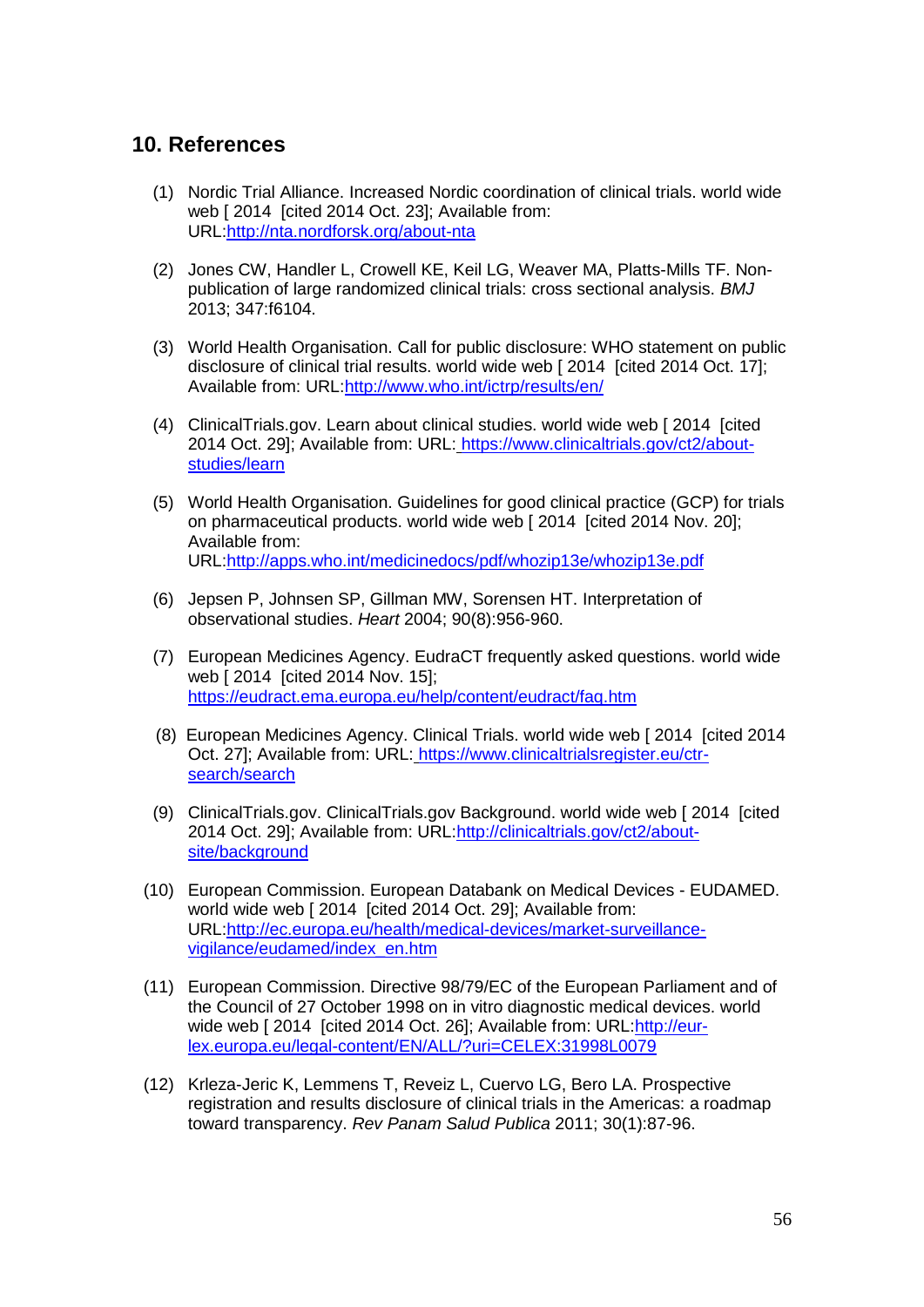- (13) World Health Organisation. International Clinical Trials Registry Platform (ICTRP). world wide web [ 2014 [cited 2014 Aug. 25]; Available from: URL[:http://www.who.int/ictrp/en/](http://www.who.int/ictrp/en/)
- (14) World Health Organisation. Partner registries. world wide web [ 2014 [cited 2014 Oct. 25]; Available from: URL[:http://www.who.int/ictrp/network/partner/en/](http://www.who.int/ictrp/network/partner/en/)
- (15) World Health Organisation. The ICTRP search portal. world wide web [ 2014 [cited 2014 Nov. 10]; Available from: URL[:http://www.who.int/ictrp/search/en/](http://www.who.int/ictrp/search/en/)
- (16) World Health Organisation. WHO Registry Criteria. world wide web [ 2014 [cited 2014 Sept. 18]; Available from: URL[:http://www.who.int/ictrp/network/criteria\\_summary/en/](http://www.who.int/ictrp/network/criteria_summary/en/)
- (17) National Institutes of Health. Frequently Asked Questions. FDAAA Further Resources for NIH Grantees. world wide web [ 2011 [cited 2014 May 10]; Available from: URL[:http://grants.nih.gov/clinicaltrials\\_fdaaa/faq.htm](http://grants.nih.gov/clinicaltrials_fdaaa/faq.htm)
- (18) Ottawa Group. Ottawa Statement on Trial Registration Part 2. world wide web [ 2014 [cited 2014 Nov. 5]; Available from: URL[:http://ottawagroup.ohri.ca/statement2.html](http://ottawagroup.ohri.ca/statement2.html)
- (19) Krleza-Jeric K. Clinical trial registration: the differing views of industry, the WHO, and the Ottawa Group. *PLoS Med* 2005; 2(11):e378.
- (20) World Health Organisation. International Clinical Trials Registry Platform (ICTRP): WHO Data Set. world wide web [ 2014 [cited 2014 Aug. 25]; Available from: URL[:http://www.who.int/ictrp/network/trds/en/](http://www.who.int/ictrp/network/trds/en/)
- (21) Krleza-Jeric K, Lemmens T. 7th revision of the Declaration of Helsinki: good news for the transparency of clinical trials. *Croat Med J* 2009; 50(2):105-110.
- (22) ClinicalTrials.gov. ClinicalTrials.gov, About the Results Database. world wide web [ 2014 [cited 2014 Oct. 29]; Available from: URL[:http://clinicaltrials.gov/ct2/about-site/results](http://clinicaltrials.gov/ct2/about-site/results)
- (23) Mansell P. EMA launches new version of EudraCT. Pharmatimes [ 2013 [cited 2014 Oct. 29]; Available from: URL[:http://www.pharmatimes.com/article/13-10-](http://www.pharmatimes.com/article/13-10-15/EMA_launches_new_version_of_EudraCT.aspx) 15/EMA launches new version of EudraCT.aspx
- (24) The Ministry of Education and Research. About CRIStin. world wide web [ 2013 [cited 2014 Nov. 10]; Available from: URL[:http://www.cristin.no/english/about/](http://www.cristin.no/english/about/)
- (25) Aarhus University. PURE. world wide web [ 2014 [cited 2014 Nov. 21]; Available from: URL[:http://medarbejdere.au.dk/en/pure/](http://medarbejdere.au.dk/en/pure/)
- (26) CONSORT. 24. Protocol. world wide web [ 2014 [cited 2014 Sept. 18]; Available from: URL[:http://www.consort-statement.org/checklists/view/656](http://www.consort-statement.org/checklists/view/656-abstracts/967-protocol) [abstracts/967-protocol](http://www.consort-statement.org/checklists/view/656-abstracts/967-protocol)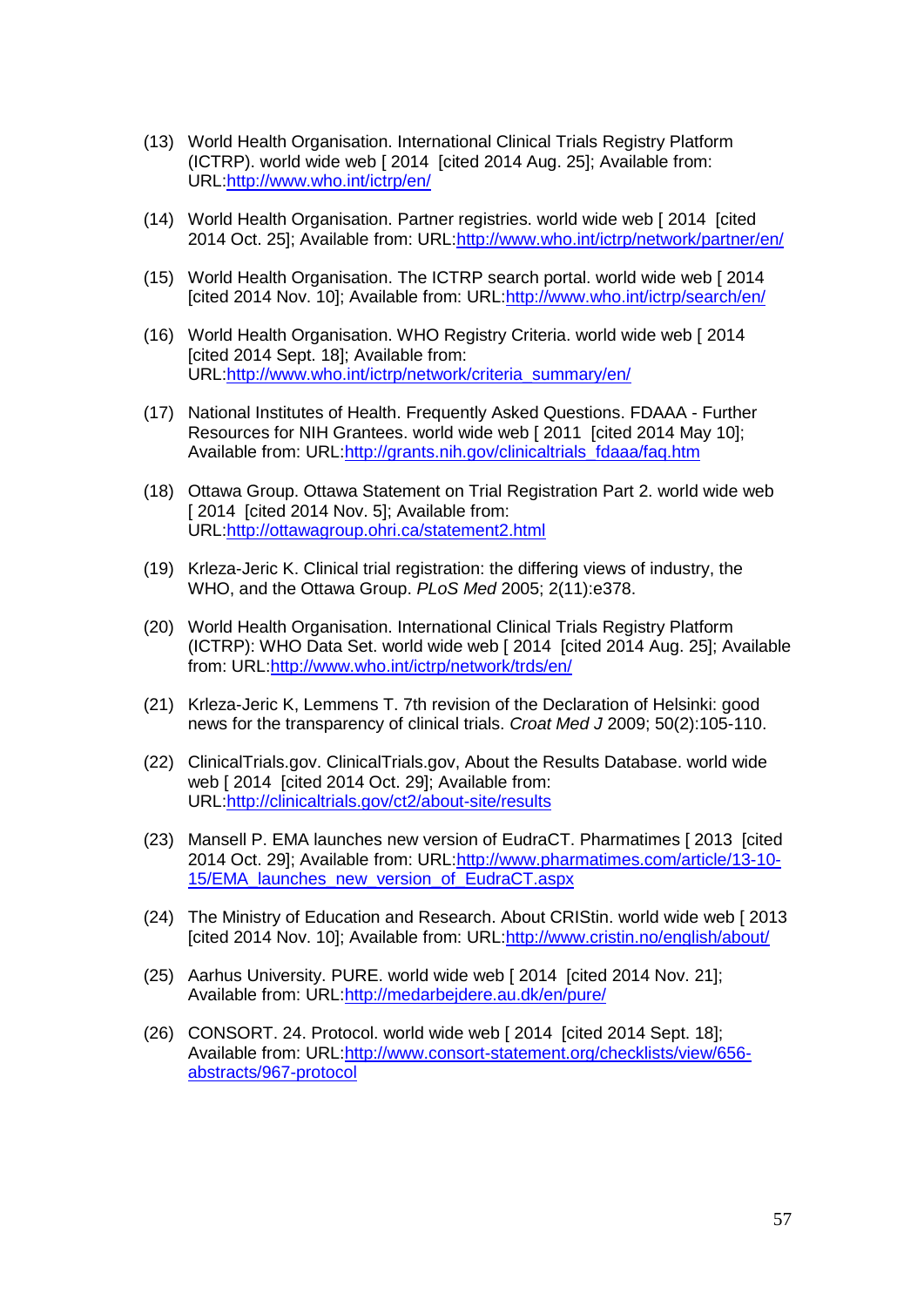- (27) International Conference on Harmonisation. ICH Harmonised Tripartite Guideline. Structure and Content of Clinical Study Reports E3. world wide web [ 1995 [cited 2014 Oct. 11]; Available from: URL[:http://www.ich.org/fileadmin/Public\\_Web\\_Site/ICH\\_Products/Guidelines/Ef](http://www.ich.org/fileadmin/Public_Web_Site/ICH_Products/Guidelines/Efficacy/E3/E3_Guideline.pdf) [ficacy/E3/E3\\_Guideline.pdf](http://www.ich.org/fileadmin/Public_Web_Site/ICH_Products/Guidelines/Efficacy/E3/E3_Guideline.pdf)
- (28) Riley RD, Lambert PC, Abo-Zaid G. Meta-analysis of individual participant data: rationale, conduct, and reporting. *BMJ* 2010; 340:c221.
- (29) Institute of Medicine. Discussion framework for Clinical Trial Data Sharing: Guiding principles, Elements, Activities. world wide web [ 2014 [cited 2014 Aug. 10]; Available from: URL[:http://books.nap.edu/openbook.php?record\\_id=18610](http://books.nap.edu/openbook.php?record_id=18610)
- (30) Dryad. The repository key features. world wide web [ 2013 [cited 2014 Oct. 29]; Available from: URL[:http://datadryad.org/pages/repository](http://datadryad.org/pages/repository)
- (31) Figshare. About Figshare. world wide web [ 2014 [cited 2014 Sept. 18]; Available from: URL[:http://figshare.com/about](http://figshare.com/about)
- (32) Zenodo. About Zenodo. world wide web [ 2014 [cited 2014 Oct. 18]; Available from: URL: <https://zenodo.org/>
- (33) ClinicalTrials.gov. ClinicalTrials.gov: History, Policies and, Laws. world wide web [ 2014 [cited 2014 Nov. 5]; Available from: URL[:http://clinicaltrials.gov/ct2/about-site/history](http://clinicaltrials.gov/ct2/about-site/history)
- (34) Cochrane Collaboration. Cochrane Collaboration. world wide web [ 2014 [cited 2014 May 6]; Available from: URL[:http://www.cochrane.org/about-us](http://www.cochrane.org/about-us)
- (35) Ottawa Group. Ottawa Statement on Trial Registration. world wide web [ 2014 [cited 2014 Oct. 29]; Available from: URL[:http://ottawagroup.ohri.ca/](http://ottawagroup.ohri.ca/)
- (36) International Committee of Medical Journal Editors. Clinical Trial Registration. world wide web [ 2014 [cited 2014 Oct. 29]; Available from: URL[:http://www.icmje.org/recommendations/browse/publishing-and-editorial](http://www.icmje.org/recommendations/browse/publishing-and-editorial-issues/clinical-trial-registration.html)[issues/clinical-trial-registration.html](http://www.icmje.org/recommendations/browse/publishing-and-editorial-issues/clinical-trial-registration.html)
- (37) U.S.Food and Drug Administration. FDA's Role: ClinicalTrials.gov Information. world wide web [ 2013 [cited 2014 May 1]; Available from: URL[:http://www.fda.gov/ScienceResearch/SpecialTopics/RunningClinicalTrials/](http://www.fda.gov/ScienceResearch/SpecialTopics/RunningClinicalTrials/FDAsRoleClinicalTrials.govInformation/default.htm) [FDAsRoleClinicalTrials.govInformation/default.htm](http://www.fda.gov/ScienceResearch/SpecialTopics/RunningClinicalTrials/FDAsRoleClinicalTrials.govInformation/default.htm)
- (38) The World Medical Association. WMA Declaration of Helsinki Ethical Principles For Medical Research Involving Human Subjects. world wide web [ 2013 [cited 2014 Nov. 6]; Available from: URL[:http://www.wma.net/en/30publications/10policies/b3/](http://www.wma.net/en/30publications/10policies/b3/)
- (39) Bian ZX, Wu TX. Legislation for trial registration and data transparency. *Trials* 2010; 11:64.
- (40) AllTrials campaign. world wide web [ 2014 [cited 2014 Nov. 5]; Available from: URL[:http://www.alltrials.net/](http://www.alltrials.net/)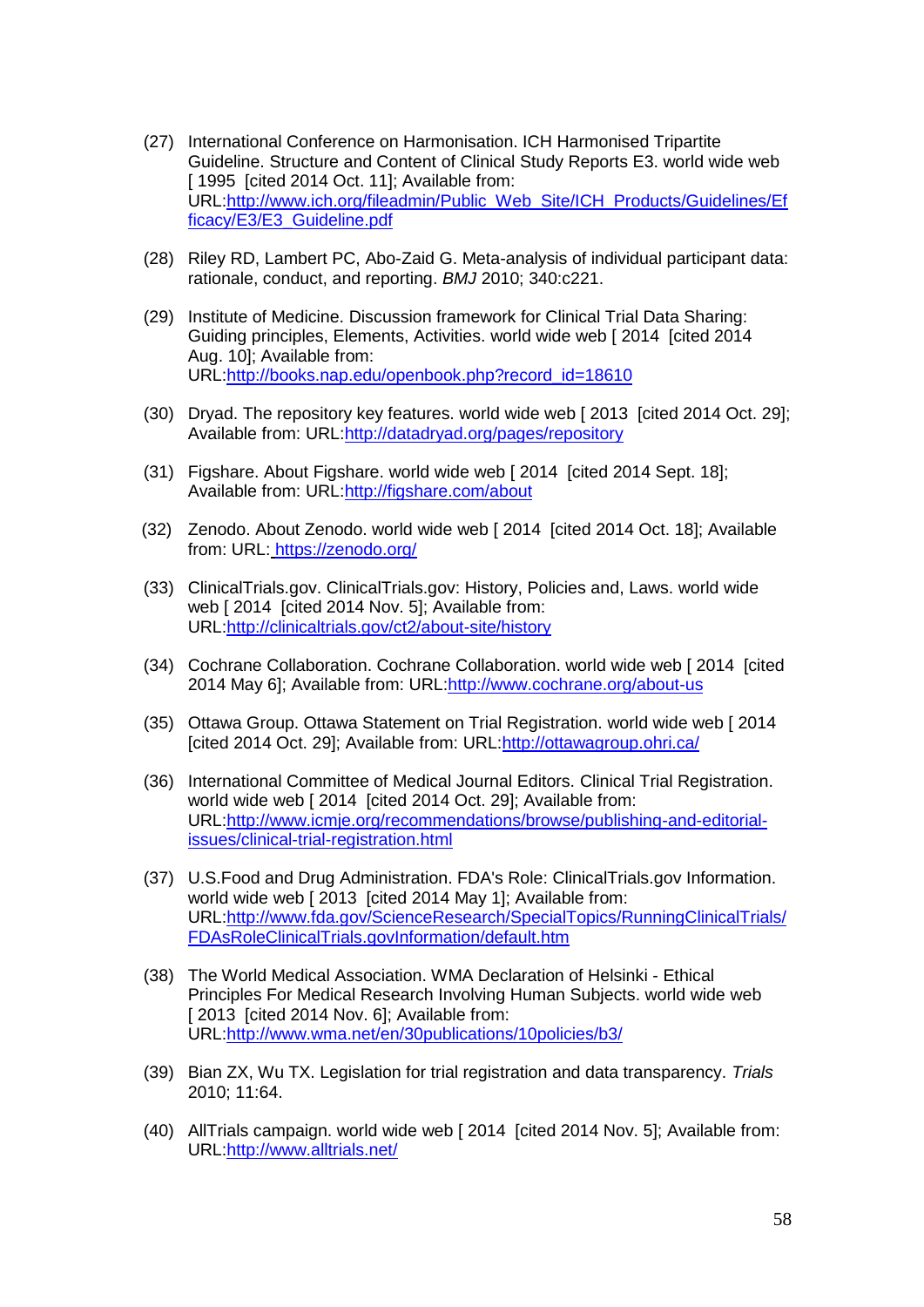- (41) European Clinical Research Infrastructure Network. General Information. world wide web [ 2011 [cited 2014 May 6]; Available from: URL[:http://www.ecrin.org/index.php?id=102](http://www.ecrin.org/index.php?id=102)
- (42) European Clinical Research Infrastructure Network. Instruction to applicants: Submission of a multinational study for access to ECRIN services. world wide web [ 2014 [cited 2014 Nov. 20]; Available from: URL[:http://www.ecrin.org/fileadmin/user\\_upload/public\\_documents/About\\_ecrin](http://www.ecrin.org/fileadmin/user_upload/public_documents/About_ecrin/110421%20Instructions%20to%20applicants%20version%201.0.pdf) [/110421%20Instructions%20to%20applicants%20version%201.0.pdf](http://www.ecrin.org/fileadmin/user_upload/public_documents/About_ecrin/110421%20Instructions%20to%20applicants%20version%201.0.pdf)
- (43) European Parliament. Texts adopted Wednesday Apr 2, 2014. world wide web [ 2014 [cited 2014 May 6]; Available from: URL[:http://www.europarl.europa.eu/sides/getDoc.do?pubRef=-](http://www.europarl.europa.eu/sides/getDoc.do?pubRef=-//EP//TEXT+TA+P7-TA-2014-0273+0+DOC+XML+V0//EN) [//EP//TEXT+TA+P7-TA-2014-0273+0+DOC+XML+V0//EN](http://www.europarl.europa.eu/sides/getDoc.do?pubRef=-//EP//TEXT+TA+P7-TA-2014-0273+0+DOC+XML+V0//EN)
- (44) Zarin DA, Tse T, Ide NC. Trial Registration at ClinicalTrials.gov between May and October 2005. *N Engl J Med* 2005; 353(26):2779-2787.
- (45) Laine C, Horton R, Deangelis CD, Drazen JM, Frizelle FA, Godlee F et al. Clinical Trial Registration Looking Back and Moving Ahead. *Croat Med J* 2007; 48(3):289-291.
- (46) AllTrials campaign. What AllTrials is calling for. world wide web [ 2014 [cited 2014 Aug. 25]; Available from: URL[:http://www.alltrials.net/find-out-more/all](http://www.alltrials.net/find-out-more/all-trials/)[trials/](http://www.alltrials.net/find-out-more/all-trials/)
- (47) Huser V, Cimino JJ. Linking ClinicalTrials.gov and PubMed to track results of interventional human clinical trials. *PLoS One* 2013; 8(7):e68409.
- (48) Van de Wetering FT, Scholten RJ, Haring T, Clarke M, Hooft L. Trial registration numbers are underreported in biomedical publications. *PLoS One* 2012; 7(11):e49599.
- (49) Scherer RW, Sieving PC, Ervin AM, Dickersin K. Can we depend on investigators to identify and register randomized controlled trials? *PLoS One* 2012; 7(9):e44183.
- (50) McGee RG, Su M, Kelly PJ, Higgins GY, Craig JC, Webster AC. Trial registration and declaration of registration by authors of randomized controlled trials. *Transplantation* 2011; 92(10):1094-1100.
- (51) AllTrials. What does all trials registered and reported mean? world wide web [ 2013 [cited 2014 Sept. 18]; Available from: URL[:http://www.alltrials.net/find](http://www.alltrials.net/find-out-more/all-trials/)[out-more/all-trials/](http://www.alltrials.net/find-out-more/all-trials/)
- (52) Manheimer E, Anderson D. Survey of public information about ongoing clinical trials funded by industry: evaluation of completeness and accessibility. *BMJ* 2002; 325(7363):528-531.
- (53) Health Research Authority. Trial registration to be condition of the favourable REC opinion from 30 September. world wide web [2013 [cited 2014 Nov.15]; Available from: URL[:http://www.hra.nhs.uk/news/2013/09/10/trial-registration-to](http://www.hra.nhs.uk/news/2013/09/10/trial-registration-to-be-condition-of-the-favourable-rec-opinion-from-30-september/)[be-condition-of-the-favourable-rec-opinion-from-30-september/](http://www.hra.nhs.uk/news/2013/09/10/trial-registration-to-be-condition-of-the-favourable-rec-opinion-from-30-september/)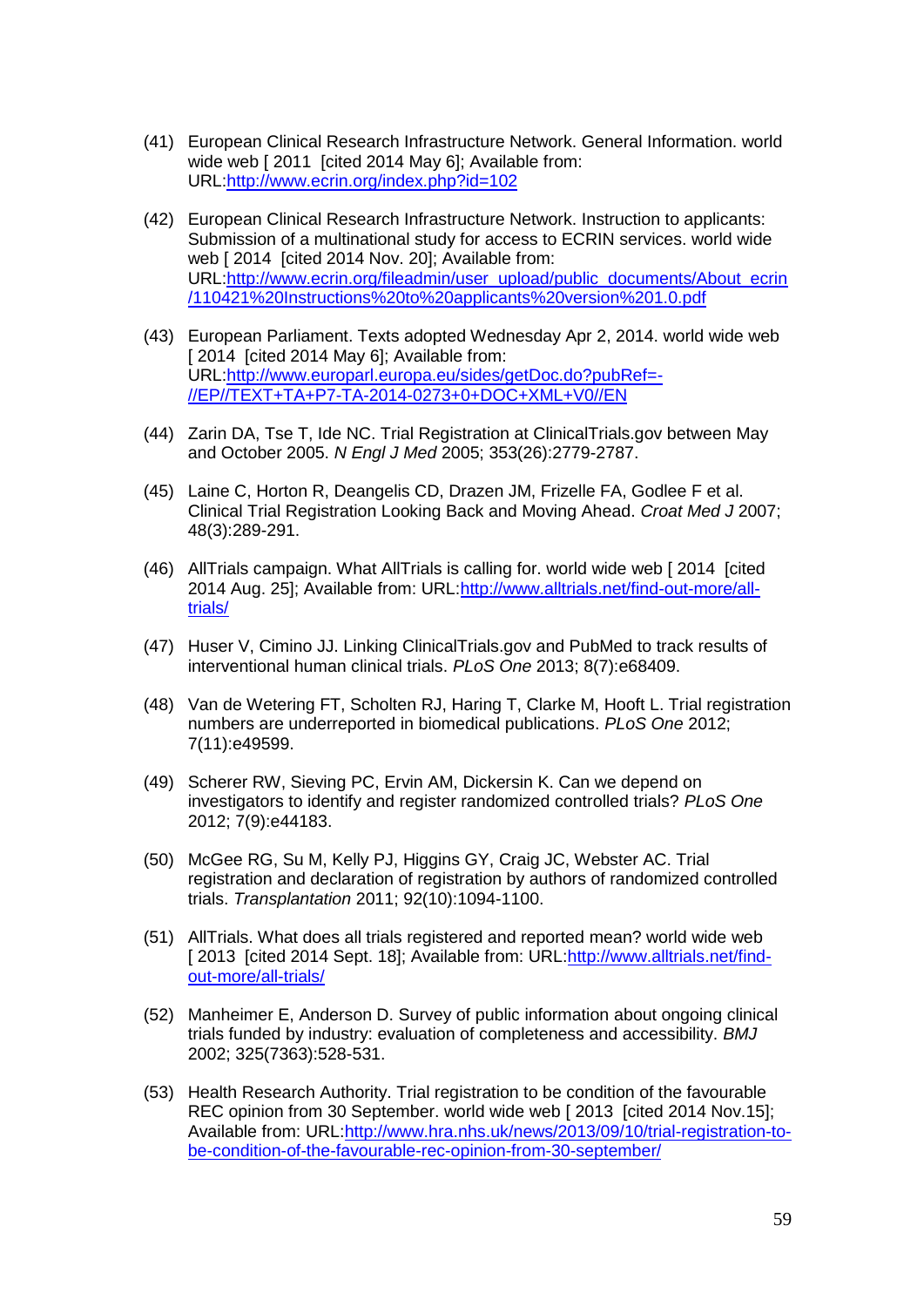- (54) Poensgen M, Schell J, Wilson S. Transparency Impact. *International Clinical Trials* 2014;10-14.
- (55) European Medicines Agency. Publication and access to clinical-trial data: an inclusive development process. world wide web [ 2014 [cited 2014 Oct. 29]; Available from: URL[:http://www.ema.europa.eu/ema/index.jsp?curl=pages/special\\_topics/gener](http://www.ema.europa.eu/ema/index.jsp?curl=pages/special_topics/general/general_content_000556.jsp) [al/general\\_content\\_000556.jsp](http://www.ema.europa.eu/ema/index.jsp?curl=pages/special_topics/general/general_content_000556.jsp)
- (56) European Medicines Agency. European Medicines Agency policy on publication of clinical data for medical products for human use. world wide web [ 2014 [cited 2014 Nov. 26]; Available from: URL[:http://www.ema.europa.eu/docs/en\\_GB/document\\_library/Other/2014/10/](http://www.ema.europa.eu/docs/en_GB/document_library/Other/2014/10/WC500174796.pdf) [WC500174796.pdf](http://www.ema.europa.eu/docs/en_GB/document_library/Other/2014/10/WC500174796.pdf)
- (57) Ottawa Group. IMProving Access to Clinical Trial data initiative. world wide web [ 2014 [cited 2014 July 9]: Available from: URL[:http://ottawagroup.ohri.ca/disclosure.html](http://ottawagroup.ohri.ca/disclosure.html)
- (58) International Committee of Medical Journal Editors. Guiding principles for the development of policies on sharing clinical trials data (January 2014). world wide web [ 2014 [cited 2014 Oct. 16]; Available from: URL: [http://www.icmje.org/news-and-editorials/principles\\_data\\_sharing\\_jan2014.html](http://www.icmje.org/news-and-editorials/principles_data_sharing_jan2014.html)
- (59) Godlee F, Groves T. The new BMJ policy on sharing data from drug and device trials. *BMJ* 2012; 345:e7888.
- (60) Silva L. PLoS` new data policy: Public access to data. PLoS One [ 2014 [cited 2014 Aug. 25]; Available from: URL[:http://blogs.plos.org/everyone/2014/02/24/plos-new-data-policy-public](http://blogs.plos.org/everyone/2014/02/24/plos-new-data-policy-public-access-data-2/)[access-data-2/](http://blogs.plos.org/everyone/2014/02/24/plos-new-data-policy-public-access-data-2/)
- (61) European Commission. What is Horizon2020. world wide web [ 2014 [cited 2014 Aug. 28]; Available from: URL[:http://ec.europa.eu/programmes/horizon2020/en/what-horizon-2020](http://ec.europa.eu/programmes/horizon2020/en/what-horizon-2020)
- (62) Draghia-Akli R. Horizon2020 New Opportunities for Clinical Research in Europe. world wide web [ 2014 [cited 2014 Sept. 15]; Available from: URL[:http://www.ehr4cr.eu/9april2014/presentations/EHR4CR%20-](http://www.ehr4cr.eu/9april2014/presentations/EHR4CR%20-%20April%209%20-%20DraghiaAkli.pdf) [%20April%209%20-%20DraghiaAkli.pdf](http://www.ehr4cr.eu/9april2014/presentations/EHR4CR%20-%20April%209%20-%20DraghiaAkli.pdf)
- (63) European Commission. Policy initiatives. world wide web [ 2014 [cited 2014 Aug. 28]; Available from: URL[:http://ec.europa.eu/research/science](http://ec.europa.eu/research/science-society/index.cfm?fuseaction=public.topic&id=1294&lang=1)[society/index.cfm?fuseaction=public.topic&id=1294&lang=1](http://ec.europa.eu/research/science-society/index.cfm?fuseaction=public.topic&id=1294&lang=1)
- (64) European Commission. Fact sheet: Open Access in Horizon 2020. world wide web [ 2013 [cited 2014 Sept. 22]; Available from: URL[:https://ec.europa.eu/programmes/horizon2020/sites/horizon2020/files/Fact](https://ec.europa.eu/programmes/horizon2020/sites/horizon2020/files/FactSheet_Open_Access.pdf) Sheet Open Access.pdf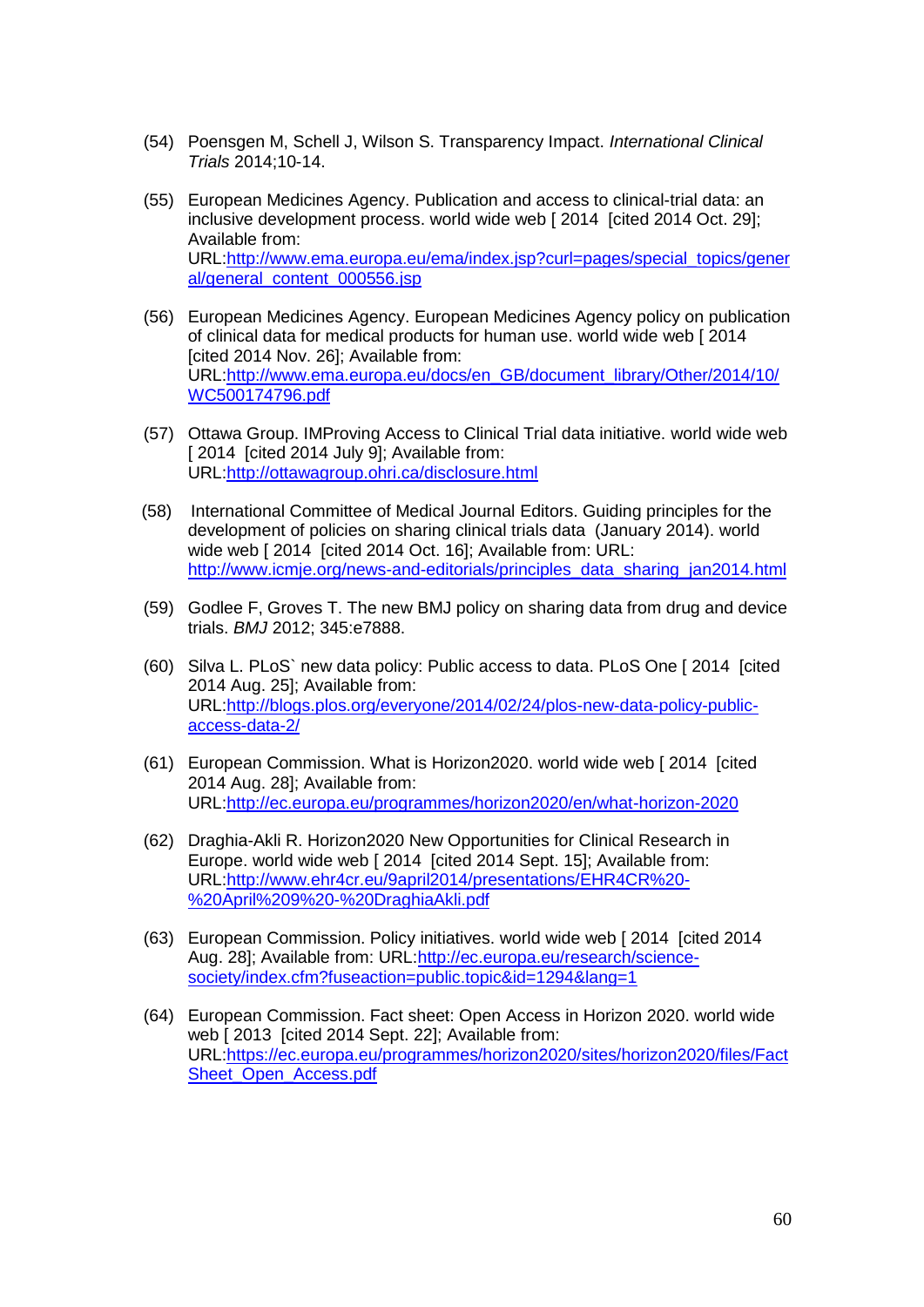- (65) European Parliament. Background: Q&A on EU data protection reform. world wide web [ 2014 [cited 2014 June 22]; Available from: URL[:http://www.europarl.europa.eu/pdfs/news/expert/background/20130502BK](http://www.europarl.europa.eu/pdfs/news/expert/background/20130502BKG07917/20130502BKG07917_en.pdf) [G07917/20130502BKG07917\\_en.pdf](http://www.europarl.europa.eu/pdfs/news/expert/background/20130502BKG07917/20130502BKG07917_en.pdf)
- (66) Cochrane Collaboration. Access to Data from All Trials. world wide web [ 2014 [cited 2014 June 1]; Available from: URL[:http://www.cochrane.org/organisational-policy-manual/27-access-data-all](http://www.cochrane.org/organisational-policy-manual/27-access-data-all-trials)[trials](http://www.cochrane.org/organisational-policy-manual/27-access-data-all-trials)
- (67) Hughes S, Wells K, McSorley P, Freeman A. Preparing individual patient data from clinical trials for sharing: the GlaxoSmithKline approach. *Pharm Stat* 2014; 13(3):179-183.
- (68) Johnson RT, Dickersin K. Publication bias against negative results from clinical trials: three of the seven deadly sins. *Nat Clin Pract Neurol* 2007; 3(11):590- 591.
- (69) Association of the British Pharmaceutical Industry. Clinical Trial Transparency: Technical standards for data sharing for old, current and future clinical trials. world wide web [ 2013 [cited 2014 Oct. 25]; Available from: URL[:http://www.abpi.org.uk/industry](http://www.abpi.org.uk/industry-info/Documents/Clinical%20Trial%20Transparency.pdf)[info/Documents/Clinical%20Trial%20Transparency.pdf](http://www.abpi.org.uk/industry-info/Documents/Clinical%20Trial%20Transparency.pdf)
- (70) UK parliament. Postnote:Transparency of Clinical Trial Data. world wide web [ 2014 [cited 2014 June 20]; Available from: URL[:http://www.parliament.uk/business/publications/research/briefing](http://www.parliament.uk/business/publications/research/briefing-papers/POST-PN-461/transparency-of-clinical-trials-data)[papers/POST-PN-461/transparency-of-clinical-trials-data](http://www.parliament.uk/business/publications/research/briefing-papers/POST-PN-461/transparency-of-clinical-trials-data)
- (71) Bjelakovic G, Gluud LL, Nikolova D, Whitfield K, Wetterslev J, Simonetti RG et al. Vitamin D supplementation for prevention of mortality in adults. *Cochrane Database Syst Rev* 2014; 1:CD007470.
- (72) International Committee of Medical Journal Editors. Guiding Principles for the Development of Policies on Sharing Clinical Trials Data. world wide web [ 2014 [cited 2014 Aug. 25]; Available from: URL[:http://www.icmje.org/news-and](http://www.icmje.org/news-and-editorials/principles_data_sharing_jan2014.html)[editorials/principles\\_data\\_sharing\\_jan2014.html](http://www.icmje.org/news-and-editorials/principles_data_sharing_jan2014.html)
- (73) Grainger D. Industry Voices: Clinical trial transparency--time for some carrot as well as more stick? *FierceBiotech* 2013.
- (74) Lemmens TBR. Comments on the Legal, Regulatory and Ethical Aspects of the WHO Clinical Trial Registry Platform. world wide web [ 2006 [cited 2014 June 22]; Available from: URL[:http://www.who.int/ictrp/011\\_Lemmens\\_Bouchard\\_5April06.pdf](http://www.who.int/ictrp/011_Lemmens_Bouchard_5April06.pdf)
- (75) Tetzlaff JM, Chan AW, Kitchen J, Sampson M, Tricco AC, Moher D. Guidelines for randomized clinical trial protocol content: a systematic review. *Syst Rev* 2012; 1:43.
- (76) Chan AW, Tetzlaff JM, Gotzsche PC, Altman DG, Mann H, Berlin JA et al. SPIRIT 2013 explanation and elaboration: guidance for protocols of clinical trials. *BMJ* 2013; 346:e7586.